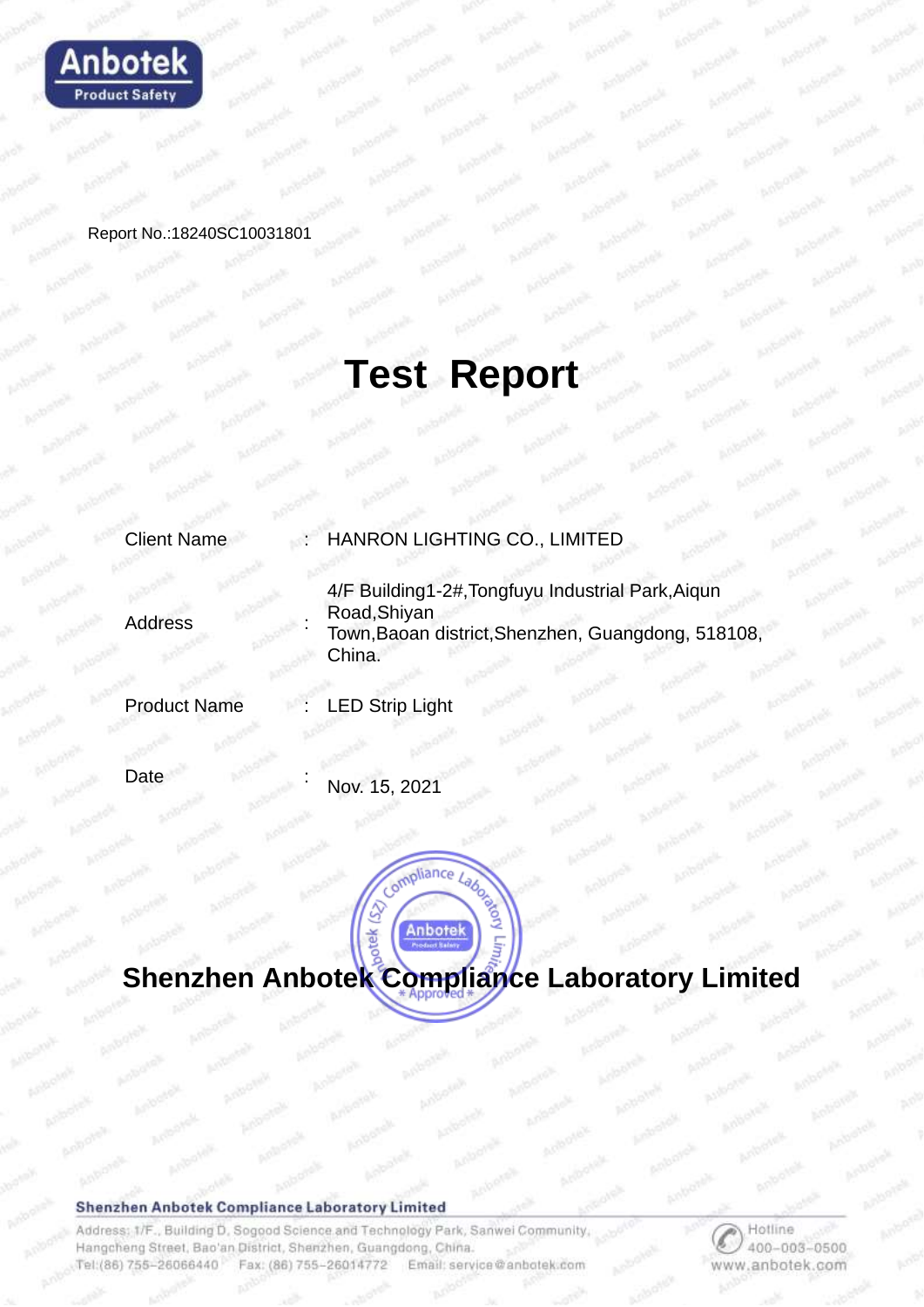

Shenzhen Anbotek Compliance Laboratory Limited Page 2 of 52 Report No. 18240SC10031801

#### **TEST REPORT IEC60598-2-20 Luminaires Part 2: Particular requirements Section 20: Lighting Chains**

| Report Number.                                            | 18240SC10031801                                                   |
|-----------------------------------------------------------|-------------------------------------------------------------------|
|                                                           | Nov. 15, 2021                                                     |
| Total number of pages                                     | 52(pages)                                                         |
| <b>Name of Testing Laboratory</b><br>preparing the Report | Shenzhen Anbotek Compliance Laboratory Limited                    |
| Applicant's name                                          | HANRON LIGHTING CO., LIMITED                                      |
| Address                                                   | 4/F Building1-2#, Tongfuyu Industrial Park, Aigun<br>Road, Shiyan |
|                                                           | Town, Baoan district, Shenzhen, Guangdong, 518108, China.         |
| <b>Test specification:</b>                                |                                                                   |
| Standard                                                  | IEC 60598-2-20:2014 used in conjunction with                      |
|                                                           | IEC 60598-1:2020                                                  |
| <b>Test procedure</b>                                     | safety report                                                     |
| Non-standard test method :                                | N/A                                                               |

#### Shenzhen Anbotek Compliance Laboratory Limited

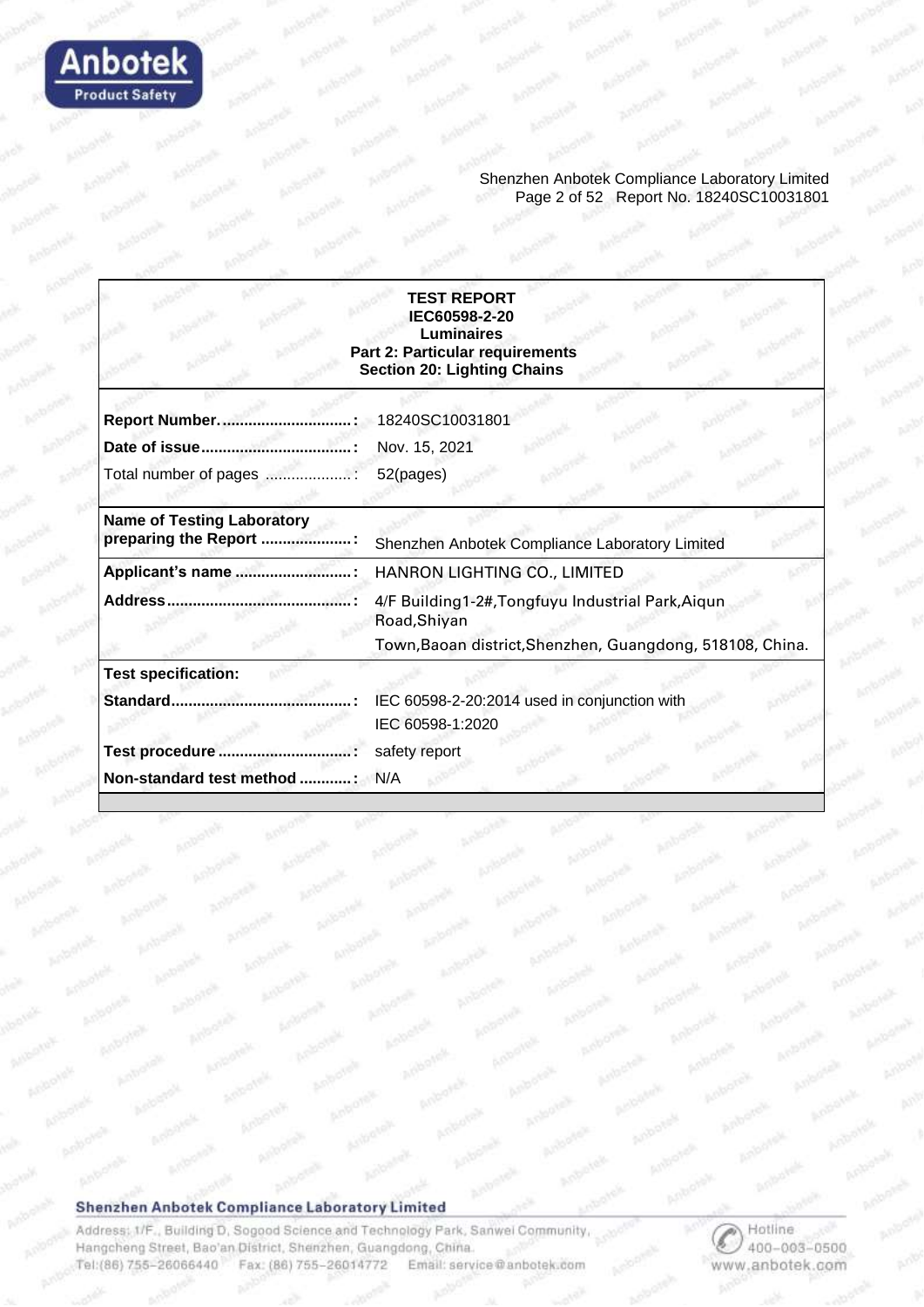

#### Shenzhen Anbotek Compliance Laboratory Limited Page 3 of 52 Report No. 18240SC10031801

| <b>LED Strip Light</b>                                                                                                                                                                                                                                                                                                                                  |
|---------------------------------------------------------------------------------------------------------------------------------------------------------------------------------------------------------------------------------------------------------------------------------------------------------------------------------------------------------|
| Hanron                                                                                                                                                                                                                                                                                                                                                  |
| HANRON LIGHTING CO., LIMITED<br>4/F Building1-2#, Tongfuyu Industrial Park, Aiqun Road, Shiyan<br>Town, Baoan district, Shenzhen, Guangdong, 518108, China.                                                                                                                                                                                             |
| HANRON LIGHTING CO., LIMITED<br>4/F Building1-2#, Tongfuyu Industrial Park, Aiqun Road, Shiyan<br>Town, Baoan district, Shenzhen, Guangdong, 518108, China.                                                                                                                                                                                             |
| HR00-A11, HR00-A06, HR00-A07, HR00-A08, HR00-A9,<br>HR00-A10, HR00-A12, HR00-A13, HR00-A14, HR00-A15,<br>HR00-A16, HR00-A17, HR00-A18, HR00-A19, HR00-A20,<br>HR00-A21, HR00-A22, HR00-A23, HR00-A24, HR00-A25,<br>HR00-A26, HR00-B,<br>HR00-XXXXYYYZZZ(XXXX means 3528,2835, 5050, 5630,<br>FCOB, 3014, 2216, 2110, 3838; YYY means voltage, 05V, 12V, |
| 24V, ZZZ means 030, 048, 060, 064, 084, 096, 120, 128, 140,<br>160, 180, 192, 216, 240, 280, 300, 360, 480, 700)<br>DC24V, 4.79A, 115W/Roll, IP20                                                                                                                                                                                                       |
|                                                                                                                                                                                                                                                                                                                                                         |

**Responsible Testing Laboratory (as applicable), testing procedure and testing location(s):**

| Testing location/ address.                         | 1/F, Building D, Sogood Science and Technology Park,<br>Sanwei community, Hangcheng Street, Bao'an District,<br>Shenzhen, Guangdong, China.518128 |          |  |
|----------------------------------------------------|---------------------------------------------------------------------------------------------------------------------------------------------------|----------|--|
| Tested by (name, function, signature):             | Otto Guo                                                                                                                                          | otto Guo |  |
| Approved by (name, function, signature) : Jeff Zhu |                                                                                                                                                   |          |  |

**List of Attachments (including a total number of pages in each attachment):** 

Attachment 1: Test report of EN IEC 62031:2020 Attachment 2: Photo documentation

#### **Summary of testing:**

#### Shenzhen Anbotek Compliance Laboratory Limited

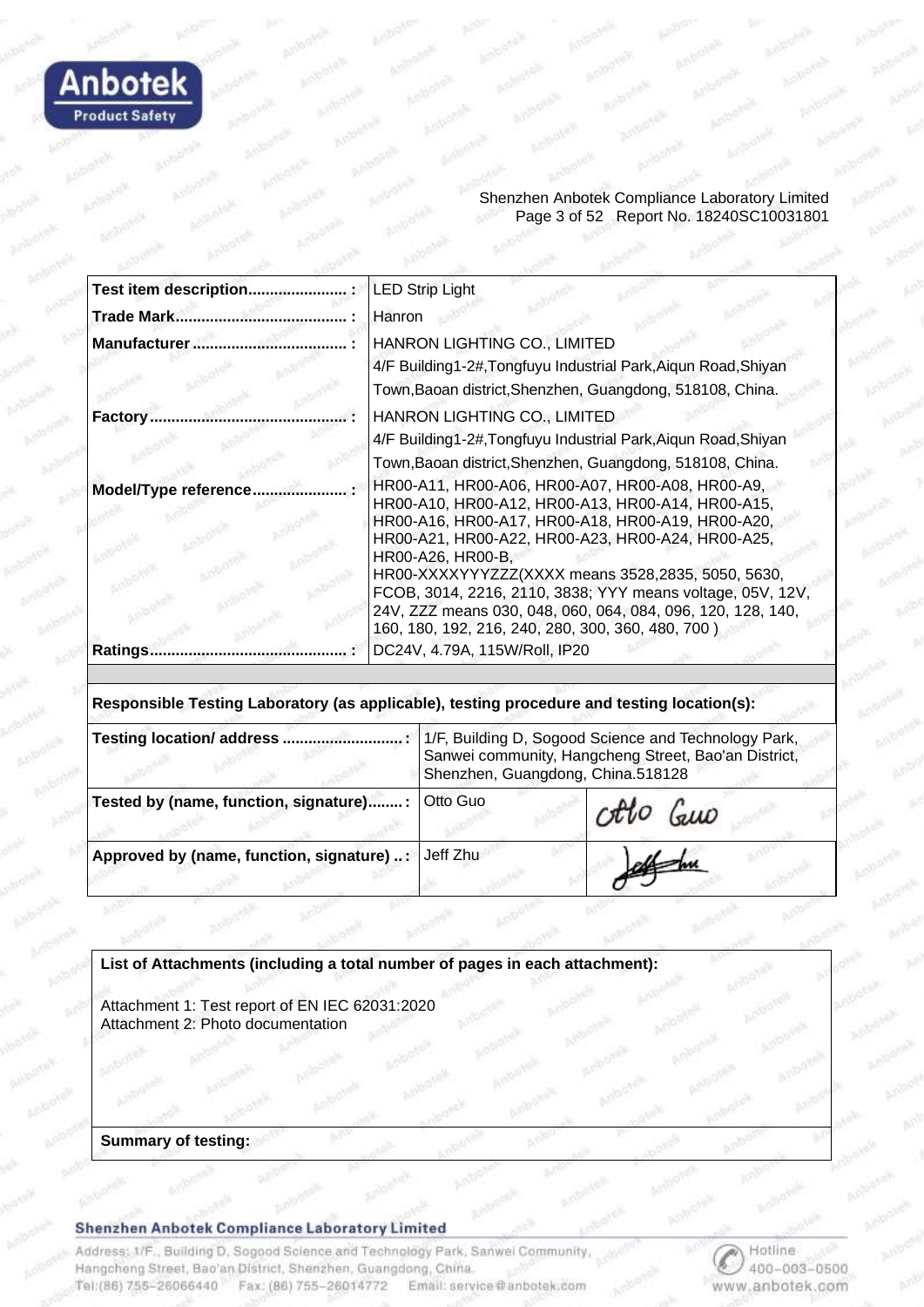

Shenzhen Anbotek Compliance Laboratory Limited Page 4 of 52 Report No. 18240SC10031801

**Tests performed (name of test and test clause):**

- EN IEC 60598-1:2021
- EN 60598-2-20:2015
- EN IEC 62031:2020

The submitted samples were found to comply with the requirement of EN 62493:2015 without testing because they are LED-lightsource technology.

#### **Testing location:**

**Shenzhen Anbotek Compliance Laboratory Limited**

1/F, Building D, Sogood Science and Technology Park, Sanwei community, Hangcheng Street, Bao'an District, Shenzhen, Guangdong, China.518128

#### **Copy of marking plate:**

**The artwork below may be only a draft. The use of certification marks on a product must be authorized by the respective NCBs that own these marks.**

**LED Strip Light Model No.:HR00-A11 Rating: DC24V,4.79A,115W/Roll, IP20**







**Manufacturer: HANRON LIGHTING CO., LIMITED Address: 4/F Building1-2#,Tongfuyu Industrial Park,Aiqun Road,Shiyan Town,Baoan district,Shenzhen, Guangdong, 518108, China. Importer: xxxxxx Address: xxxxxx**

#### **Shenzhen Anbotek Compliance Laboratory Limited**

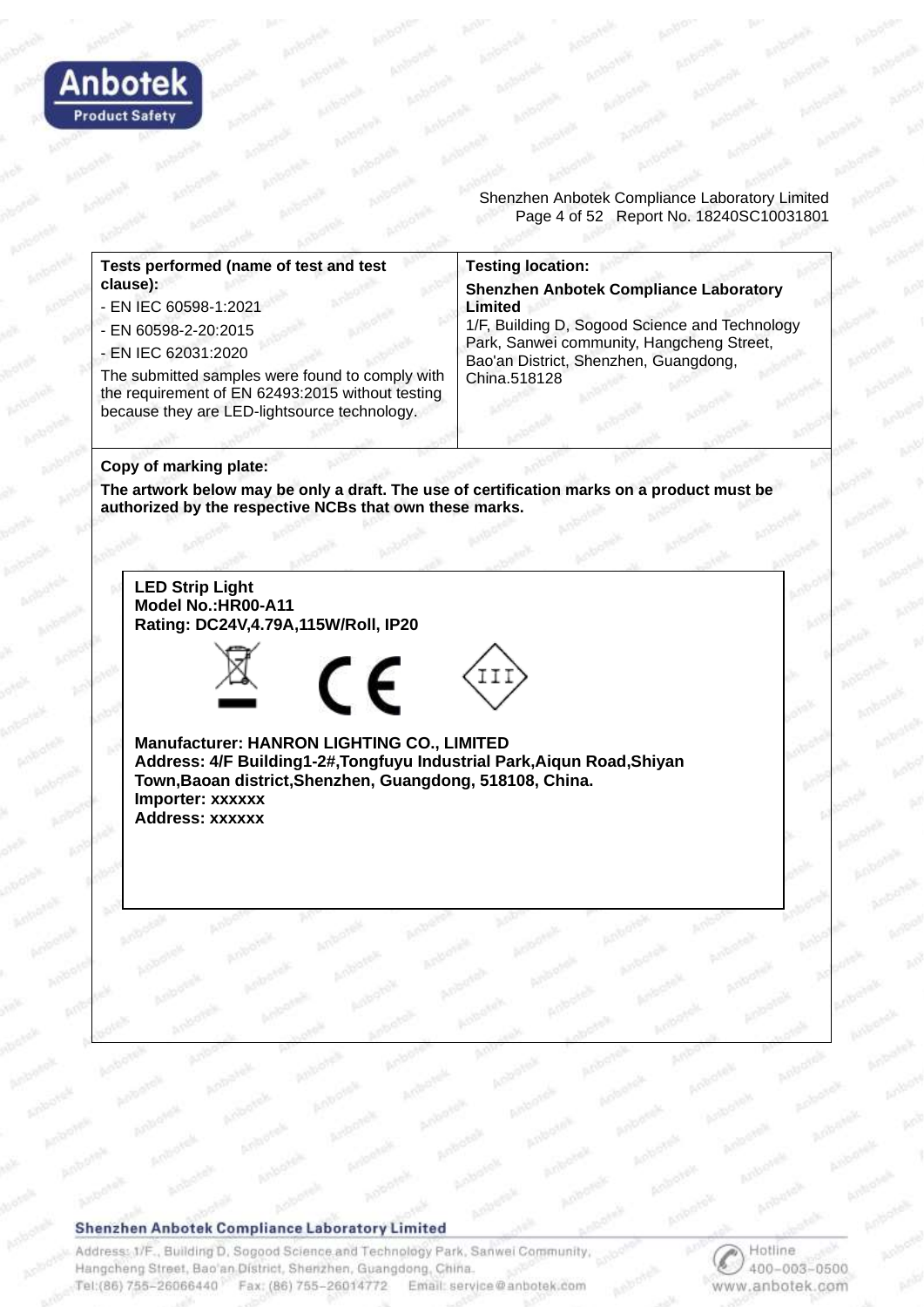

#### Shenzhen Anbotek Compliance Laboratory Limited Page 5 of 52 Report No. 18240SC10031801

| Possible test case verdicts:                          |  |
|-------------------------------------------------------|--|
| - test case does not apply to the test object: N/A    |  |
|                                                       |  |
| - test object does not meet the requirement: F (Fail) |  |
|                                                       |  |
|                                                       |  |
|                                                       |  |

#### **General remarks:**

"(See Enclosure #)" refers to additional information appended to the report. "(See appended table)" refers to a table appended to the report.

Throughout this report a  $\square$  comma /  $\square$  point is used as the decimal separator.

**Clause numbers between brackets refer to clauses in IEC 60598-1**

#### **General product information:**

Note: All the samples are the same except the led type, LED QTY, power and voltage is different, so we prepare "HR00-A11" for test only

#### Shenzhen Anbotek Compliance Laboratory Limited

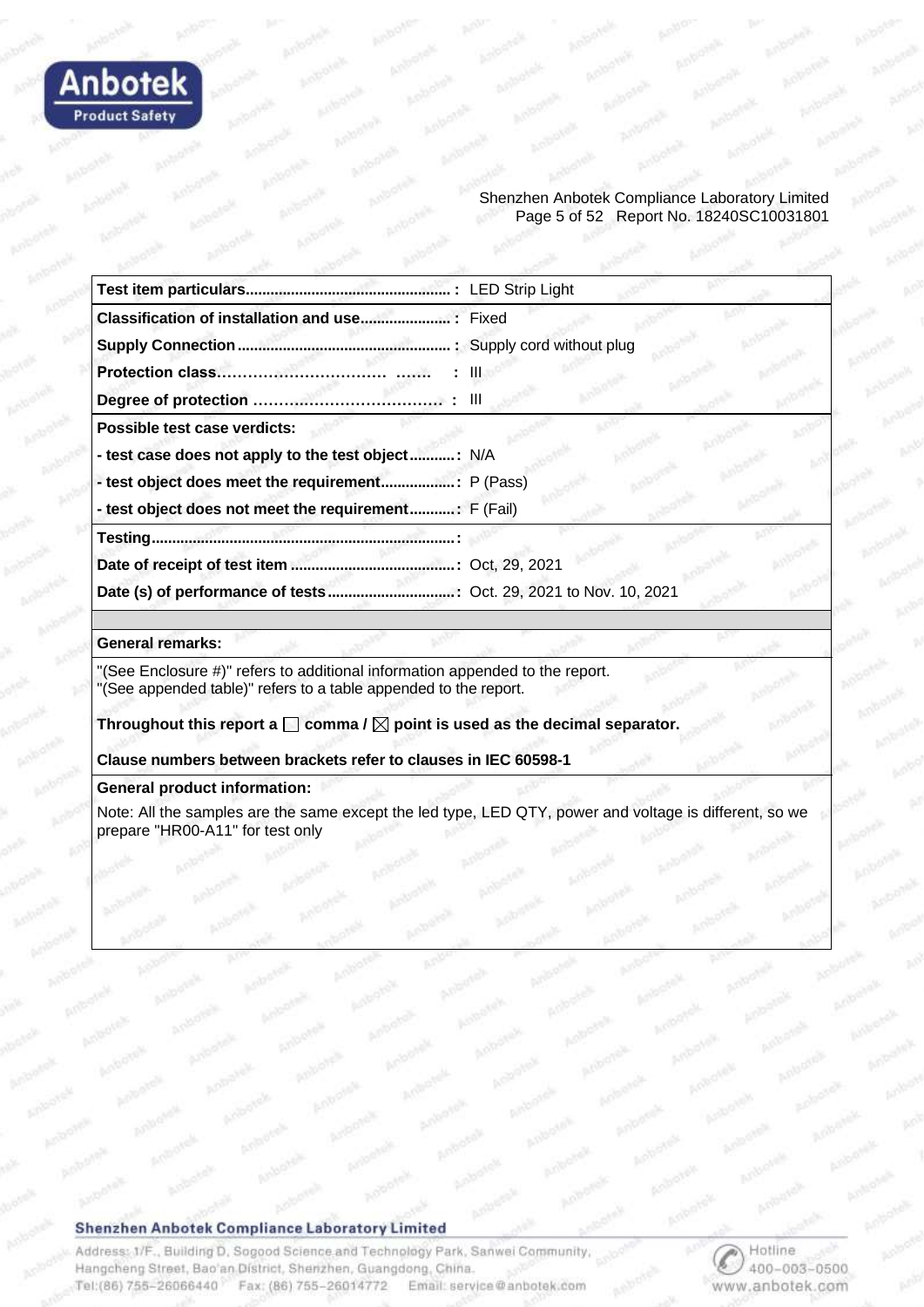

| Clause          | <b>Requirement + Test</b>                                   | Result - Remark                     |              |
|-----------------|-------------------------------------------------------------|-------------------------------------|--------------|
|                 |                                                             |                                     | Verdict      |
|                 |                                                             |                                     |              |
| 20.4            | <b>GENERAL TEST REQUIREMENTS</b>                            |                                     | P            |
| 20.4(0.3)       |                                                             | Yes $\boxtimes$<br>No<br>Section/s: |              |
| 20.4(0.5)       | Components                                                  | (see Annex 1)                       |              |
| 20.4(0.7)       | Information for luminaire design in light sources standards |                                     |              |
| 20.4 (0.7.2)    |                                                             |                                     |              |
|                 | Luminaire design in the light source safety standard        |                                     |              |
|                 |                                                             |                                     |              |
| 20.5(2)         | <b>CLASSIFICATION</b>                                       |                                     | P            |
| 20.5(2.2)       |                                                             | Class III                           | P            |
| 20.5(2.3)       |                                                             | <b>IP20</b>                         |              |
| 20.5(2.4)       | Luminaire suitable for direct mounting on normally          | $\boxtimes$<br>Yes<br>No            |              |
| 20.5(2.5)       |                                                             | Yes $\boxtimes$<br>No               |              |
|                 |                                                             | Yes<br>No                           |              |
| $20.5.2(-)$     | Class II or Class III                                       | Class III                           | P            |
| $20.5.3(-)$     | Chain for outdoor use shall be IP44 or higher               |                                     | N            |
|                 |                                                             |                                     |              |
| 20.6(3)         | <b>MARKING</b>                                              |                                     | P            |
| 20.6(3.2)       | Mandatory markings                                          |                                     | P            |
|                 | Position of the marking                                     |                                     | P            |
|                 | Format of symbols/text                                      |                                     | N            |
| 20.6(3.3)       | Additional information                                      |                                     | P            |
|                 | Language of instructions                                    | English                             | P            |
| 20.6<br>(3.3.1) | <b>Combination luminaires</b>                               |                                     | $\mathsf{N}$ |
| 20.6<br>(3.3.2) | Nominal frequency in Hz                                     |                                     | N            |
| 20.6<br>(3.3.3) | Operating temperature                                       |                                     | $\mathsf{N}$ |
| 20.6<br>(3.3.5) | Wiring diagram                                              |                                     | N            |
| 20.6<br>(3.3.6) | Special conditions                                          |                                     | $\mathsf{N}$ |

Shenzhen Anbotek Compliance Laboratory Limited

**Anbotek** 

**Product Safety**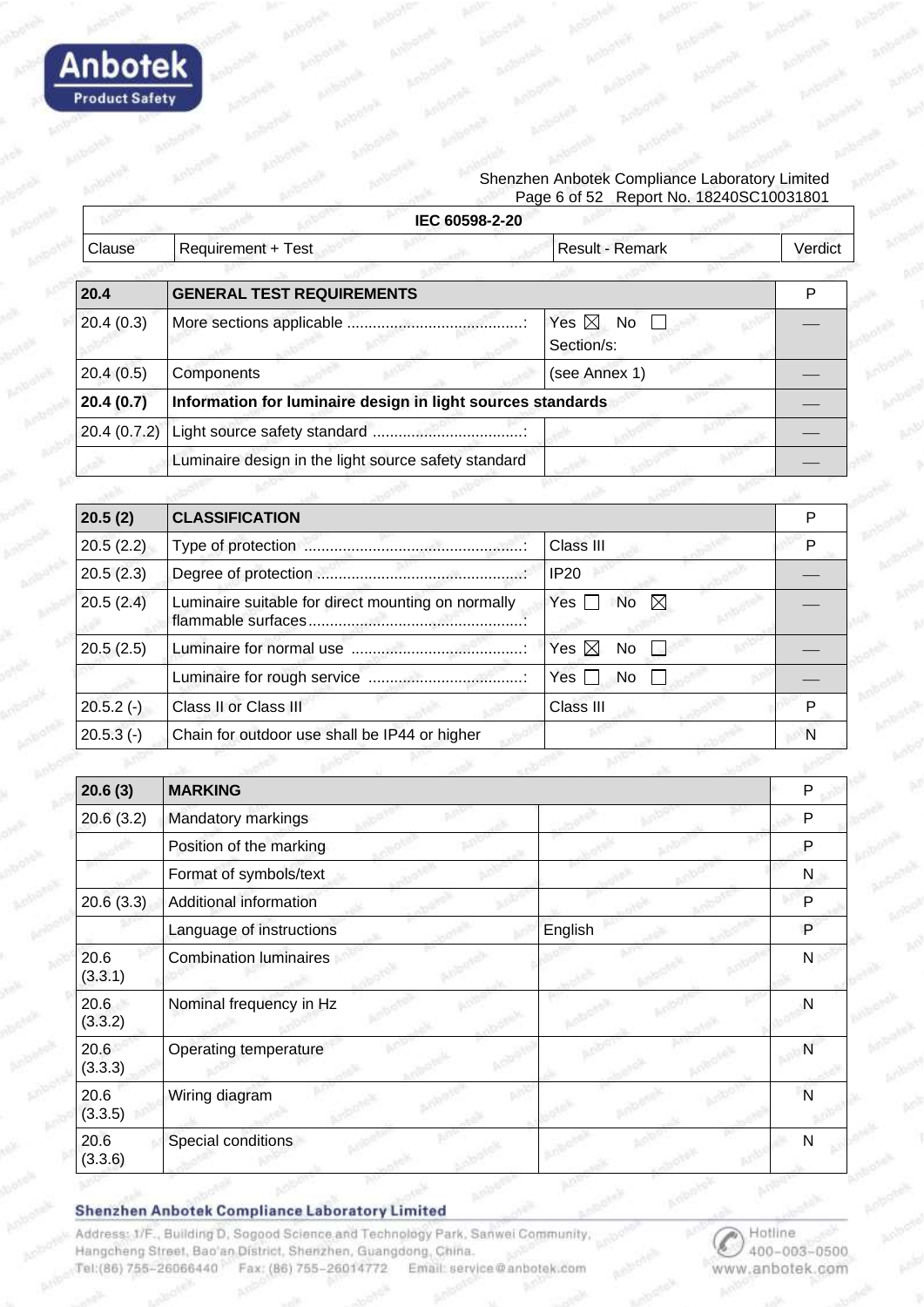

#### Shenzhen Anbotek Compliance Laboratory Limited Page 7 of 52 Report No. 18240SC10031801

|                  | IEC 60598-2-20                                                                                                 |                               |              |
|------------------|----------------------------------------------------------------------------------------------------------------|-------------------------------|--------------|
| Clause           | Requirement + Test                                                                                             | Result - Remark               | Verdict      |
|                  |                                                                                                                |                               |              |
| 20.6<br>(3.3.7)  | Wiring diagram                                                                                                 |                               | N            |
| 20.6<br>(3.3.8)  | Special conditions                                                                                             |                               | N            |
| 20.6<br>(3.3.9)  | Power factor and supply current                                                                                |                               | $\mathsf{N}$ |
| 20.6<br>(3.3.10) | Suitability for use indoors                                                                                    |                               | P            |
| 20.6<br>(3.3.11) | Luminaires with remote control                                                                                 |                               | P            |
| 20.6<br>(3.3.12) | Clip-mounted luminaire - warning                                                                               |                               | N            |
| 20.6<br>(3.3.13) | Specifications of protective shields                                                                           |                               | P            |
| 20.6<br>(3.3.14) | Symbol for nature of supply                                                                                    |                               | P            |
| 20.6<br>(3.3.15) | Rated current of socket outlet                                                                                 |                               | $\mathsf{P}$ |
| 20.6<br>(3.3.16) | Rough service luminaire                                                                                        |                               | N            |
| 20.6<br>(3.3.17) | Mounting instruction for type Y, type Z and some<br>type X attachments                                         | Type X                        | P            |
| 20.6<br>(3.3.18) | Non-ordinary luminaires with PVC cable                                                                         |                               | $P +$        |
| 20.6<br>(3.3.19) | Protective conductor current in instruction if<br>applicable                                                   |                               | N            |
| 20.6<br>(3.3.20) | Provided with information if not intended to be<br>mounted within arm's reach                                  |                               | P            |
| 20.6<br>(3.3.21) | Non-replaceable and non-user replaceable light<br>sources information provided                                 | Non replaceable light sources | P            |
| 20.6<br>(3.3.22) | Controllable luminaires, classification of insulation<br>provided                                              |                               | P            |
| 20.6<br>(3.3.23) | Luminaire without controlgear provided with<br>necessary information for selection of appropriate<br>component |                               | N            |
| 20.6<br>(3.3.24) | If not supplied with terminal block, information on the<br>packaging                                           |                               | N            |
| 20.6(3.4)        | Test with water                                                                                                | 15s                           | P            |

Shenzhen Anbotek Compliance Laboratory Limited

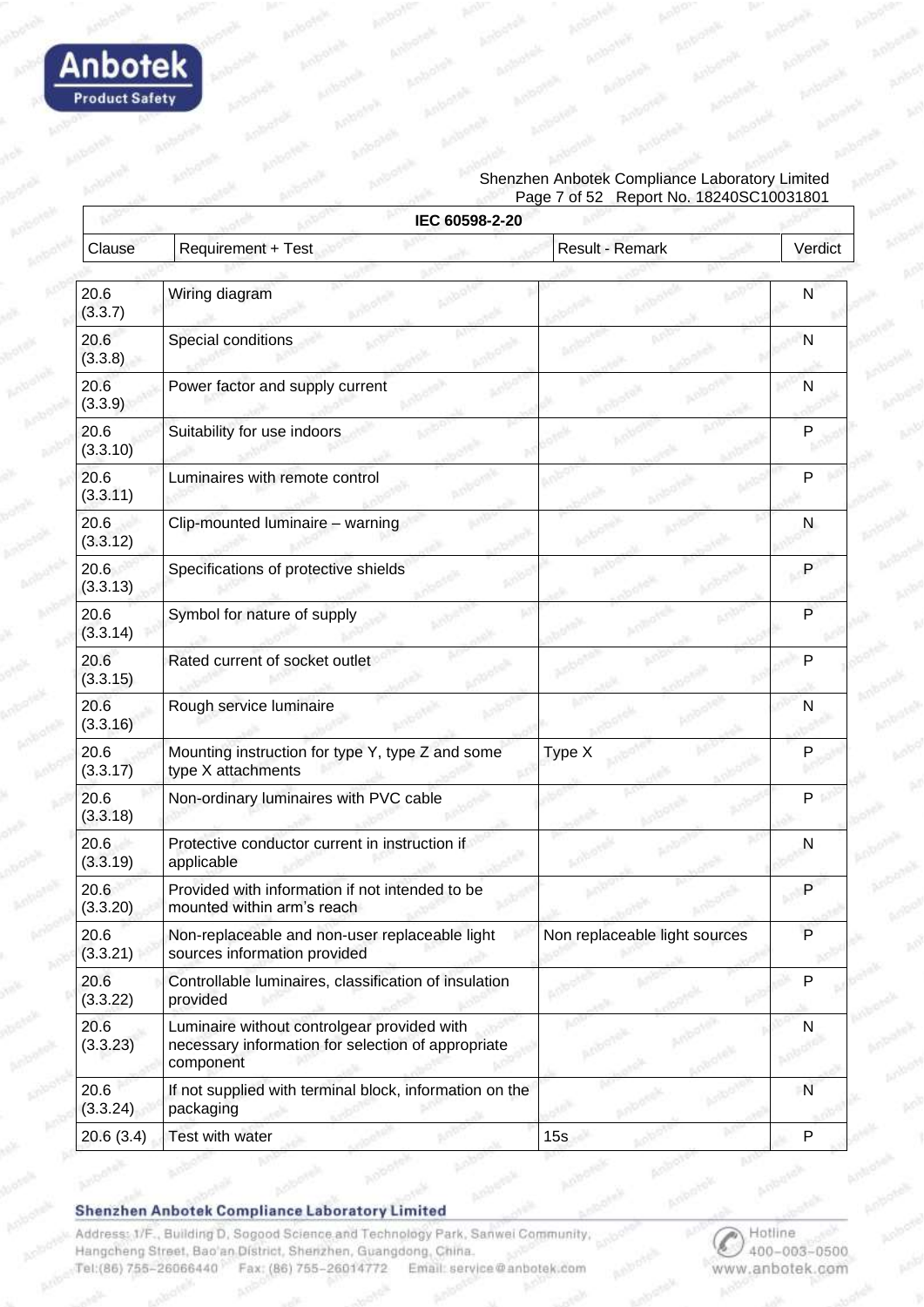

#### Shenzhen Anbotek Compliance Laboratory Limited Page 8 of 52 Report No. 18240SC10031801

|                 | IEC 60598-2-20                                                                                                                 |                 |           |
|-----------------|--------------------------------------------------------------------------------------------------------------------------------|-----------------|-----------|
| Clause          | Requirement + Test                                                                                                             | Result - Remark | Verdict   |
|                 | <b>Test with hexane</b>                                                                                                        | 15s             | P         |
|                 | Legible after test                                                                                                             |                 | P         |
|                 | Label attached                                                                                                                 |                 | P         |
| $20.6.2(-)$     | <b>Lighting chain marking</b>                                                                                                  |                 | P         |
|                 | Rated voltage and wattage marked on the chain                                                                                  |                 | P         |
|                 | Durable non-removable label if information on the<br>cable                                                                     |                 | N         |
| $20.6.3$ (-)    | Marking on the packing or instructions                                                                                         |                 | P         |
|                 | Marking if only for indoor use                                                                                                 |                 | N         |
| $20.6.4(-)$     | Marking on the packing or instructions                                                                                         |                 | P         |
|                 | Marking $a$ ) – I)                                                                                                             |                 | P         |
|                 |                                                                                                                                |                 |           |
| 20.7(4)         | <b>CONSTRUCTION</b>                                                                                                            |                 | P         |
| 20.7(4.2)       | Components replaceable without difficulty                                                                                      |                 | P         |
| 20.7(4.3)       | Wireways smooth and free from sharp edges                                                                                      |                 | P         |
| 20.7(4.4)       | <b>Lampholders</b>                                                                                                             |                 | N         |
| 20.7<br>(4.4.1) | Integral lampholder                                                                                                            |                 | N         |
| 20.7<br>(4.4.2) | Wiring connection                                                                                                              |                 | N         |
| 20.7<br>(4.4.3) | Lampholder for end-to-end mounting                                                                                             |                 | N         |
| 20.7<br>(4.4.4) | Positioning                                                                                                                    |                 | N         |
|                 |                                                                                                                                |                 |           |
|                 | After test the lampholder comply with relevant<br>standard sheets and show no damage                                           |                 | N         |
|                 | After test on single-capped lampholder the<br>lampholder have not moved from its position and<br>show no permanent deformation |                 | N         |
|                 |                                                                                                                                |                 |           |
|                 | After test the lampholder have not moved from its<br>position and show no permanent deformation                                |                 | N         |
| 20.7<br>(4.4.5) | Peak pulse voltage                                                                                                             |                 | ${\sf N}$ |

#### Shenzhen Anbotek Compliance Laboratory Limited

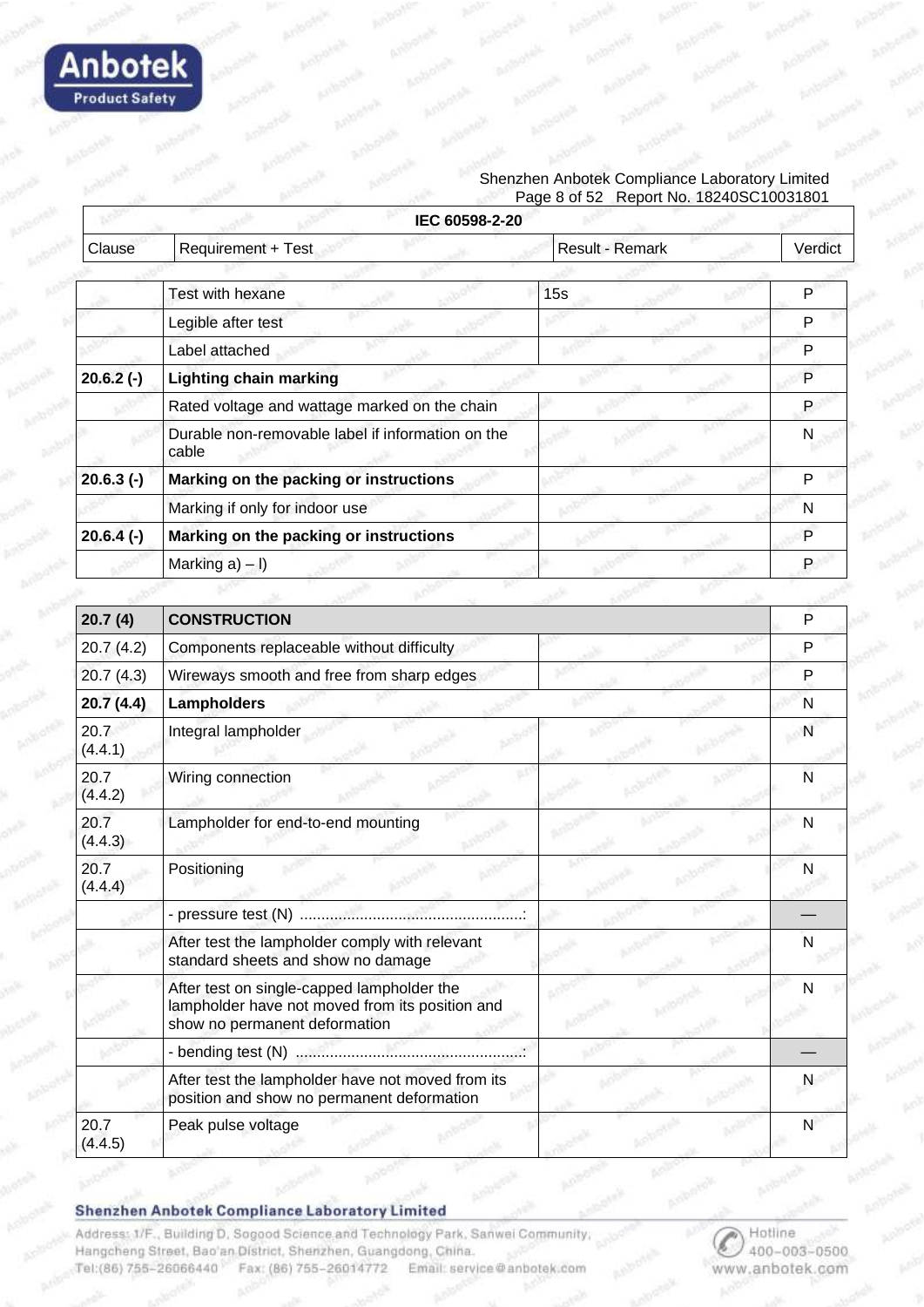

#### Shenzhen Anbotek Compliance Laboratory Limited Page 9 of 52 Report No. 18240SC10031801

|                   | IEC 60598-2-20                                                                             |                 |              |
|-------------------|--------------------------------------------------------------------------------------------|-----------------|--------------|
| Clause            | Requirement + Test                                                                         | Result - Remark | Verdict      |
|                   |                                                                                            |                 |              |
| 20.7<br>(4.4.6)   | Centre contact                                                                             |                 | N            |
| 20.7<br>(4.4.7)   | Parts in rough service luminaires resistant to tracking                                    |                 | N            |
| 20.7<br>(4.4.8)   | Lamp connectors                                                                            |                 | N            |
| 20.7<br>(4.4.9)   | Caps and bases correctly used                                                              |                 | P            |
| 20.7<br>(4.4.10)  | Light source for lampholder or connection according<br>IEC 60061 not connected another way |                 | N            |
| 20.7 (4.5)        | <b>Starter holders</b>                                                                     |                 | N            |
|                   | Starter holder in luminaires other than class II                                           |                 | N            |
|                   | Starter holder class II construction                                                       |                 | $\mathsf{N}$ |
| 20.7 (4.6)        | <b>Terminal blocks</b>                                                                     |                 | N            |
|                   | Tails                                                                                      |                 | N            |
|                   | <b>Unsecured blocks</b>                                                                    |                 | N            |
| 20.7(4.7)         | <b>Terminals and supply connections</b>                                                    |                 | P            |
| 20.7<br>(4.7.1)   | Contact to metal parts                                                                     |                 | N            |
| 20.7<br>(4.7.2)   | Test 8 mm live conductor                                                                   |                 | N            |
|                   | Test 8 mm earth conductor                                                                  |                 | N            |
| 20.7<br>(4.7.3)   | Terminals for supply conductors                                                            |                 | P            |
| 20.7<br>(4.7.3.1) | Welded method and material                                                                 |                 | N            |
|                   | - stranded or solid conductor                                                              |                 | N            |
|                   | - spot welding                                                                             |                 | $\mathsf{N}$ |
|                   | - welding between wires                                                                    |                 | N            |
|                   | - Type Z attachment                                                                        |                 | N            |
|                   | - mechanical test according to 15.6.2                                                      |                 | N            |
|                   | - electrical test according to 15.6.3                                                      |                 | N            |
|                   | - heat test according to 15.6.3.2.3 and 15.6.3.2.4                                         |                 | $\mathsf{N}$ |
| 20.7<br>(4.7.4)   | Terminals other than supply connection                                                     |                 | $\mathsf{N}$ |

#### Shenzhen Anbotek Compliance Laboratory Limited

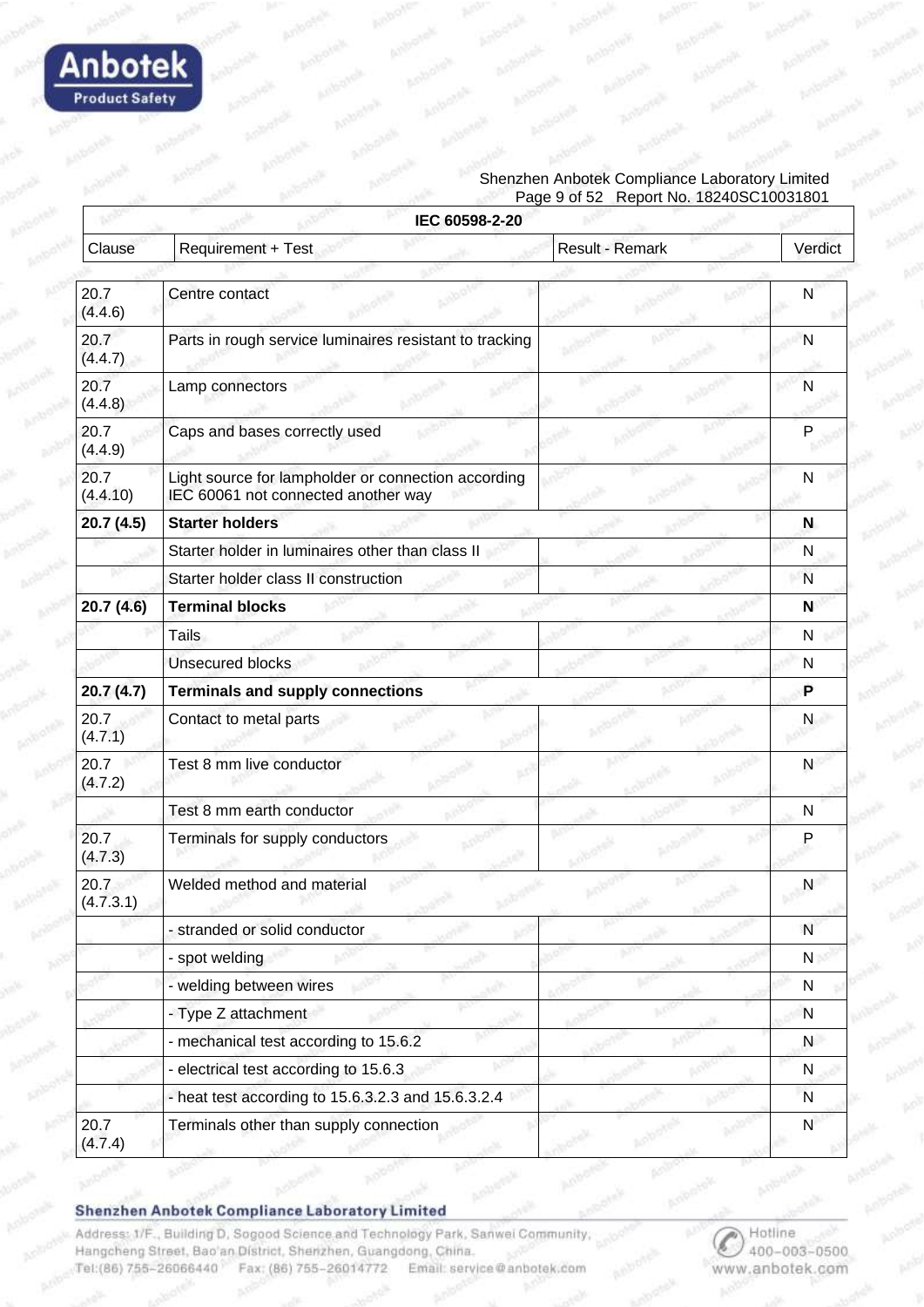

#### Shenzhen Anbotek Compliance Laboratory Limited Page 10 of 52 Report No. 18240SC10031801

| Clause           | Requirement + Test                                                                    | Result - Remark | Verdict      |
|------------------|---------------------------------------------------------------------------------------|-----------------|--------------|
|                  |                                                                                       |                 |              |
| 20.7<br>(4.7.5)  | Heat-resistant wiring/sleeves                                                         |                 | N            |
| 20.7<br>(4.7.6)  | Multi-pole plug                                                                       |                 | N            |
|                  | - test at 30 N                                                                        |                 | $\mathsf{N}$ |
| 20.7 (4.8)       | <b>Switches</b>                                                                       |                 | N            |
|                  | - adequate rating                                                                     |                 | N            |
|                  | - adequate fixing                                                                     |                 | N            |
|                  | - polarized supply                                                                    |                 | N            |
|                  | - compliance with IEC 61058-1 for electronic<br>switches                              |                 | N            |
| 20.7 (4.9)       | <b>Insulating lining and sleeves</b>                                                  |                 | P            |
| 20.7<br>(4.9.1)  | Retainment                                                                            |                 | P            |
|                  |                                                                                       |                 | P            |
| 20.7<br>(4.9.2)  | Insulated linings and sleeves:                                                        |                 | N            |
|                  | Resistant to a temperature $> 20$ °C to the wire<br>temperature or                    |                 | N            |
|                  | a) & c) Insulation resistance and electric strength                                   |                 | N            |
|                  | b) Ageing test. Temperature (°C)                                                      |                 | N            |
| 20.7 (4.10)      | Double or reinforced insulation                                                       |                 | P            |
| 20.7<br>(4.10.1) | No contact, mounting surface - accessible metal<br>parts - wiring of basic insulation |                 | N            |
|                  | Safe installation fixed luminaires                                                    |                 | P            |
|                  | Capacitors and switches                                                               |                 | N            |
|                  | Interference suppression capacitors according to IEC<br>60384-14                      |                 | N            |
| 20.7<br>(4.10.2) | Assembly gaps:                                                                        |                 | N            |
|                  | - not coincidental                                                                    |                 | N            |
|                  | - no straight access with test probe                                                  |                 | N            |
| 20.7<br>(4.10.3) | Retainment of insulation:                                                             |                 | N            |
|                  | - fixed                                                                               |                 | N            |

Shenzhen Anbotek Compliance Laboratory Limited

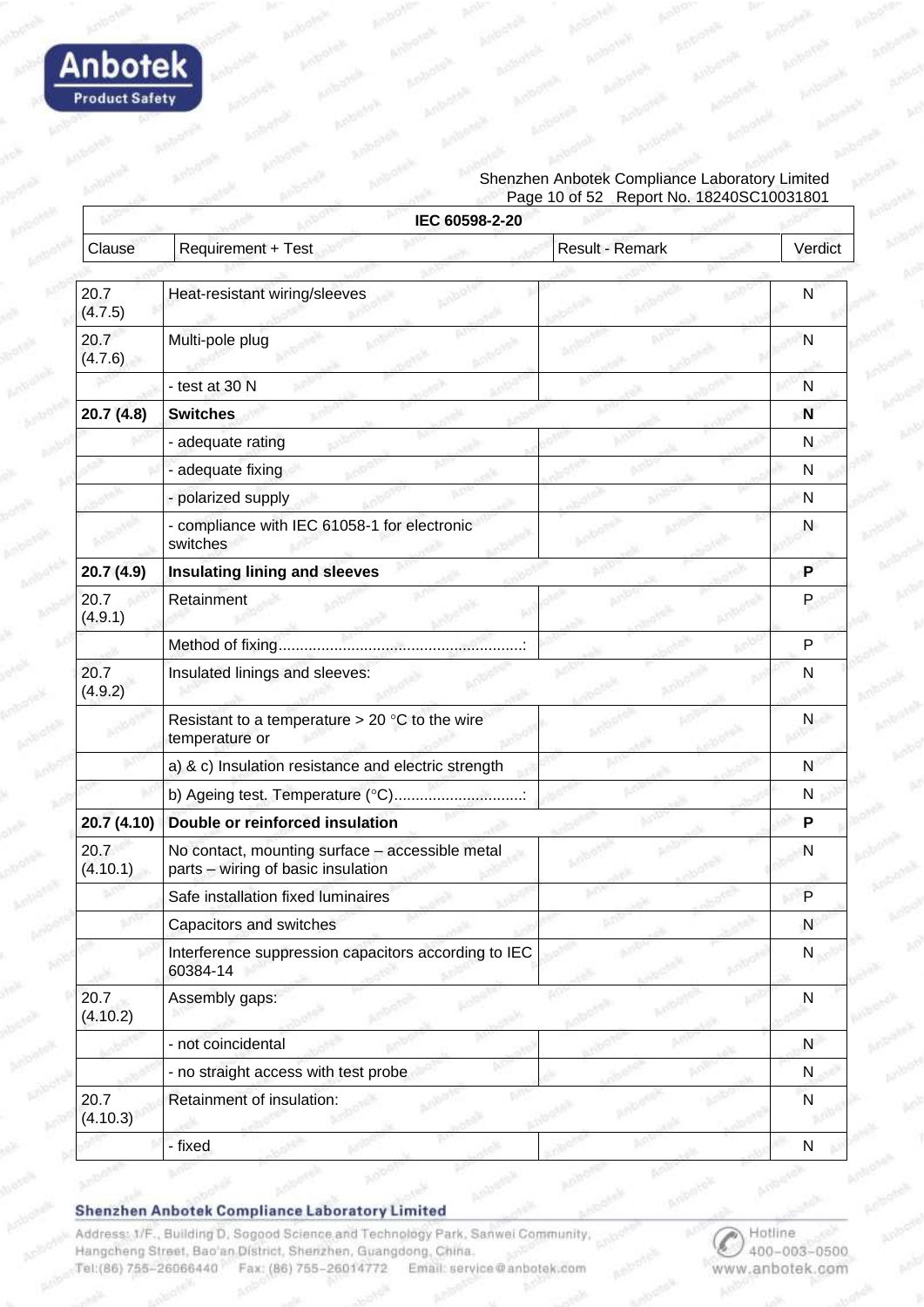

#### Shenzhen Anbotek Compliance Laboratory Limited Page 11 of 52 Report No. 18240SC10031801

|                  | IEC 60598-2-20                                                                                                                   |                 |              |
|------------------|----------------------------------------------------------------------------------------------------------------------------------|-----------------|--------------|
| Clause           | Requirement + Test                                                                                                               | Result - Remark | Verdict      |
|                  |                                                                                                                                  |                 |              |
|                  | - unable to be replaced; luminaire inoperative                                                                                   |                 | N            |
|                  | - sleeves retained in position                                                                                                   |                 | $\mathsf{N}$ |
|                  | - lining in lampholder                                                                                                           |                 | N            |
| 20.7<br>(4.10.4) | Protective impedance device                                                                                                      |                 | N            |
|                  | Double or reinforced insulation bridged by<br>appropriate and at least two resistors or two Y2<br>capacitors or one Y1 capacitor |                 | N            |
|                  | Y1 or Y2 capacitors comply with IEC 60384-14                                                                                     |                 | N            |
|                  | Resistors comply with test (a) in 14.1 of<br>IEC 60065                                                                           |                 | N            |
| 20.7 (4.11)      | <b>Electrical connections and current-carrying parts</b>                                                                         |                 | N            |
| 20.7<br>(4.11.1) | Contact pressure                                                                                                                 |                 | N            |
| 20.7<br>(4.11.2) | Screws:                                                                                                                          |                 | N            |
|                  | - self-tapping screws                                                                                                            |                 | N            |
|                  | - thread-cutting screws                                                                                                          |                 | N            |
| 20.7<br>(4.11.3) | Screw locking:                                                                                                                   |                 | N            |
|                  | - spring washer                                                                                                                  |                 | $\mathsf{N}$ |
|                  | - rivets                                                                                                                         |                 | N            |
| 20.7<br>(4.11.4) | Material of current-carrying parts                                                                                               |                 | N            |
| 20.7<br>(4.11.5) | No contact to wood or mounting surface                                                                                           |                 | N            |
| 20.7<br>(4.11.6) | Electro-mechanical contact systems                                                                                               |                 | N            |
| 20.7 (4.12)      | Screws and connections (mechanical) and glands                                                                                   |                 | N            |
| 20.7<br>(4.12.1) | Screws not made of soft metal                                                                                                    |                 | N            |
|                  | Screws of insulating material                                                                                                    |                 | N            |
|                  |                                                                                                                                  |                 | N            |
|                  |                                                                                                                                  |                 | N            |
|                  |                                                                                                                                  |                 | N            |

Shenzhen Anbotek Compliance Laboratory Limited

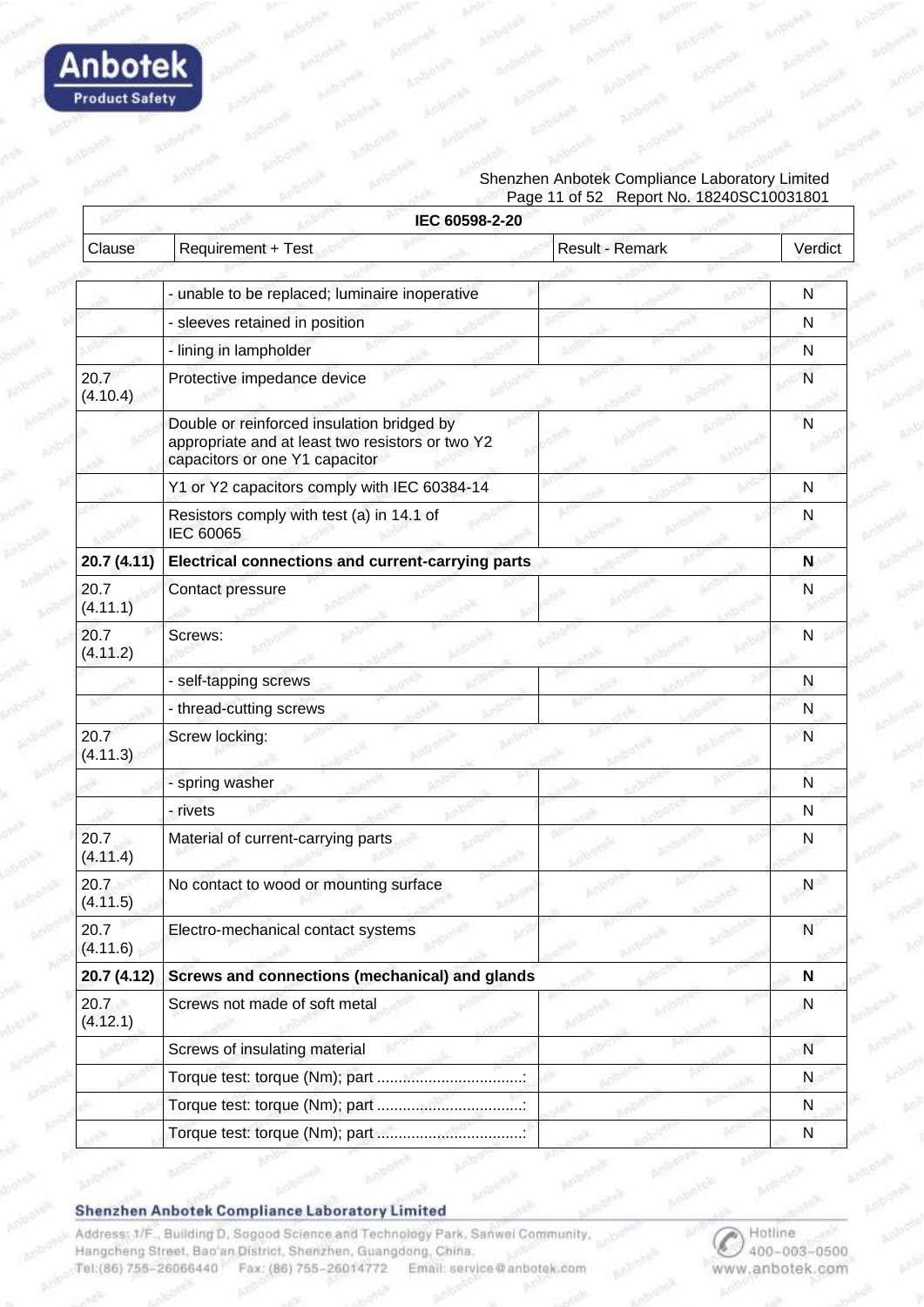

#### Shenzhen Anbotek Compliance Laboratory Limited Page 12 of 52 Report No. 18240SC10031801

|                  | IEC 60598-2-20                                                         |                 |              |
|------------------|------------------------------------------------------------------------|-----------------|--------------|
| Clause           | Requirement + Test                                                     | Result - Remark | Verdict      |
|                  |                                                                        |                 |              |
| 20.7<br>(4.12.2) | Screws with diameter < 3 mm screwed into metal                         |                 | N            |
| 20.7<br>(4.12.4) | Locked connections:                                                    |                 | N            |
|                  |                                                                        |                 | N            |
|                  |                                                                        |                 | N            |
|                  | - push-button switches; torque 0,8 Nm                                  |                 | N            |
| 20.7<br>(4.12.5) |                                                                        |                 | N            |
| 20.7 (4.13)      | <b>Mechanical strength</b>                                             |                 | P            |
| 20.7<br>(4.13.1) | Impact tests:                                                          |                 | P            |
|                  |                                                                        | LED PCB: 0.35Nm | P            |
|                  |                                                                        |                 | N            |
|                  | 1) live parts                                                          |                 | P            |
|                  | 2) linings                                                             |                 | N            |
|                  | 3) protection                                                          |                 | N            |
|                  | 4) covers                                                              |                 | P            |
| 20.7<br>(4.13.2) | Metal parts have adequate mechanical strength                          |                 | N            |
| 20.7<br>(4.13.3) | Straight test finger                                                   |                 | N            |
| 20.7<br>(4.13.4) | Rough service luminaires                                               |                 | N            |
|                  | - IP54 or higher                                                       |                 | $\mathsf{N}$ |
|                  | a) fixed                                                               |                 | N            |
|                  | b) hand-held                                                           |                 | N            |
|                  | c) delivered with a stand                                              |                 | N            |
|                  | d) for temporary installations and suitable for<br>mounting on a stand |                 | N            |
| 20.7<br>(4.13.6) | <b>Tumbling barrel</b>                                                 |                 | N            |
| 20.7 (4.14)      | Suspensions, fixings and means of adjusting                            |                 |              |
| 20.7<br>(4.14.1) | Mechanical load:                                                       |                 | P            |

Shenzhen Anbotek Compliance Laboratory Limited

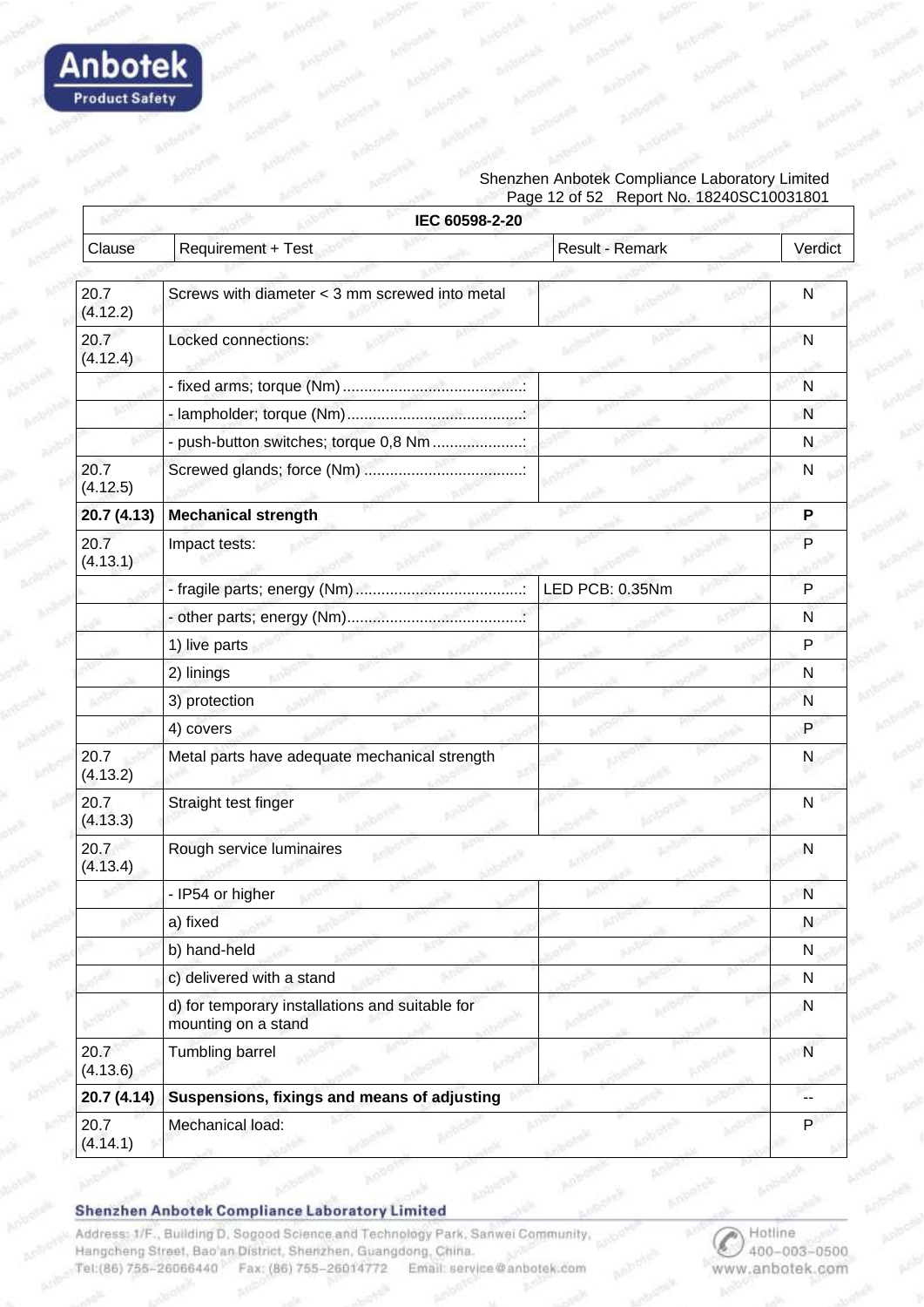

#### Shenzhen Anbotek Compliance Laboratory Limited Page 13 of 52 Report No. 18240SC10031801

| IEC 60598-2-20   |                                                                       |                               |              |  |
|------------------|-----------------------------------------------------------------------|-------------------------------|--------------|--|
| Clause           | Requirement + Test                                                    | Result - Remark               | Verdict      |  |
|                  |                                                                       |                               |              |  |
|                  | A) four times the weight                                              | $0.113*4=0.452kg$             | P            |  |
|                  | B) torque 2,5 Nm                                                      |                               | N            |  |
|                  | C) bracket arm; bending moment (Nm)                                   |                               | N            |  |
|                  | D) load track-mounted luminaires                                      |                               | N            |  |
|                  | E) clip-mounted luminaires, glass-shelve. Thickness                   |                               | N            |  |
|                  |                                                                       |                               | N            |  |
|                  | Fixed luminaire or independent control gear without<br>fixing devices |                               | N            |  |
| 20.7<br>(4.14.2) | Load to flexible cables                                               |                               | N            |  |
|                  |                                                                       |                               |              |  |
|                  |                                                                       |                               | N            |  |
|                  |                                                                       |                               | N            |  |
|                  | Bending moment (Nm) of semi-luminaire :                               |                               | N            |  |
| 20.7<br>(4.14.3) | Adjusting devices:                                                    |                               | N            |  |
|                  |                                                                       |                               | N            |  |
|                  |                                                                       |                               | N            |  |
|                  | - electric strength test afterwards                                   |                               | N            |  |
| 20.7<br>(4.14.4) | Telescopic tubes: cords not fixed to tube; no strain<br>on conductors |                               | N            |  |
| 20.7<br>(4.14.5) | Guide pulleys                                                         |                               | N            |  |
| 20.7<br>(4.14.6) | Strain on socket-outlets                                              |                               | N            |  |
| 20.7 (4.15)      | <b>Flammable materials</b>                                            |                               | P            |  |
|                  | - glow-wire test 650°C                                                | See Test Table 20.16 (13.3.2) | P            |  |
|                  | - spacing ≥30 mm                                                      |                               | N            |  |
|                  | - screen withstanding test of 13.3.1                                  |                               | N            |  |
|                  | - screen dimensions                                                   |                               | $\mathsf{N}$ |  |
|                  | - no fiercely burning material                                        |                               | N            |  |
|                  | - thermal protection                                                  |                               | $\mathsf{N}$ |  |
|                  | - electronic circuits exempted                                        |                               | N            |  |

#### Shenzhen Anbotek Compliance Laboratory Limited

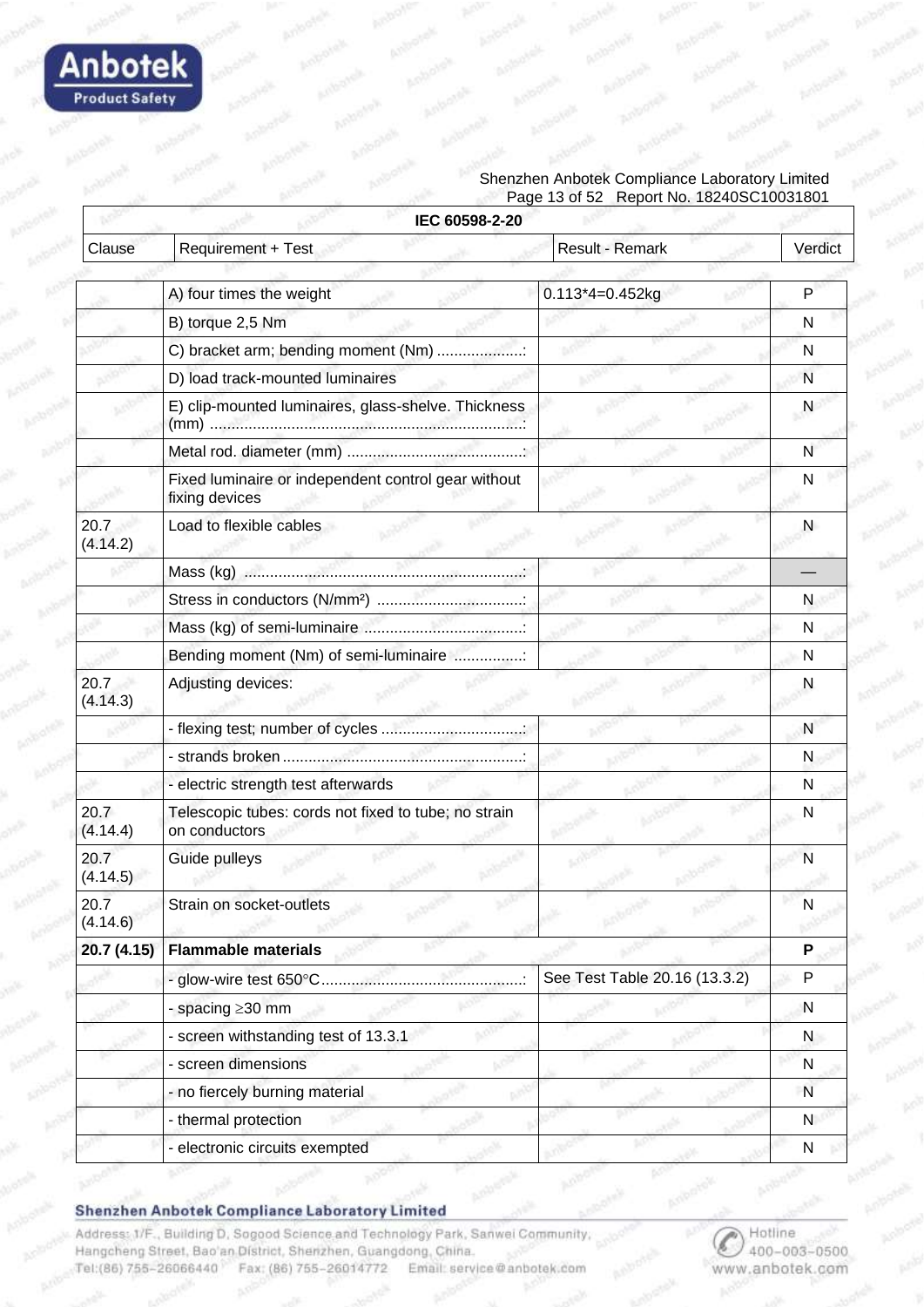

#### Shenzhen Anbotek Compliance Laboratory Limited Page 14 of 52 Report No. 18240SC10031801

|                  | IEC 60598-2-20                                                                                                   |                              |              |
|------------------|------------------------------------------------------------------------------------------------------------------|------------------------------|--------------|
| Clause           | Requirement + Test                                                                                               | Result - Remark              | Verdict      |
|                  |                                                                                                                  |                              |              |
| 20.7<br>(4.15.2) | Luminaires made of thermoplastic material with lamp control gear                                                 |                              | N            |
|                  | a) construction                                                                                                  |                              | N            |
|                  | b) temperature sensing control                                                                                   |                              | N            |
|                  | c) surface temperature                                                                                           |                              | N            |
| 20.7 (4.16)      | Luminaires for mounting on normally flammable surfaces                                                           |                              | N            |
|                  |                                                                                                                  | (compliance with Section 12) | N            |
|                  | Provided with adaptor for a track meet the<br>requirements for direct mounting on normally<br>flammable surfaces |                              | N            |
| 20.7<br>(4.16.1) | Lamp control gear spacing:                                                                                       |                              | N            |
|                  | - spacing 35 mm                                                                                                  |                              | N            |
|                  | - spacing 10 mm                                                                                                  |                              | N            |
| 20.7<br>(4.16.2) | Thermal protection:                                                                                              |                              | N            |
|                  | - in lamp control gear                                                                                           |                              | N            |
|                  | - external                                                                                                       |                              | N            |
|                  | - fixed position                                                                                                 |                              | N            |
|                  | - temperature marked lamp control gear                                                                           |                              | N            |
| 20.7<br>(4.16.3) | Design to satisfy the test of 12.6                                                                               | (see clause 12.6)            | N            |
| 20.7 (4.17)      | <b>Drain holes</b>                                                                                               |                              | N            |
|                  | Clearance at least 5 mm                                                                                          |                              | N            |
| 20.7 (4.18)      | <b>Resistance to corrosion</b>                                                                                   |                              | N            |
| 20.7<br>(4.18.1) | - rust-resistance                                                                                                |                              | N            |
| 20.7<br>(4.18.2) | - season cracking in copper                                                                                      |                              | N            |
| 20.7<br>(4.18.3) | - corrosion of aluminium                                                                                         |                              | N            |
| 20.7 (4.19)      | Ignitors compatible with ballast                                                                                 |                              | $\mathsf{N}$ |
| 20.7 (4.20)      | Rough service vibration                                                                                          |                              | ${\sf N}$    |
| 20.7 (4.21)      | <b>Protective shield</b>                                                                                         |                              |              |

Shenzhen Anbotek Compliance Laboratory Limited

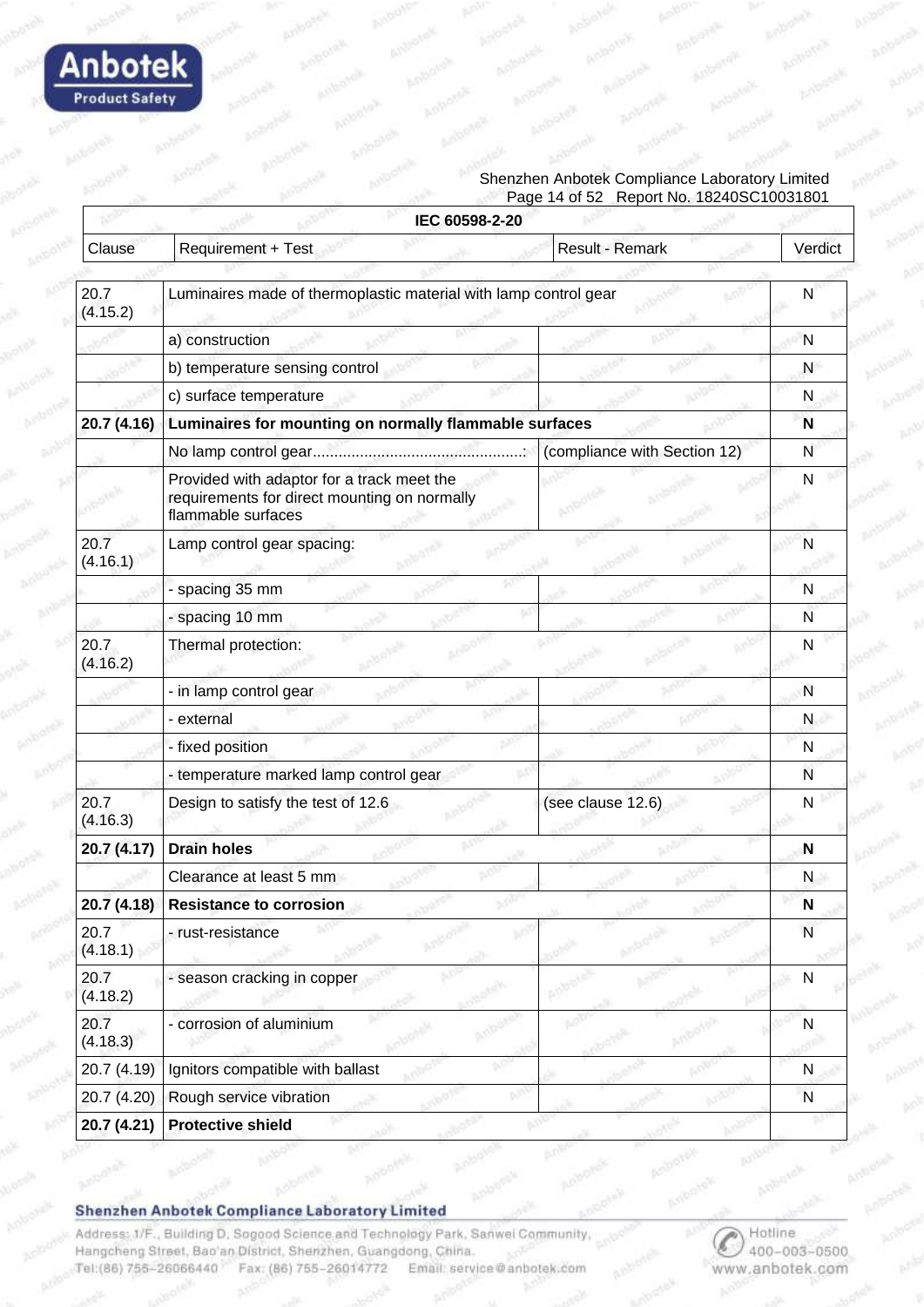

#### Shenzhen Anbotek Compliance Laboratory Limited Page 15 of 52 Report No. 18240SC10031801

|                  | IEC 60598-2-20                                                                                                                                           |                               |         |
|------------------|----------------------------------------------------------------------------------------------------------------------------------------------------------|-------------------------------|---------|
| Clause           | Requirement + Test                                                                                                                                       | Result - Remark               | Verdict |
|                  |                                                                                                                                                          |                               |         |
| 20.7<br>(4.21.1) | Shield fitted if tungsten halogen lamps or metal<br>halide lamps                                                                                         |                               | N       |
|                  | Shield of glass if tungsten halogen lamps                                                                                                                |                               | N       |
| 20.7<br>(4.21.2) | Particles from a shattering lamp not impair safety                                                                                                       |                               | N       |
| 20.7<br>(4.21.3) | No direct path                                                                                                                                           |                               | N       |
| 20.7<br>(4.21.4) | Impact test on shield                                                                                                                                    |                               | N       |
|                  | Glow-wire test on lamp compartment                                                                                                                       | See Test Table 20.16 (13.3.2) | N       |
| 20.7 (4.22)      | Attachments to lamps not cause overheating or<br>damage                                                                                                  |                               | N       |
| 20.7 (4.23)      | Semi-luminaires comply Class II                                                                                                                          |                               | N       |
| 20.7 (4.24)      | <b>Photobiological hazards</b>                                                                                                                           |                               | N       |
| 20.7<br>(4.24.1) | No excessive UV radiation if tungsten halogen lamps<br>and metal halide lamps (Annex P)                                                                  |                               | N       |
| 20.7<br>(4.24.2) | Retinal blue light hazard                                                                                                                                |                               | N       |
|                  | Class of risk group assessed according to IEC/TR                                                                                                         |                               |         |
|                  | Luminaires with Ethr:                                                                                                                                    |                               | N       |
|                  | a) Fixed luminaires                                                                                                                                      |                               | N       |
|                  | - distance x m, borderline between RG1 and RG2:                                                                                                          |                               | N       |
|                  | - marking and instruction according 3.2.23                                                                                                               |                               | N       |
|                  | b) Portable and handheld luminaires                                                                                                                      |                               | N       |
|                  | - marking according 3.2.23 if RG1 exceeded at 200<br>mm according to IEC/TR 62778                                                                        |                               | N       |
|                  | Portable luminaires for children IEC 60598-2-10 and<br>Mains socket outlet nightlights IEC 60598-2-12 not<br>exceed RG1 at 200 mm according to IEC/62778 |                               | N       |
| 20.7 (4.25)      | <b>Mechanical hazard</b>                                                                                                                                 |                               | P       |
|                  | No sharp point or edges                                                                                                                                  |                               | P       |
| 20.7 (4.26)      | <b>Short-circuit protection</b>                                                                                                                          |                               | N       |
| 20.7<br>(4.26.1) | Adequate means of uninsulated accessible SELV<br>parts                                                                                                   |                               | N       |

Shenzhen Anbotek Compliance Laboratory Limited

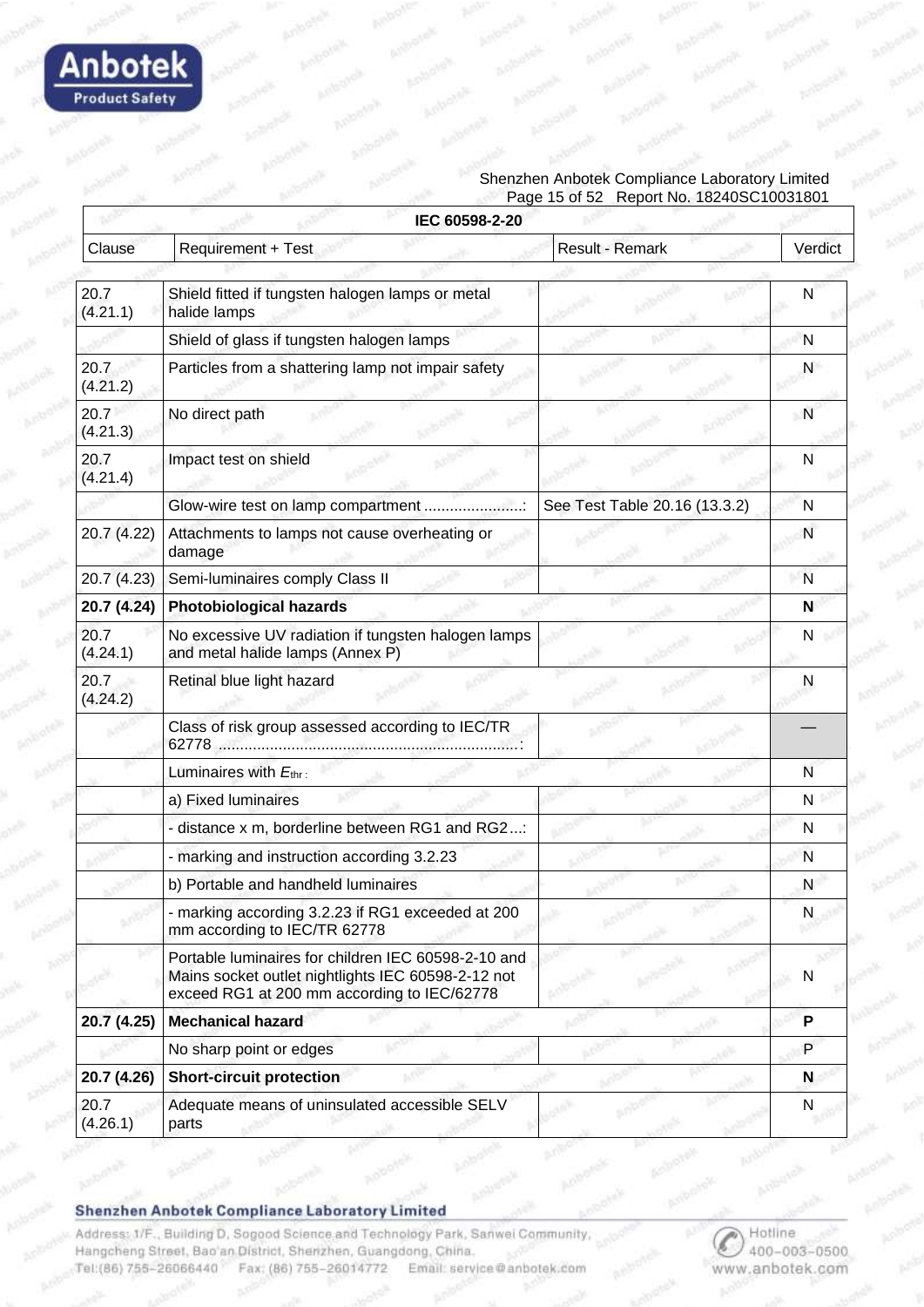

#### Shenzhen Anbotek Compliance Laboratory Limited Page 16 of 52 Report No. 18240SC10031801

|                  | IEC 60598-2-20                                                                                                          |                 |         |
|------------------|-------------------------------------------------------------------------------------------------------------------------|-----------------|---------|
| Clause           | <b>Requirement + Test</b>                                                                                               | Result - Remark | Verdict |
|                  |                                                                                                                         |                 |         |
| 20.7<br>(4.26.2) | Short-circuit test with test chain according 4.26.3                                                                     |                 | N       |
|                  | Test chain not melt through                                                                                             |                 | N       |
|                  | Test sample not exceed values of Table 12.1 and<br>12.2                                                                 |                 | N       |
| 20.7 (4.27)      | Terminal blocks with integrated screwless earthing contacts                                                             |                 | N       |
|                  | Test according Annex V                                                                                                  |                 | N       |
|                  | Pull test of terminal fixing (20 N)                                                                                     |                 | N       |
|                  | After test, resistance < 0,05 $\Omega$                                                                                  |                 | N       |
|                  | Pull test of mechanical connection (50 N)                                                                               |                 | N       |
|                  | After test, resistance < 0,05 $\Omega$                                                                                  |                 | N       |
|                  | Voltage drop test, resistance < 0,05 $\Omega$                                                                           |                 | N       |
| 20.7 (4.28)      | Fixing of thermal sensing control                                                                                       |                 | N       |
|                  | Not plug-in or easily replaceable type                                                                                  |                 | N       |
|                  | Reliably kept in position                                                                                               |                 | N       |
|                  | No adhesive fixing if UV radiations from a lamp can<br>degrade the fixing                                               |                 | N       |
|                  | Not outside the luminaire enclosure                                                                                     |                 | N       |
|                  | Test of adhesive fixing:                                                                                                |                 | N       |
|                  | Max. temperature on adhesive material (°C) :                                                                            |                 |         |
|                  | 100 cycles between t min and t max                                                                                      |                 | N       |
|                  | Temperature sensing control still in position                                                                           |                 | N       |
| 20.7 (4.29)      | Luminaires with non-replaceable light source                                                                            |                 | P       |
|                  | Not possible to replace light source                                                                                    |                 | P       |
|                  | Live part not accessible after parts have been<br>opened by hand or tools                                               |                 | P       |
| 20.7 (4.30)      | Luminaires with non-user replaceable light source                                                                       |                 | N       |
|                  | If protective cover provide protection against electric shock and marked with "caution,<br>electric shock risk" symbol: |                 | N       |
|                  | Minimum two fixing means                                                                                                |                 | N       |
| 20.7 (4.31)      | <b>Insulation between circuits</b>                                                                                      |                 | P       |
|                  | Circuits insulated from LV supply fulfil requirements<br>according $4.31.1 - 4.31.3$                                    |                 | P       |

Shenzhen Anbotek Compliance Laboratory Limited

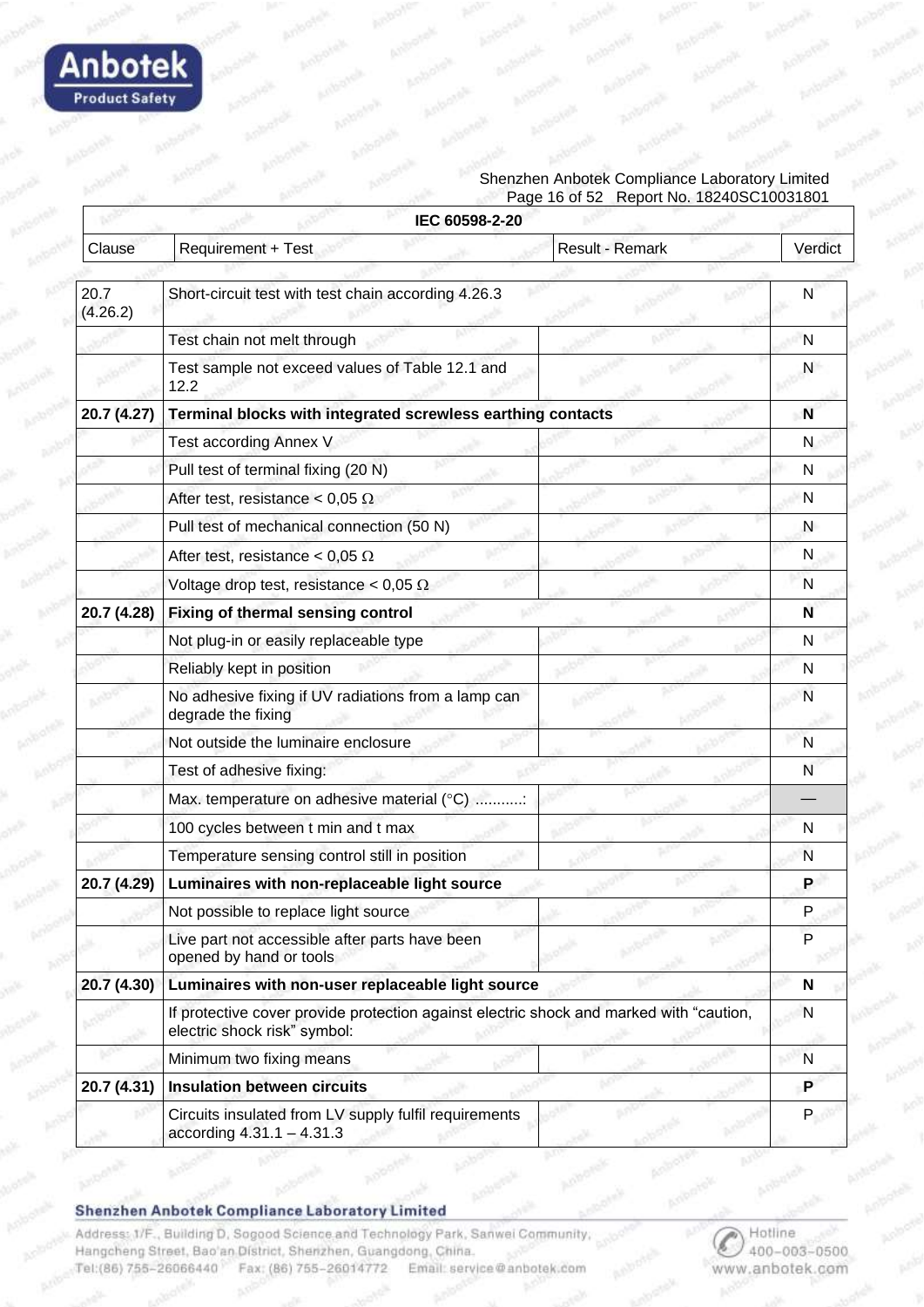

#### Shenzhen Anbotek Compliance Laboratory Limited Page 17 of 52 Report No. 18240SC10031801

|                  | IEC 60598-2-20                                                                                                                                                                                 |                 |              |
|------------------|------------------------------------------------------------------------------------------------------------------------------------------------------------------------------------------------|-----------------|--------------|
| Clause           | Requirement + Test                                                                                                                                                                             | Result - Remark | Verdict      |
|                  |                                                                                                                                                                                                |                 |              |
|                  | Controllable luminaires requiring same level of<br>insulation for all components, the insulation between<br>control terminals and LV supply fulfil requirements<br>according $4.31.1 - 4.31.3$ |                 | N            |
| 20.7<br>(4.31.1) | SELV or PELV circuits                                                                                                                                                                          |                 | Р            |
|                  | Used SELV/PELV source                                                                                                                                                                          |                 | P            |
|                  | Voltage ≤ ELV                                                                                                                                                                                  |                 | P            |
|                  | Insulating of SELV/PELV circuits from LV supply                                                                                                                                                |                 | N            |
|                  | Insulating of SELV/PELV circuits from other non<br><b>SELV/PELV circuits</b>                                                                                                                   |                 | N            |
|                  | Insulating of SELV/PELV circuits from FELV                                                                                                                                                     |                 | N            |
|                  | Insulating of SELV/PELV circuits from other<br><b>SELV/PELV circuits</b>                                                                                                                       |                 | N            |
|                  | SELV/PELV circuits insulated from accessible<br>parts according Table X.1                                                                                                                      |                 | P            |
|                  | Plugs not able to make any electrical contact with<br>socket-outlets of other voltage systems                                                                                                  |                 | N            |
|                  | Socket outlets does not admit plugs of other voltage<br>systems                                                                                                                                |                 | N            |
|                  | Plugs and socket-outlets does not have protective<br>conductor contact                                                                                                                         |                 | N            |
| 20.7<br>(4.31.2) | <b>FELV</b> circuits                                                                                                                                                                           |                 | N            |
|                  | <b>Used FELV source</b>                                                                                                                                                                        |                 | N            |
|                  | Voltage ≤ ELV                                                                                                                                                                                  |                 | N            |
|                  | Insulating of FELV circuits from LV supply                                                                                                                                                     |                 | N            |
|                  | FELV circuits insulated from accessible parts<br>according Table X.1                                                                                                                           |                 | N            |
|                  | Plugs not able to enter socket-outlets of other<br>voltage systems                                                                                                                             |                 | N            |
|                  | Socket outlets does not admit plugs of other voltage<br>systems                                                                                                                                |                 | N            |
|                  | Socket-outlets does not have protective conductor<br>contact                                                                                                                                   |                 | $\mathsf{N}$ |
| 20.7<br>(4.31.3) | Other circuits                                                                                                                                                                                 |                 | N            |

#### Shenzhen Anbotek Compliance Laboratory Limited

Address: 1/F., Building D. Sogood Science and Technology Park, Sanwei Community, Hangcheng Street, Bao'an District, Shenzhen, Guangdong, China. Email: service@anbotek.com Tel:(86) 755-26066440 Fax: (86) 755-26014772

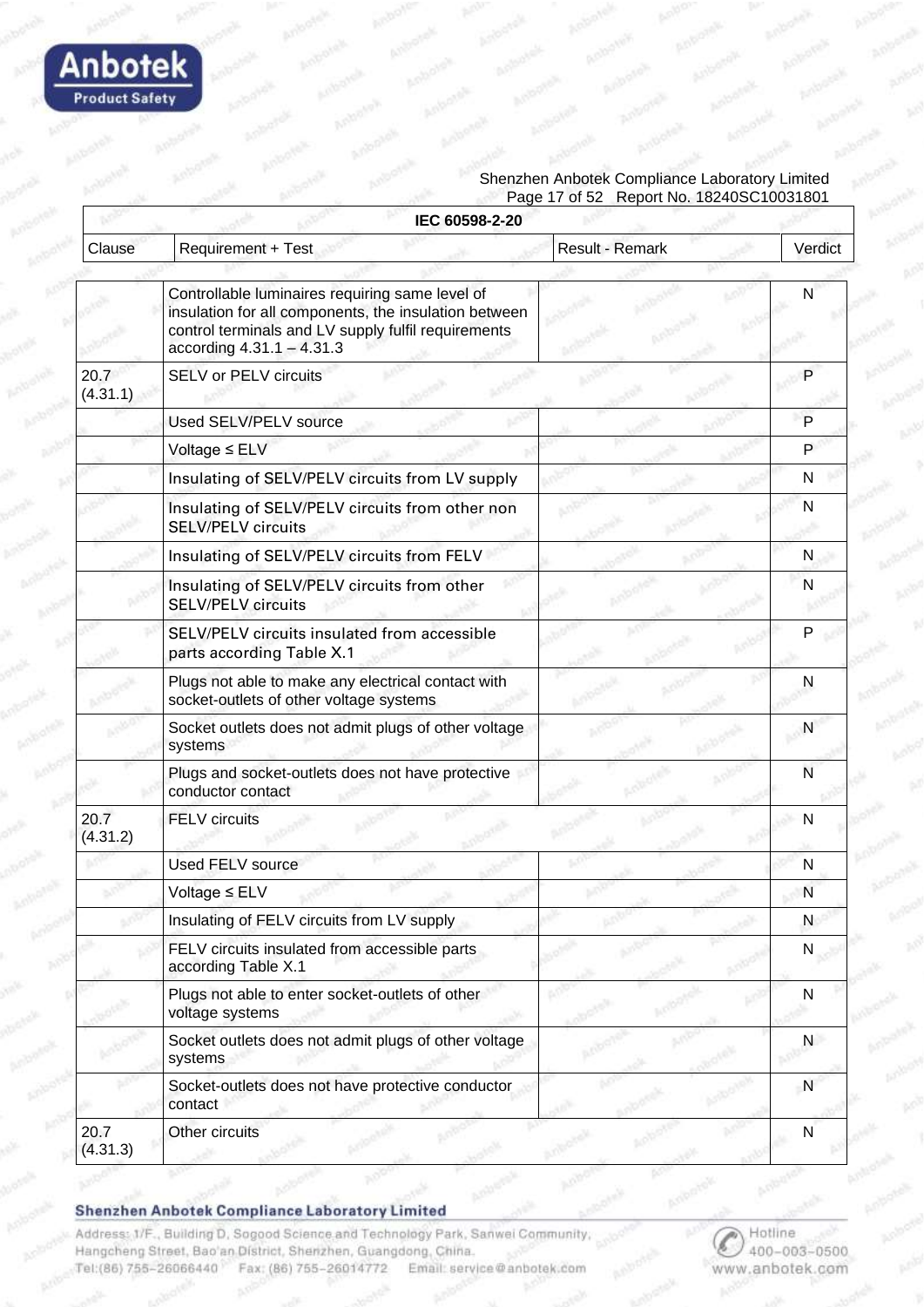

#### Shenzhen Anbotek Compliance Laboratory Limited Page 18 of 52 Report No. 18240SC10031801

| IEC 60598-2-20 |                                                                                                               |                                                                                                                                                    |         |
|----------------|---------------------------------------------------------------------------------------------------------------|----------------------------------------------------------------------------------------------------------------------------------------------------|---------|
| Clause         | Requirement + Test                                                                                            | Result - Remark                                                                                                                                    | Verdict |
|                |                                                                                                               |                                                                                                                                                    |         |
|                | Other circuits insulated from accessible parts<br>according Table X.1                                         |                                                                                                                                                    | N       |
|                | Class II construction with equipotential bonding for protection against indirect contacts<br>with live parts: |                                                                                                                                                    | N       |
|                | - conductive parts are connected together                                                                     |                                                                                                                                                    | N       |
|                | - test according 7.2.3                                                                                        |                                                                                                                                                    | N       |
|                | - conductive part not cause an electric shock in case<br>of an insulation fault                               |                                                                                                                                                    | N       |
|                | - equipotential bonding in master/slave applications                                                          |                                                                                                                                                    | N       |
|                | - master luminaire provided with terminal for<br>accessible conductive parts of slave luminaires              |                                                                                                                                                    | N       |
|                | - slave luminaire constructed as class I                                                                      |                                                                                                                                                    | N       |
| 20.7 (4.32)    | Overvoltage protective devices                                                                                |                                                                                                                                                    | P       |
|                | Comply with IEC 61643-11                                                                                      |                                                                                                                                                    | N       |
|                | External to controlgear and connected to earth:                                                               |                                                                                                                                                    | N       |
|                | - only in fixed luminaires                                                                                    |                                                                                                                                                    | N       |
|                | - only connected to protective earth                                                                          |                                                                                                                                                    | N       |
| 20.7 (4.33)    | Luminaire powered via information technology communication cabling                                            |                                                                                                                                                    | N/A     |
|                | Requirements for Class III luminaire                                                                          |                                                                                                                                                    | N/A     |
|                | Rated voltage within the range of ES1 and does not<br>exceed maximum voltage of used connector                |                                                                                                                                                    | N/A     |
|                | Luminaire does not create any hazard from<br>overvoltage                                                      | (see Annex 2)                                                                                                                                      | N/A     |
| 20.7 (4.34)    | <b>Electromagnetic fields (EMF)</b>                                                                           |                                                                                                                                                    | P       |
|                | No harmful electromagnetic fields                                                                             | The submitted samples were<br>LED-light-source technology,<br>they were found to comply with<br>the requirement of IEC<br>62493:2015 without test. |         |
| 20.7 (4.35)    | Protection against moving fan blades                                                                          |                                                                                                                                                    | N/A     |
|                | Test with a standard test finger                                                                              |                                                                                                                                                    | N/A     |
|                | Test with test probe acc. to Figure 13 (IEC 61032)<br>for portable luminaire                                  |                                                                                                                                                    | N/A     |
|                | Blades rounded with radius $\geq 0.5$ mm and:                                                                 |                                                                                                                                                    | N/A     |
|                | -hardness less than D60 Shore                                                                                 |                                                                                                                                                    | N/A     |

Shenzhen Anbotek Compliance Laboratory Limited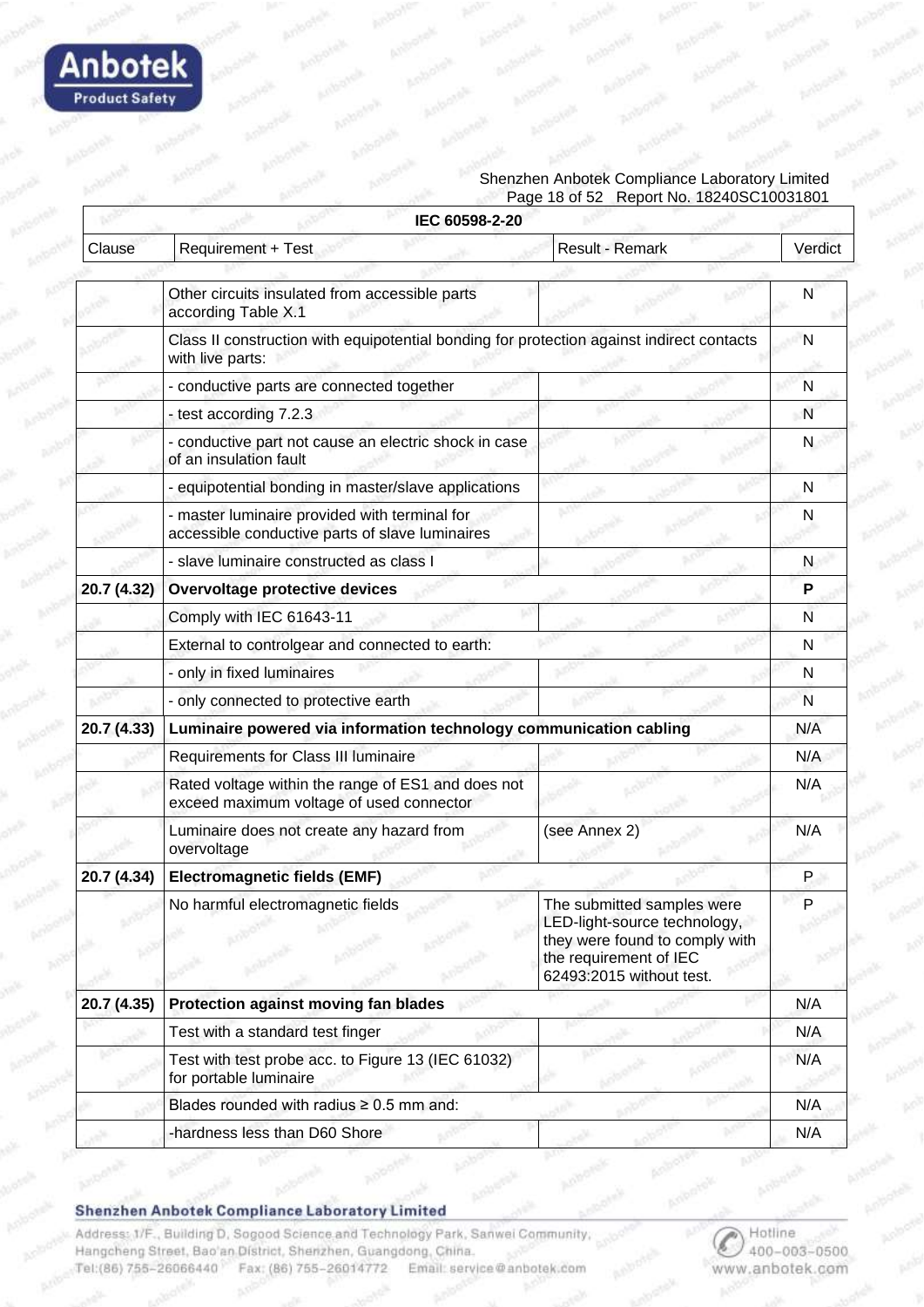

#### Shenzhen Anbotek Compliance Laboratory Limited Page 19 of 52 Report No. 18240SC10031801

|              | IEC 60598-2-20                                                                                                     |                 |              |
|--------------|--------------------------------------------------------------------------------------------------------------------|-----------------|--------------|
| Clause       | Requirement + Test                                                                                                 | Result - Remark | Verdict      |
|              |                                                                                                                    |                 |              |
|              | -peripheral speed less than 15 m/s                                                                                 |                 | N/A          |
|              | -input power of fan $\leq$ 2 W at rated voltage                                                                    |                 | N/A          |
| 20.7 (4.36)  | <b>Track-mounted luminaires</b>                                                                                    |                 | N/A          |
|              | Test in accordance with Annex A of<br>IEC60570:2003/AMD2:2019                                                      |                 | N/A          |
| $20.7.2(-)$  | Lampholders                                                                                                        |                 | N            |
|              | Tested as part of the lighting chain if non-<br>standardised lampholders                                           |                 | N            |
|              | E5, E10, E14 and E27 according IEC 60238                                                                           |                 | N            |
|              | Bayonet according IEC 61184                                                                                        |                 | N            |
|              | Insulating piercing terminals only if SELV circuit or<br>permanent non-rewireable connections in class II<br>chain |                 | N            |
|              | Maximum voltage used for E5, E10 and small<br>lampholders                                                          |                 | N            |
|              | Body of insulating material                                                                                        |                 | N            |
| $20.7.3$ (-) | <b>Terminal blocks</b>                                                                                             |                 | N            |
|              | Clause 4.6 of IEC 60598-1 referring to terminal<br>blocks does not apply                                           |                 |              |
| $20.7.4(-)$  | <b>Terminals and supply connections</b>                                                                            |                 | P            |
|              | Comply with Annex A                                                                                                |                 | N            |
| $20.7.5$ (-) | <b>Gaskets</b>                                                                                                     |                 | N            |
|              | Gasket weather resistant if outdoor use                                                                            |                 | N            |
|              | Gasket remains in place and fit tightly                                                                            |                 | N.           |
| $20.7.6(-)$  | <b>Mechanical strength</b>                                                                                         |                 | Р            |
|              | Mechanical strength requirements of 4.13 of part 1 or<br>15 of IEC 61184                                           |                 | P            |
|              | Accessories comply with 4.13.6 of part 1                                                                           |                 | $\mathsf{N}$ |
| $20.7.7(-)$  | <b>Lamp bridging devices</b>                                                                                       |                 | N            |
|              | Protection against electric shock and fire will not be<br>impaired by bridging lamp filaments                      |                 | N            |
| $20.7.8(-)$  | <b>Control units</b>                                                                                               |                 | P            |
|              | Forming an integral part enclosed in non-flammable<br>insulating material tested according 20.16                   |                 | P            |
|              | Securely fixed to the cable                                                                                        |                 | P            |

Shenzhen Anbotek Compliance Laboratory Limited

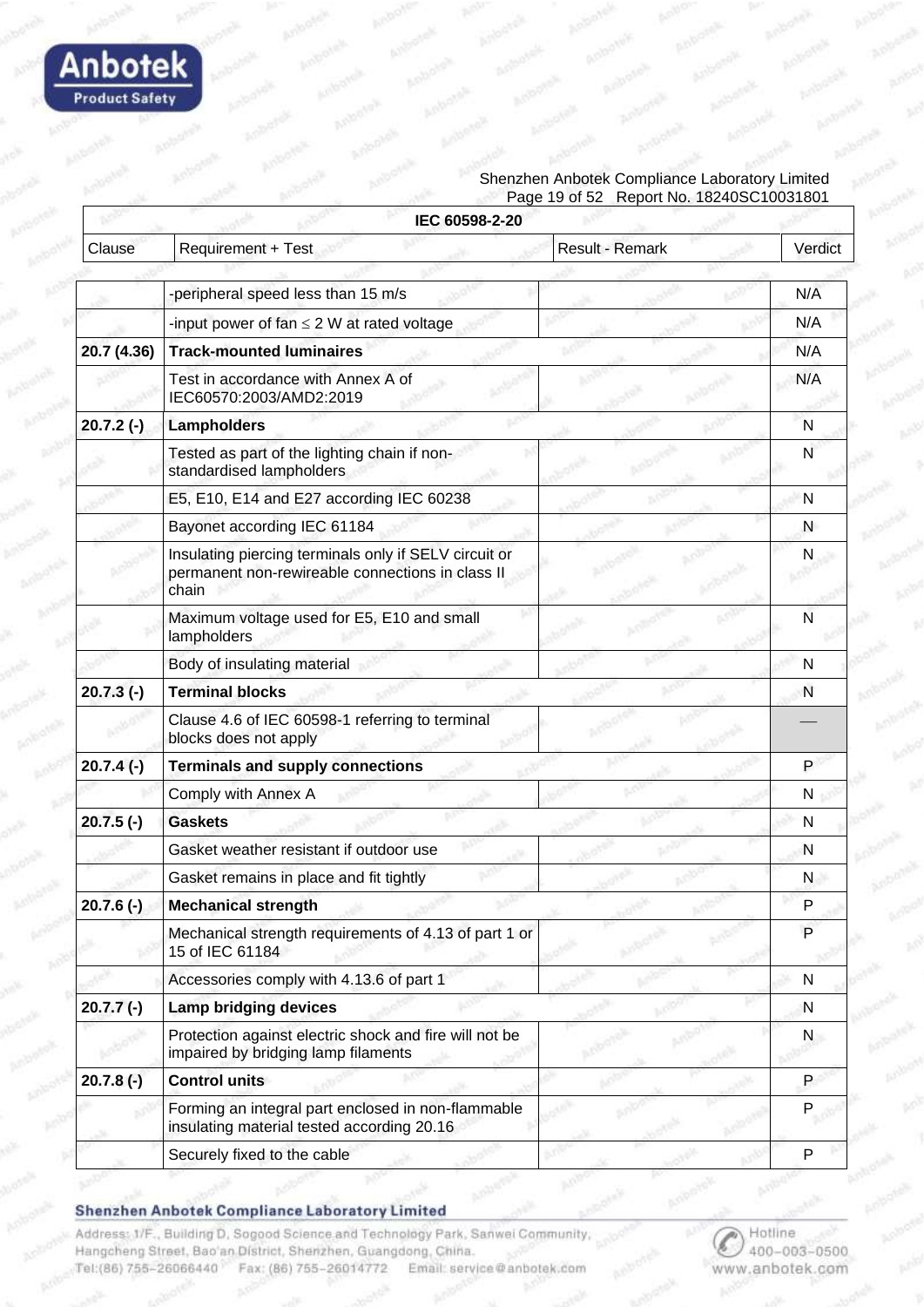

#### Shenzhen Anbotek Compliance Laboratory Limited Page 20 of 52 Report No. 18240SC10031801

|              | IEC 60598-2-20                                                                  |                 |         |
|--------------|---------------------------------------------------------------------------------|-----------------|---------|
| Clause       | Requirement + Test                                                              | Result - Remark | Verdict |
|              |                                                                                 |                 |         |
|              | Electronic control device complies with<br>IEC 61347-2-11                       |                 | P       |
|              | LED driver complies with IEC 61347-2-13                                         |                 | P       |
| $20.7.9(-)$  | <b>Lamp rotation</b>                                                            |                 | N       |
|              | Bulb and lamp cap of push-in lamps will not rotate<br>with a torque of 0,025 Nm |                 | N       |
| $20.7.10(-)$ | Lamp insertion/withdrawal force                                                 |                 | P       |
|              | Pull force up to 3 N for push-in lamps                                          |                 | P       |
|              | Push-in force up to 3 N for push-in lamps                                       |                 | P       |
|              | Pull out force of between 3 N and 10 N for push-in<br>lamps                     |                 | P       |
| $20.7.11(-)$ | Lamp mechanical requirements                                                    |                 | P       |
|              | Impact test of 0,2 Nm on lamps of Class II chain:                               |                 |         |
|              | - non-removable lamps                                                           |                 | P       |
|              | - non-standardized lamps                                                        |                 | P       |

| 20.8(11)         | <b>CREEPAGE DISTANCES AND CLEARANCES</b>                                                                            |                                             | P |
|------------------|---------------------------------------------------------------------------------------------------------------------|---------------------------------------------|---|
| 20.8<br>(11.2.1) | Impulse withstand category (Normal category II)                                                                     | Category II $\boxtimes$ Category III $\Box$ |   |
|                  | Category III according Annex U                                                                                      |                                             | N |
|                  | Protected against pollution, reduced creepage and<br>clearance according Annex P of IEC 61347-1                     |                                             | P |
| 20.8<br>(11.2.2) | Creepage distances for frequency up to 30 kHz                                                                       | See Test Table 20.8 (11.2) I                | P |
|                  | Creepage distances for frequency over 30 kHz:                                                                       |                                             | N |
|                  | - Controlgear marked with $\hat{U}_{\text{OUT}}$ and $f_{\text{UOUT}}$ according<br>IEC 61347-1, clause 7.1, item w | See Test Table 20.8 (11.2) II               | N |
|                  | - Requirements according IEC 60664-4 for<br>controlgear not covered by IEC 61347                                    | See Test Table 20.8 (11.2) II               | N |
| 20.8<br>(11.2.3) | Clearances for frequency up to 30 kHz                                                                               | See Test Table 20.8 (11.2) I                | Р |
|                  | Clearances distances for frequency over 30 kHz:                                                                     |                                             | N |
|                  | - Controlgear marked with $U_P$                                                                                     | See Test Table 20.8 (11.2) II               | N |
|                  | - Requirements according IEC 60664-4 for<br>controlgear not covered by IEC 61347                                    | See Test Table 20.8 (11.2) II               | N |

Shenzhen Anbotek Compliance Laboratory Limited

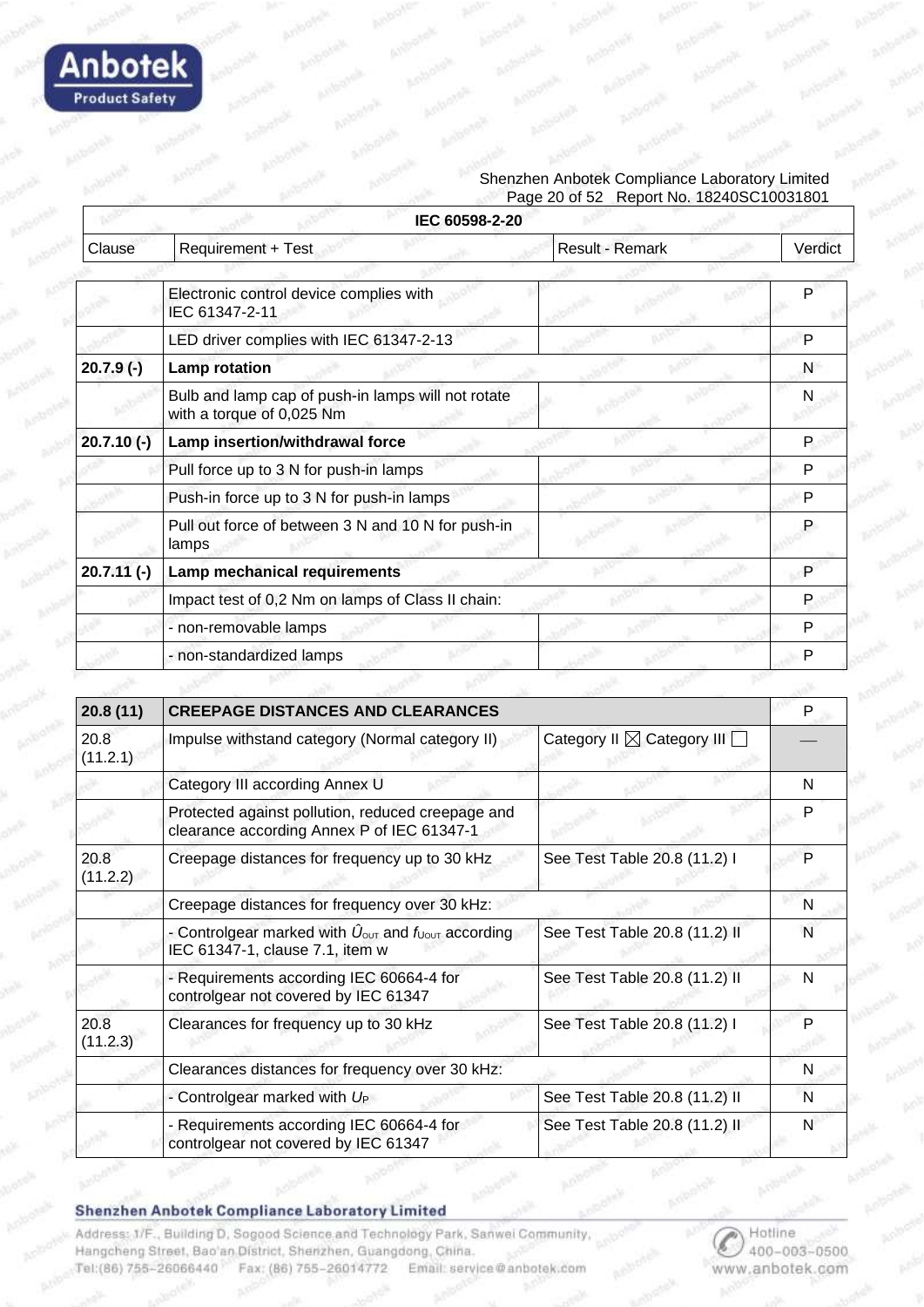

#### Shenzhen Anbotek Compliance Laboratory Limited Page 21 of 52 Report No. 18240SC10031801

|        |                    | IEC 60598-2-20  |         |
|--------|--------------------|-----------------|---------|
| Clause | Requirement + Test | Result - Remark | Verdic. |
|        |                    |                 |         |

| 20.10(14) | <b>SCREW TERMINALS</b>                                |               |  |
|-----------|-------------------------------------------------------|---------------|--|
|           | Separately approved; component list                   | (see Annex 1) |  |
|           | Part of the luminaire                                 | (see Annex 3) |  |
|           |                                                       |               |  |
| 20.10(15) | <b>SCREWLESS TERMINALS AND ELECTRICAL CONNECTIONS</b> |               |  |
|           | Separately approved; component list                   | (see Annex 1) |  |
|           |                                                       | (see Annex 4) |  |

| 20.11(5)         | <b>EXTERNAL AND INTERNAL WIRING</b>                                                                                                                |              |
|------------------|----------------------------------------------------------------------------------------------------------------------------------------------------|--------------|
| 20.11 (5.2)      | Supply connection and external wiring                                                                                                              |              |
| 20.11<br>(5.2.1) |                                                                                                                                                    |              |
|                  | Outdoor luminaire has not PVC insulated external<br>wiring if not class III or SELV ≤ 25 V a.c./60 V d.c. or<br>protected from outdoor environment |              |
| 20.11<br>(5.2.2) |                                                                                                                                                    | N            |
|                  | Nominal cross-sectional area (mm <sup>2</sup> )                                                                                                    | $\mathsf{N}$ |
|                  | Cables equal to IEC 60227 or IEC 60245                                                                                                             | N            |
| 20.11<br>(5.2.3) | Type of attachment, X, Y or Z                                                                                                                      | N            |
| 20.11<br>(5.2.5) | Type Z not connected to screws                                                                                                                     | N            |
| 20.11<br>(5.2.6) | Cable entries:                                                                                                                                     | N            |
|                  | - suitable for introduction                                                                                                                        | N            |
|                  | - adequate degree of protection                                                                                                                    | N            |
| 20.11<br>(5.2.7) | Cable entries through rigid material have rounded<br>edges                                                                                         | N            |
| 20.11<br>(5.2.8) | Insulating bushings:                                                                                                                               | N            |
|                  | - suitably fixed                                                                                                                                   | N            |
|                  | - material in bushings                                                                                                                             | N            |

Shenzhen Anbotek Compliance Laboratory Limited

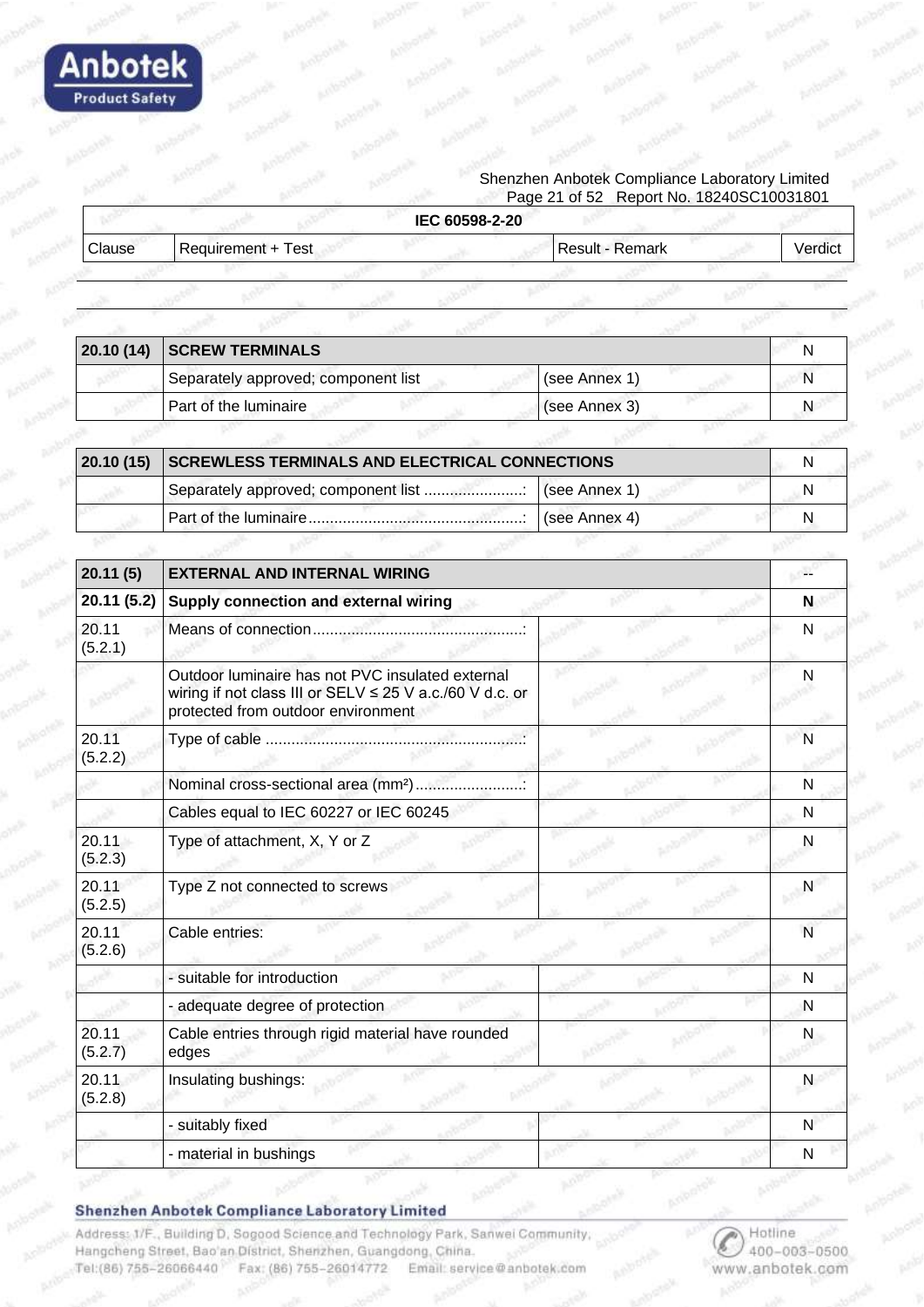

#### Shenzhen Anbotek Compliance Laboratory Limited Page 22 of 52 Report No. 18240SC10031801

|                     | IEC 60598-2-20                                              |                 |              |
|---------------------|-------------------------------------------------------------|-----------------|--------------|
| Clause              | Requirement + Test                                          | Result - Remark | Verdict      |
|                     |                                                             |                 |              |
|                     | - material not likely to deteriorate                        |                 | N            |
|                     | - tubes or guards made of insulating material               |                 | N            |
| 20.11<br>(5.2.9)    | Locking of screwed bushings                                 |                 | N            |
| 20.11<br>(5.2.10)   | Cord anchorage:                                             |                 | N            |
|                     | - covering protected from abrasion                          |                 | N            |
|                     | - clear how to be effective                                 |                 | N            |
|                     | - no mechanical or thermal stress                           |                 | N            |
|                     | - no tying of cables into knots etc.                        |                 | N            |
|                     | - insulating material or lining                             |                 | N            |
| 20.11<br>(5.2.10.1) | Cord anchorage for type X attachment:                       |                 | N            |
|                     | a) at least one part fixed                                  |                 | N            |
|                     | b) types of cable                                           |                 | N            |
|                     | c) no damaging of the cable                                 |                 | N            |
|                     | d) whole cable can be mounted                               |                 | N            |
|                     | e) no touching of clamping screws                           |                 | N            |
|                     | f) metal screw not directly on cable                        |                 | N            |
|                     | g) replacement without special tool                         |                 | ${\sf N}$    |
|                     | Glands not used as anchorage                                |                 | N            |
|                     | Labyrinth type anchorages                                   |                 | N            |
| 20.11<br>(5.2.10.2) | Adequate cord anchorage for type Y and type Z<br>attachment |                 | N            |
| 20.11<br>(5.2.10.3) | Tests:                                                      |                 | ${\sf N}$    |
|                     | - impossible to push cable; unsafe                          |                 | $\mathsf{N}$ |
|                     | - pull test: 25 times; pull (N)                             |                 | N            |
|                     | - torque test: torque (Nm)                                  |                 | $\mathsf{N}$ |
|                     | - displacement $\leq 2$ mm                                  |                 | $\mathsf{N}$ |
|                     | - no movement of conductors                                 |                 | N            |
|                     | - no damage of cable or cord                                |                 | N            |
|                     | - function independent of electrical connection             |                 | ${\sf N}$    |

#### Shenzhen Anbotek Compliance Laboratory Limited

Address: 1/F., Building D. Sogood Science and Technology Park, Sanwei Community, Hangcheng Street, Bao'an District, Shenzhen, Guangdong, China. Tel:(86) 755-26066440 Fax: (86) 755-26014772 Email: service@anbotek.com

Hotline 400-003-0500 www.anbotek.com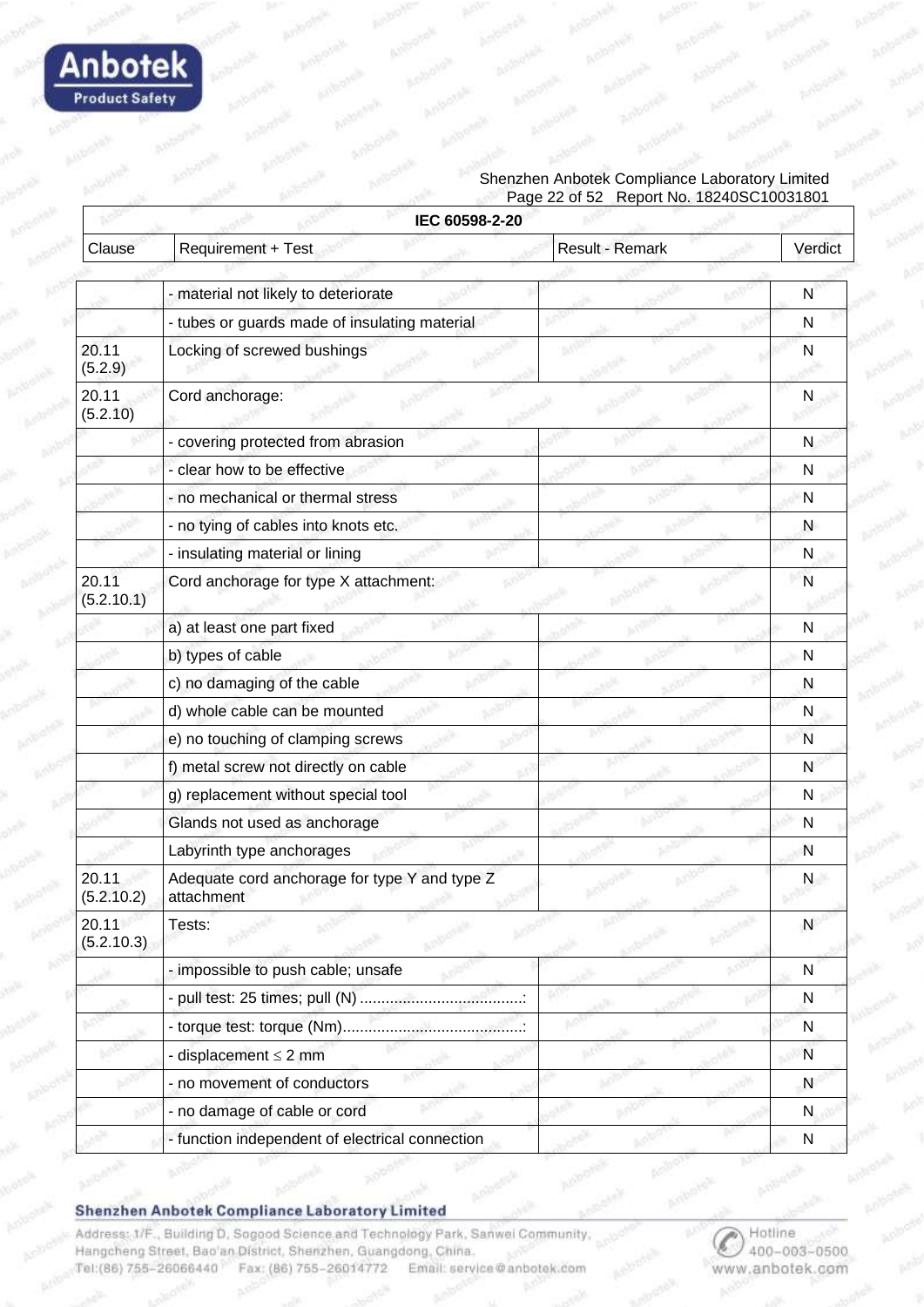

#### Shenzhen Anbotek Compliance Laboratory Limited Page 23 of 52 Report No. 18240SC10031801

|                   | IEC 60598-2-20                                                                     |                 |           |
|-------------------|------------------------------------------------------------------------------------|-----------------|-----------|
| Clause            | Requirement + Test                                                                 | Result - Remark | Verdict   |
|                   |                                                                                    |                 |           |
| (5.2.10.4)        | Luminaire with/designed for use with supply cord with maximum current of 2A:       |                 | N/A       |
|                   | - Ordinary Class III luminaire supplied with SELV<br>≤ 25V RMS/60V DC              |                 | N/A       |
|                   | - Ordinary Class III luminaire supplied with PELV<br>≤12V RMS/30V DC               |                 | N/A       |
|                   | - Other than ordinary Class III luminaire supplied<br>with voltage ≤12V RMS/30V DC |                 | N/A       |
|                   | Pull test of 30N                                                                   |                 | N/A       |
| 20.11<br>(5.2.11) | External wiring passing into luminaire                                             |                 | N         |
| 20.11<br>(5.2.12) | Looping-in terminals                                                               |                 | N         |
| 20.11<br>(5.2.13) | Wire ends not tinned                                                               |                 | N         |
|                   | Wire ends tinned: no cold flow                                                     |                 | N         |
| 20.11<br>(5.2.14) | Mains plug same protection                                                         |                 | N         |
|                   | Class III luminaire plug                                                           |                 | N         |
|                   | No unsafe compatibility                                                            |                 | N         |
| 20.11<br>(5.2.16) | Appliance inlets (IEC 60320)                                                       |                 | N         |
|                   | Installation couplers (IEC 61535)                                                  |                 | N         |
|                   | Other appliance inlet or connector according relevant<br><b>IEC</b> standard       |                 | N         |
| 20.11<br>(5.2.17) | No standardized interconnecting cables properly<br>assembled                       |                 | N         |
| 20.11<br>(5.2.18) | Used plug in accordance with                                                       |                 | N         |
|                   | - IEC 60083                                                                        |                 | ${\sf N}$ |
|                   | - other standard                                                                   |                 | N         |
| 20.11 (5.3)       | <b>Internal wiring</b>                                                             |                 | P         |
| 20.11<br>(5.3.1)  | Internal wiring of suitable size and type                                          |                 | P         |
|                   | Through wiring                                                                     |                 | N         |
|                   | - not delivered/ mounting instruction                                              |                 | N         |
|                   | - factory assembled                                                                |                 | N         |

#### Shenzhen Anbotek Compliance Laboratory Limited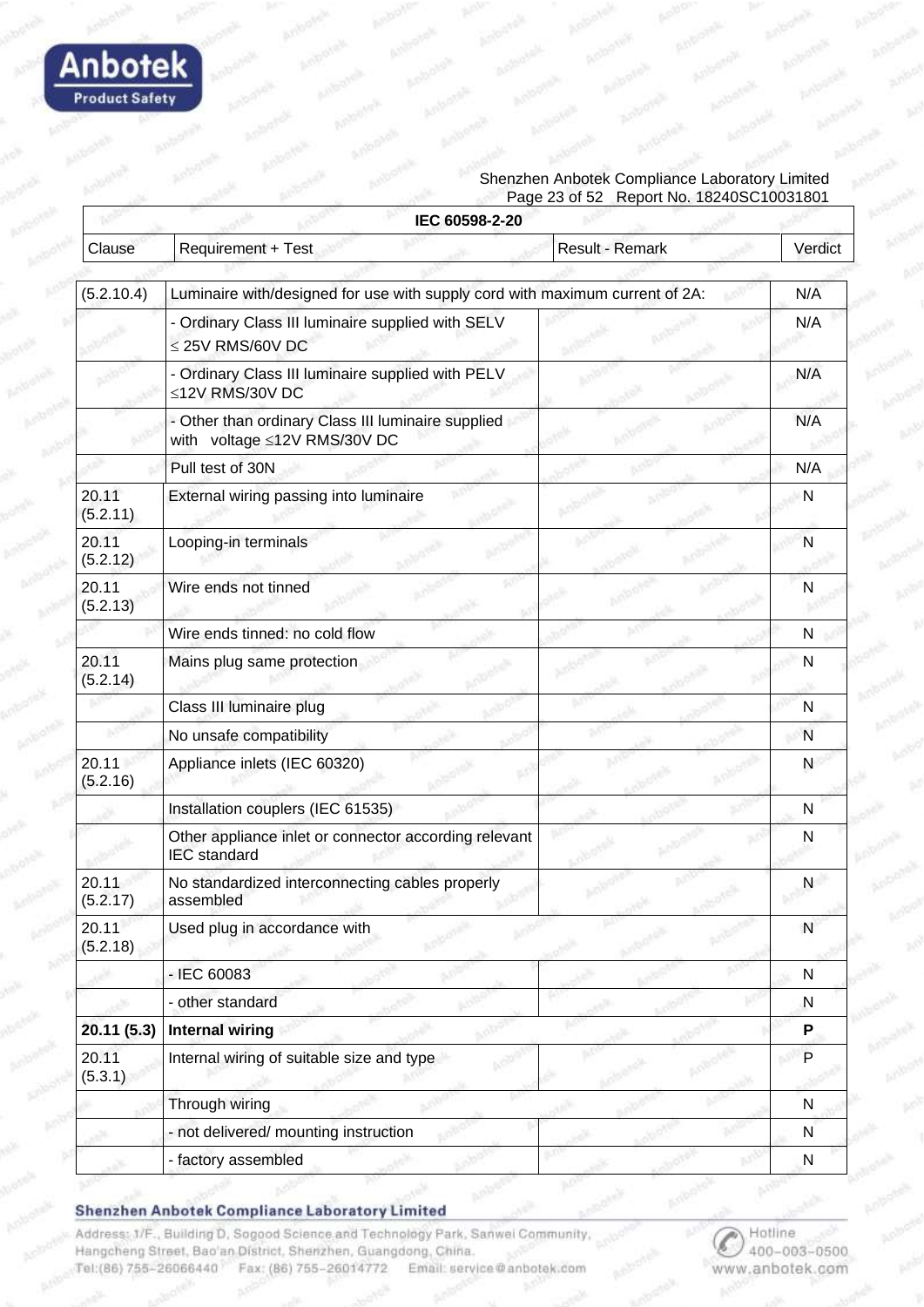

#### Shenzhen Anbotek Compliance Laboratory Limited Page 24 of 52 Report No. 18240SC10031801

|                    | IEC 60598-2-20                                                                 |                 |              |
|--------------------|--------------------------------------------------------------------------------|-----------------|--------------|
| Clause             | Requirement + Test                                                             | Result - Remark | Verdict      |
|                    |                                                                                |                 |              |
|                    |                                                                                |                 | N            |
|                    |                                                                                | (see Annex 2)   | N            |
|                    | Green-yellow for earth only                                                    |                 | N            |
| 20.11<br>(5.3.1.1) | Internal wiring connected directly to fixed wiring                             |                 | N            |
|                    | Cross-sectional area (mm <sup>2</sup> )                                        |                 | N            |
|                    | Insulation thickness (mm)                                                      |                 | N            |
|                    | Extra insulation added where necessary                                         |                 | N            |
| 20.11<br>(5.3.1.2) | Internal wiring connected to fixed wiring via internal current-limiting device |                 | N            |
|                    | Adequate cross-sectional area and insulation<br>thickness                      |                 | N            |
|                    | Current limit rating according proven characteristics                          |                 | N            |
| 20.11<br>(5.3.1.3) | Double or reinforced insulation for class II                                   |                 | P            |
| 20.11<br>(5.3.1.4) | Conductors without insulation                                                  |                 | N            |
| 20.11<br>(5.3.1.5) | SELV current-carrying parts                                                    |                 | P            |
| 20.11<br>(5.3.1.6) | Insulation thickness other than PVC or rubber                                  |                 | P            |
| 20.11<br>(5.3.2)   | Sharp edges etc.                                                               |                 | P            |
|                    | No moving parts of switches etc.                                               |                 | P            |
|                    | Joints, raising/lowering devices                                               |                 | N            |
|                    | Telescopic tubes etc.                                                          |                 | N            |
|                    | No twisting over 360°                                                          |                 | N            |
| 20.11<br>(5.3.3)   | Insulating bushings:                                                           |                 | $\mathsf{N}$ |
|                    | - suitable fixed                                                               |                 | N            |
|                    | - material in bushings                                                         |                 | N            |
|                    | - material not likely to deteriorate                                           |                 | N            |
|                    | - cables with protective sheath                                                |                 | N            |
| 20.11              | Joints and junctions effectively insulated                                     |                 | $\mathsf{N}$ |
| (5.3.4)            |                                                                                |                 |              |

#### Shenzhen Anbotek Compliance Laboratory Limited

Address: 1/F., Building D. Sogood Science and Technology Park, Sanwei Community, Hangcheng Street, Bao'an District, Shenzhen, Guangdong, China. Tel:(86) 755-26066440 Fax: (86) 755-26014772 Email: service@anbotek.com

Hotline 400-003-0500 www.anbotek.com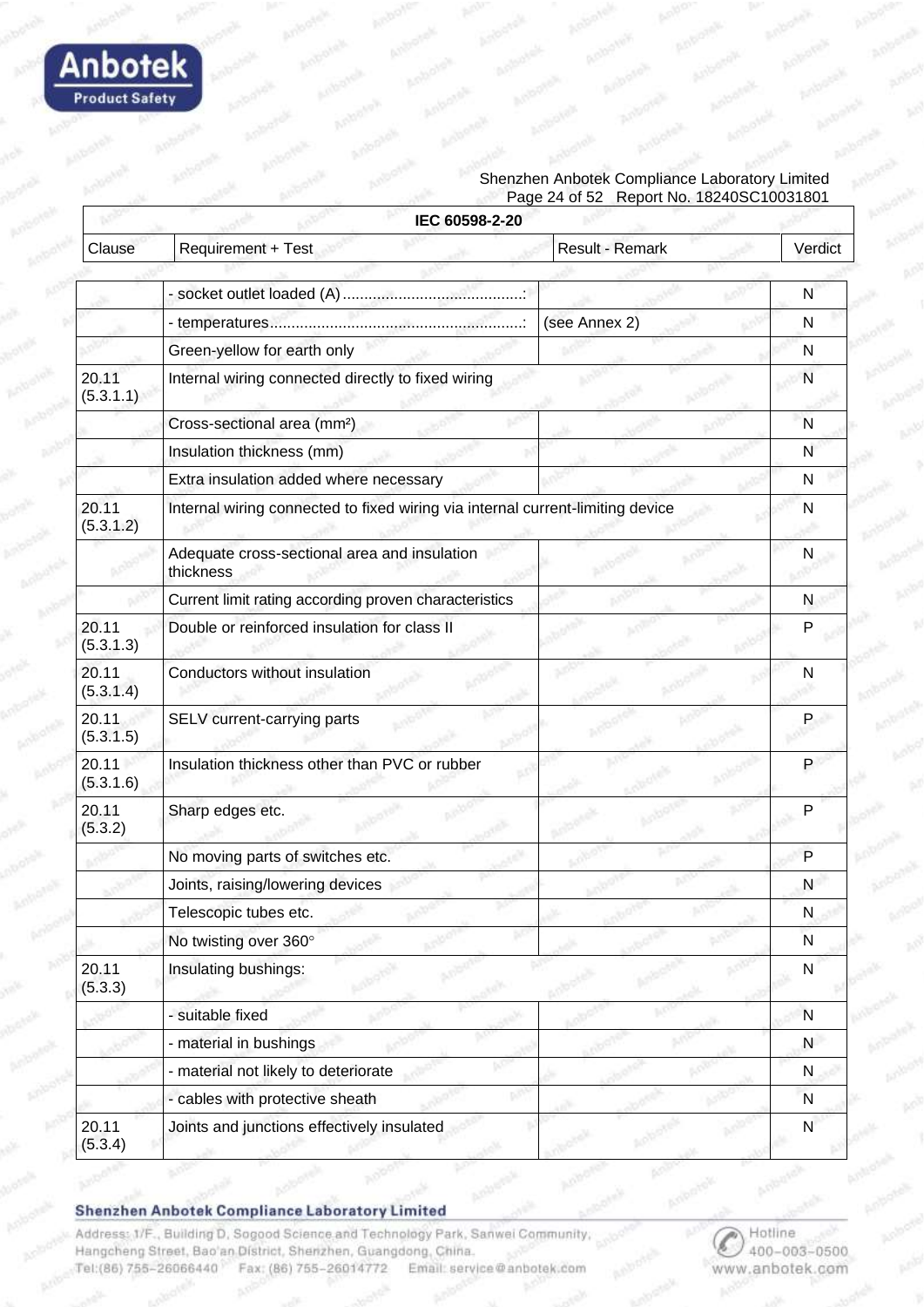

#### Shenzhen Anbotek Compliance Laboratory Limited Page 25 of 52 Report No. 18240SC10031801

|                  | IEC 60598-2-20                                                                                              |                        |         |
|------------------|-------------------------------------------------------------------------------------------------------------|------------------------|---------|
| Clause           | <b>Requirement + Test</b>                                                                                   | <b>Result - Remark</b> | Verdict |
|                  |                                                                                                             |                        |         |
| 20.11<br>(5.3.5) | Strain on internal wiring                                                                                   |                        | N       |
| 20.11<br>(5.3.6) | Wire carriers                                                                                               |                        | N       |
| 20.11<br>(5.3.7) | Wire ends not tinned                                                                                        |                        | N       |
|                  | Wire ends tinned: no cold flow                                                                              |                        | N       |
| 20.11 (5.4)      | Test to determine suitability of conductors having a reduced cross-sectional<br>area                        |                        | N       |
|                  | Under test the temperature of the luminaire wiring<br>insulation not exceed the limits stated in Table 12.2 | (see Annex 2)          | N       |
|                  | No damage to luminaire wiring after test                                                                    |                        | N       |
| $20.11.2(-)$     | <b>Cables for lighting chains</b>                                                                           |                        | N       |
|                  |                                                                                                             |                        | N       |
|                  | Cables not lighter than IEC 60227 or IEC 60245 for<br>class II chain                                        |                        | N       |
|                  | Cables not lighter than insulation according to 5.3.1<br>of part 1 for class III chain                      |                        | N       |
|                  | Nominal cross-sectional area (mm <sup>2</sup> )                                                             |                        | N       |
|                  | Mechanical properties according 4.14.1 and 4.14.2 of<br>part 1                                              |                        | N       |
| $20.11.3$ (-)    | Cord anchorage test                                                                                         |                        | P       |
|                  | Pull test 30 N 25 times on single-core cable                                                                |                        | P       |
| $20.11.4(-)$     | <b>Plugs and cable length</b>                                                                               |                        | P       |
|                  | Splash-proof plug or permanent connection if for<br>outdoor use                                             |                        | P       |
|                  | Length of the cable between the plug and first lamp<br>or lampholder not less than 1,5 m                    |                        | P       |
| $20.11.5$ (-)    | Maximum length of extendable class II lighting chains                                                       |                        | P       |
|                  | Maximum length 100 m for 0,5 mm <sup>2</sup> cable                                                          |                        | N       |
|                  | Maximum length 150 m for 0,75 mm <sup>2</sup> cable                                                         |                        | N       |

#### **Shenzhen Anbotek Compliance Laboratory Limited**

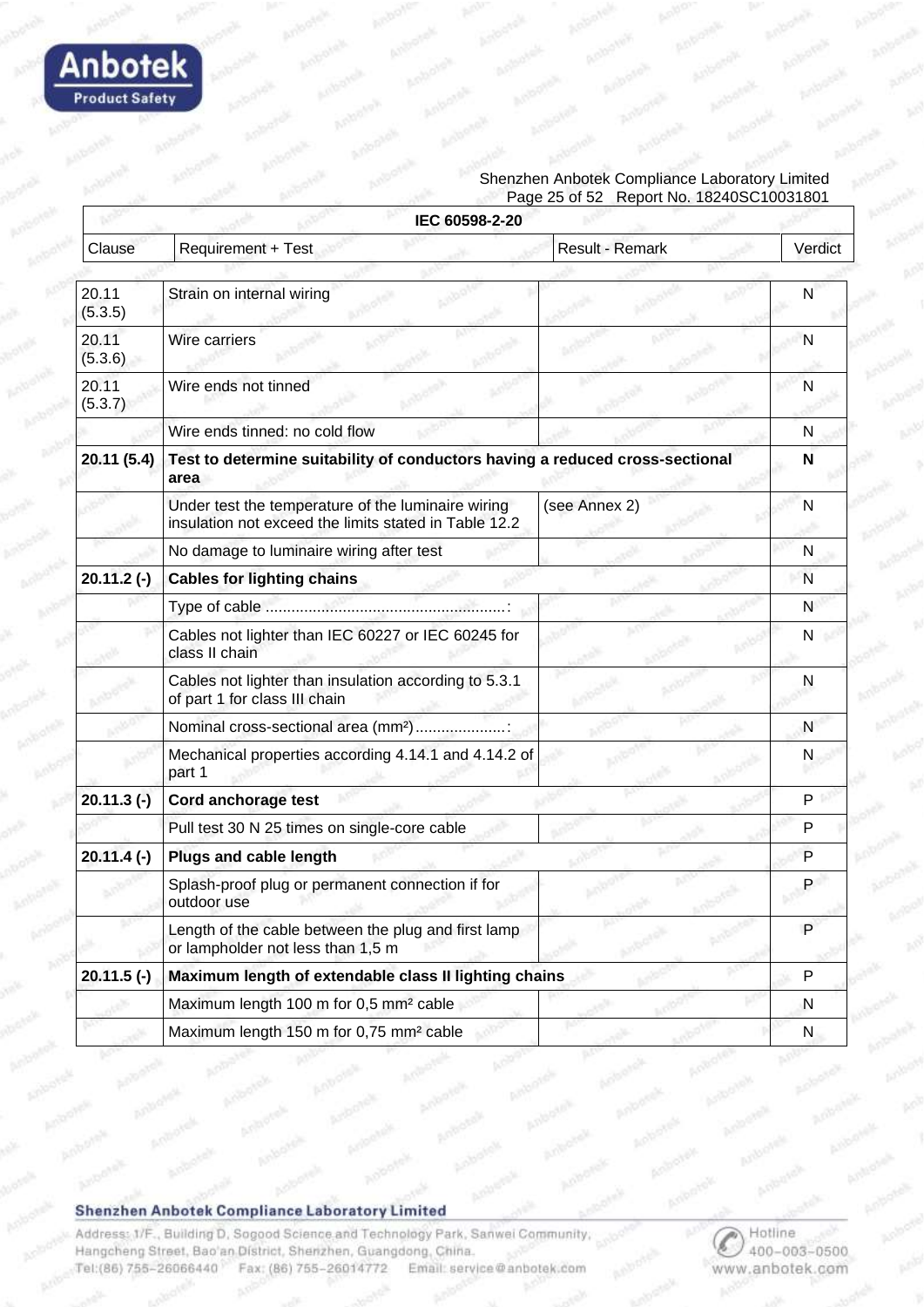

#### Shenzhen Anbotek Compliance Laboratory Limited Page 26 of 52 Report No. 18240SC10031801

|               |                    | IEC 60598-2-20 |                 |         |
|---------------|--------------------|----------------|-----------------|---------|
| <b>Clause</b> | Requirement + Test |                | Result - Remark | Verdict |
|               |                    |                |                 |         |

| 20.12(8)           | PROTECTION AGAINST ELECTRIC SHOCK                                                                                            |              |
|--------------------|------------------------------------------------------------------------------------------------------------------------------|--------------|
| 20.12<br>(8.2.1)   | Live parts not accessible                                                                                                    | N            |
|                    | Basic insulated parts not used on the outer surface<br>without appropriate protection                                        | - N          |
|                    | Basic insulated parts not accessible with standard test<br>finger on portable, settable and adjustable luminaires            | N            |
|                    | Basic insulated parts not accessible with Ø 50 mm<br>probe from outside, other types of luminaires                           | N            |
|                    | Lamp and starterholders in portable and adjustable<br>luminaires comply with double or reinforced insulation<br>requirements | N            |
|                    | Basic insulation only accessible under lamp or starter<br>replacement                                                        | N            |
|                    | Protection in any position                                                                                                   | $\mathsf{N}$ |
|                    | Double-ended tungsten filament lamp                                                                                          | N            |
|                    | Insulation lacquer not reliable                                                                                              | N            |
|                    | Double-ended high-pressure discharge lamp                                                                                    | N            |
|                    | Relevant warning according to 3.2.18 fitted to the<br>luminaire                                                              | N            |
| 20.12<br>(8.2.2)   | Portable luminaire adjusted in most unfavourable<br>position                                                                 |              |
| 20.12<br>(8.2.3.a) | Class II luminaire:                                                                                                          | N            |
|                    | - basic insulated metal parts not accessible during<br>starter or lamp replacement                                           | N            |
|                    | - basic insulation not accessible other than during<br>starter or lamp replacement                                           | N            |
|                    | - glass protective shields not used as supplementary<br>insulation                                                           | N            |
| 20.12<br>(8.2.3.b) | BC lampholder of metal in class I luminaires shall be<br>earthed                                                             | N            |
| 20.12<br>(8.2.3.c) | SELV circuits with exposed current carrying parts:                                                                           | $\mathsf{N}$ |
|                    | Ordinary luminaire:                                                                                                          | ${\sf N}$    |

Shenzhen Anbotek Compliance Laboratory Limited

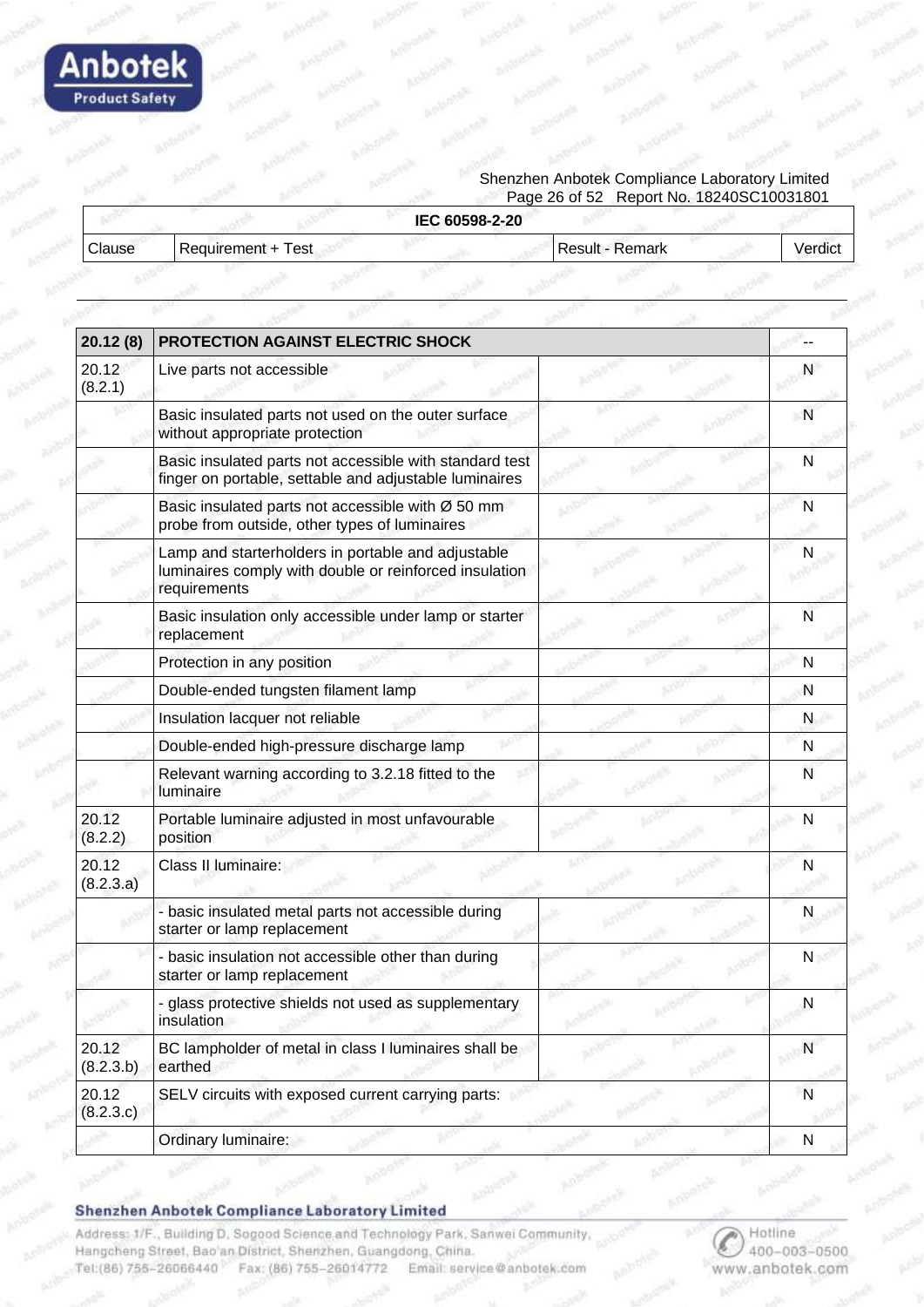

#### Shenzhen Anbotek Compliance Laboratory Limited Page 27 of 52 Report No. 18240SC10031801

|                    | IEC 60598-2-20                                                                                                                  |                 |              |
|--------------------|---------------------------------------------------------------------------------------------------------------------------------|-----------------|--------------|
| Clause             | Requirement + Test                                                                                                              | Result - Remark | Verdict      |
|                    |                                                                                                                                 |                 |              |
|                    |                                                                                                                                 |                 | N            |
|                    |                                                                                                                                 |                 | N            |
|                    | - touch current if applicable (mA)                                                                                              |                 | N            |
|                    | One conductive part insulated if required                                                                                       |                 | N            |
|                    | Other than ordinary luminaire:                                                                                                  |                 | N            |
|                    |                                                                                                                                 |                 | N            |
|                    | Class III luminaire only for connection to SELV                                                                                 |                 | N            |
|                    | Class III luminaire not provided with means for<br>protective earthing                                                          |                 | N            |
| 20.12<br>(8.2.3.d) | PELV circuits with exposed current carrying parts:                                                                              |                 | N/A          |
|                    | Ordinary luminaire:                                                                                                             |                 | N/A          |
|                    | - voltage under load/ no-load AC (V)                                                                                            |                 | N/A          |
|                    | - voltage under load/ no-load DC (V)                                                                                            |                 | N/A          |
|                    | Other than ordinary luminaire:                                                                                                  |                 | N/A          |
|                    | - voltage under load/ no-load AC (V)                                                                                            |                 | N/A          |
|                    | - voltage under load/ no-load DC (V)                                                                                            |                 | N/A          |
|                    | One pole insulated if required                                                                                                  |                 | N/A          |
| 20.12<br>(8.2.4)   | Portable luminaire has protection independent of<br>supporting surface                                                          |                 | N            |
| 20.12<br>(8.2.5)   | Compliance with the standard test finger or relevant<br>probe                                                                   |                 | P            |
| 20.12<br>(8.2.6)   | Covers reliably secured                                                                                                         |                 |              |
| 20.12<br>(8.2.7)   | Luminaire other than below with capacitor $> 0.5 \mu$ F not<br>exceed 50 V 1 min after disconnection                            |                 | N            |
|                    | Portable luminaire with capacitor > 0,1 $\mu$ F (0.25) not<br>exceed 34 V 1 s after disconnection                               |                 | $\mathsf{N}$ |
|                    | Other luminaires with capacitor > 0,1 $\mu$ F (0.25) with<br>plug and track adaptors not exceed 60 V 5 s after<br>disconnection |                 | N            |
| 20.12.2 (-         | Divisible plug                                                                                                                  |                 |              |
|                    | Divisible plug in compliance with Figure 1                                                                                      |                 | P.           |

Shenzhen Anbotek Compliance Laboratory Limited

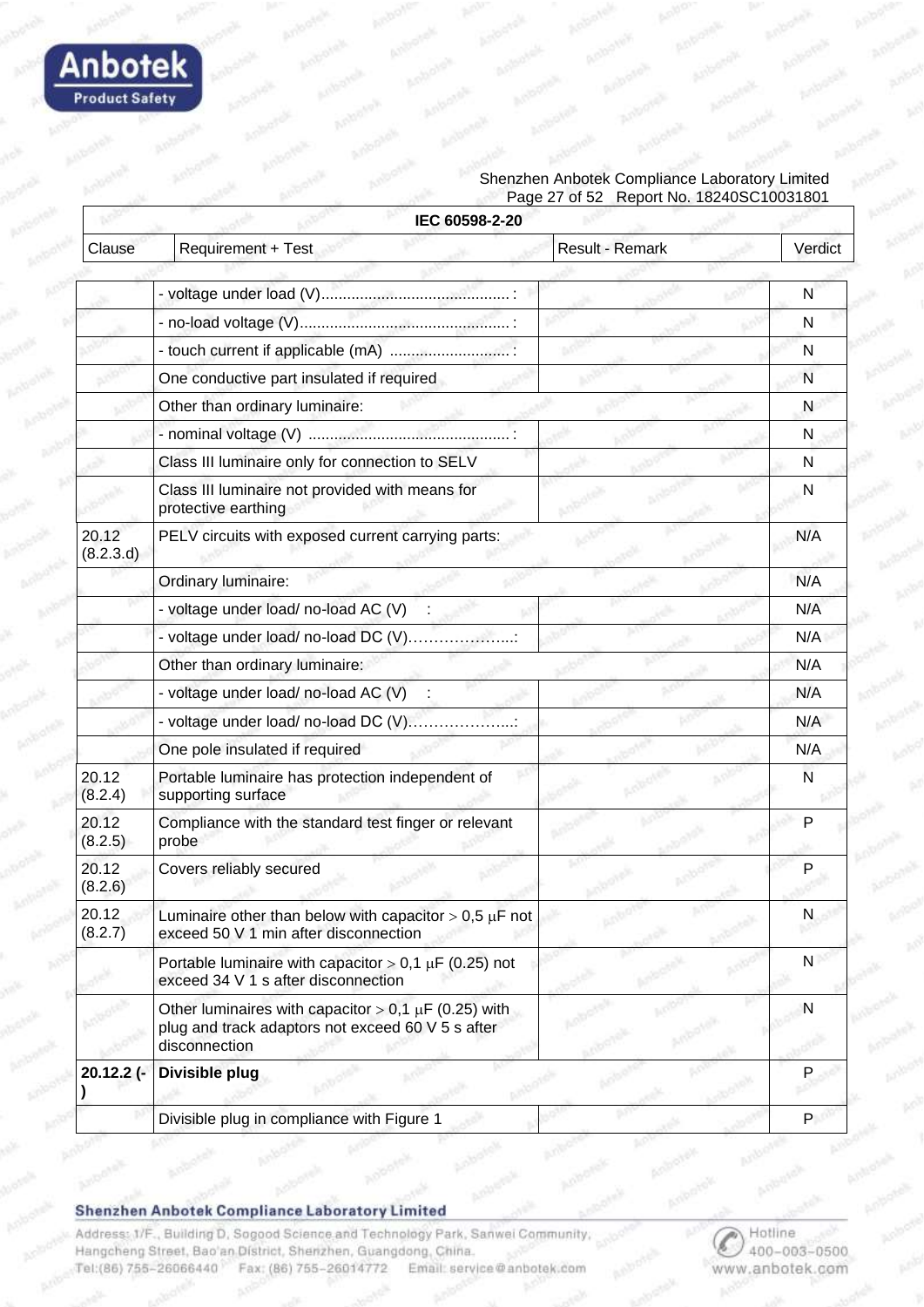

#### Shenzhen Anbotek Compliance Laboratory Limited Page 28 of 52 Report No. 18240SC10031801

|               | IEC 60598-2-20                                                                                                     |                 |              |
|---------------|--------------------------------------------------------------------------------------------------------------------|-----------------|--------------|
| Clause        | Requirement + Test                                                                                                 | Result - Remark | Verdict      |
|               |                                                                                                                    |                 |              |
|               | Parts of the connector do not separate with a pull<br>force of 10 N                                                |                 | P            |
| 20.12.3 (-    | <b>Electrification of decorations</b>                                                                              |                 | P            |
|               | Test with flat probe                                                                                               |                 | P            |
| $20.12.4$ (-  | <b>Contact of push-in lampholders</b>                                                                              |                 | $\mathsf{N}$ |
|               | Lampholder contacts in push-in lampholders is reliably<br>secured                                                  |                 | N            |
|               | Contacts move maximum 0,8 mm during the<br>endurance test                                                          |                 | N            |
| $20.12.5$ (-  | <b>Blanking plugs</b>                                                                                              |                 | N            |
|               | Blanking plugs provided if chain designed to be used<br>without lamp in every lampholder                           |                 | N            |
|               |                                                                                                                    |                 |              |
| 20.13<br>(12) | <b>ENDURANCE TEST AND THERMAL TEST</b>                                                                             |                 | P            |
| $20.13(-)$    | If IP > IP 20 relevant test of $(12.4)$ , $(12.5)$ and $(12.6)$ after $(9.2)$ before $(9.3)$ specified in<br>20.14 |                 |              |
| 20.13         | <b>Selection of lamps and ballasts</b>                                                                             |                 |              |

| Lamp used according Annex B                   | (Lamp used see Annex 2)        |   |
|-----------------------------------------------|--------------------------------|---|
| Controlgear if separate and not supplied      | (Controlgear used see Annex 2) |   |
| <b>Endurance test</b>                         |                                |   |
|                                               |                                |   |
|                                               | 25                             |   |
|                                               | 240                            |   |
|                                               | 26.4VDC                        |   |
| d) if not equipped with controlgear, constant |                                |   |
| e) luminaire ceases to operate                |                                |   |
| After endurance test:                         |                                |   |
| - no part unserviceable                       |                                | Р |
|                                               |                                |   |

#### Shenzhen Anbotek Compliance Laboratory Limited

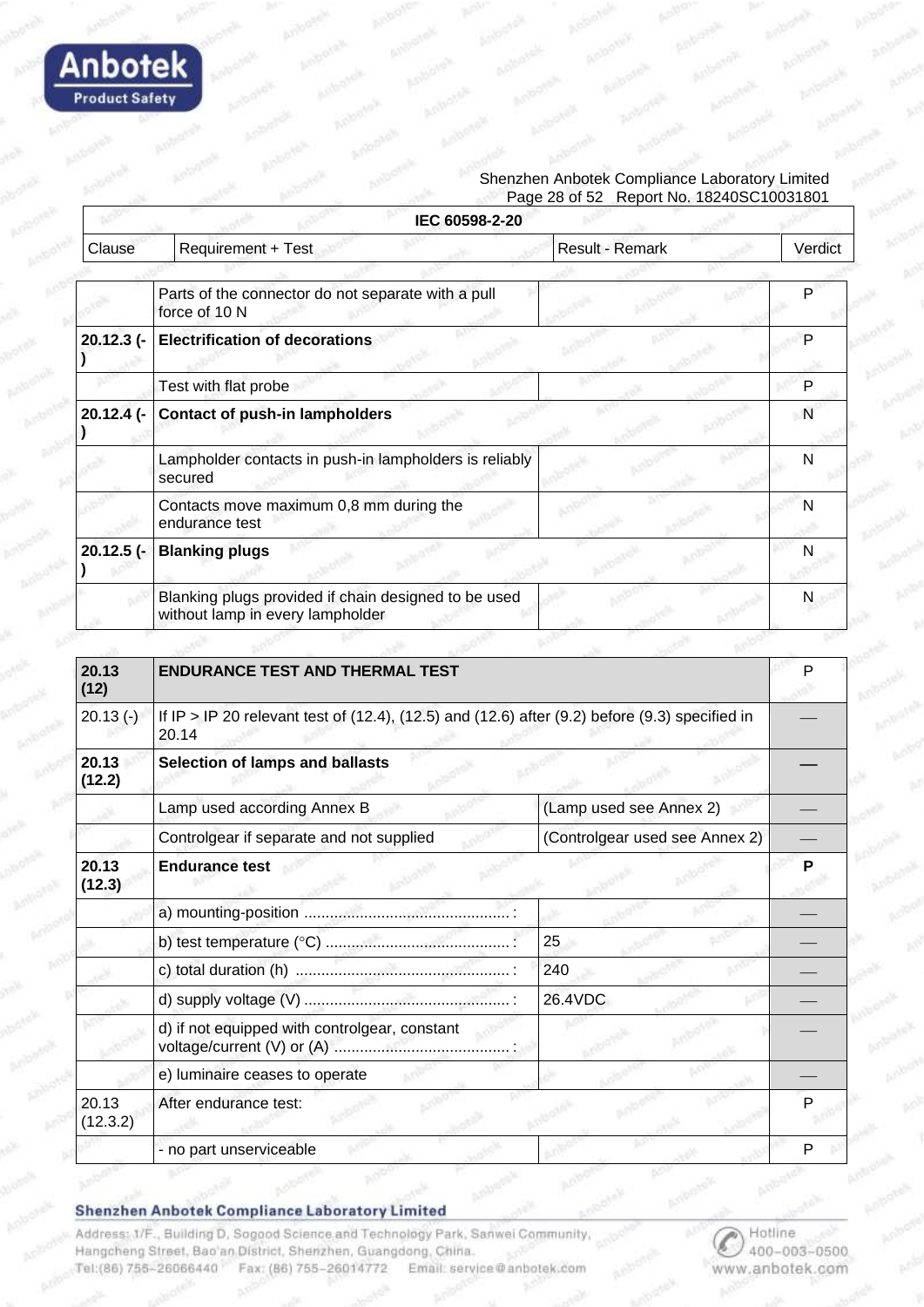

#### Shenzhen Anbotek Compliance Laboratory Limited Page 29 of 52 Report No. 18240SC10031801

|                     | IEC 60598-2-20                                                 |                 |              |
|---------------------|----------------------------------------------------------------|-----------------|--------------|
| Clause              | Requirement + Test                                             | Result - Remark | Verdict      |
|                     |                                                                |                 |              |
|                     | - luminaire not unsafe                                         |                 | P            |
|                     | - no damage to track system                                    |                 | P            |
|                     | - marking legible                                              |                 | P            |
|                     | - no cracks, deformation etc.                                  |                 | P            |
| 20.13<br>(12.4)     | Thermal test (normal operation)                                | (see Annex 2)   | P            |
| 20.13<br>(12.5)     | Thermal test (abnormal operation)                              | (see Annex 2)   | $\mathsf{P}$ |
| 20.13<br>(12.6)     | Thermal test (failed lamp control gear condition):             |                 | N            |
| 20.13<br>(12.6.1)   | Through wiring or looping-in wiring loaded by a current        |                 |              |
|                     |                                                                |                 |              |
|                     | - electronic lamp control gear                                 |                 | N            |
|                     | - measured winding temperature (°C): at 1,1 Un  :              |                 |              |
|                     | - measured mounting surface temperature (°C) at                |                 | N            |
|                     | - calculated mounting surface temperature (°C) :               |                 | N            |
|                     | - track-mounted luminaires                                     |                 | N.           |
| 20.13<br>(12.6.2)   | Temperature sensing control                                    |                 | N            |
|                     | - case of abnormal conditions                                  |                 |              |
|                     | - thermal link                                                 |                 | N            |
|                     | - manual reset cut-out                                         |                 | N            |
|                     | - auto reset cut-out                                           |                 | N            |
|                     | - measured mounting surface temperature $(°C)$ :               |                 | N            |
|                     | - track-mounted luminaires                                     |                 | N            |
| 20.13<br>(12.7)     | Thermal test (failed lamp control gear in plastic luminaires): |                 | N            |
| 20.13<br>(12.7.1)   | Luminaire without temperature sensing control                  |                 | N            |
| 20.13<br>(12.7.1.1) | Luminaire with fluorescent lamp ≤ 70W                          |                 | $\mathsf{N}$ |
|                     | Test method 12.7.1.1 or Annex W                                |                 |              |
|                     |                                                                |                 |              |

Shenzhen Anbotek Compliance Laboratory Limited

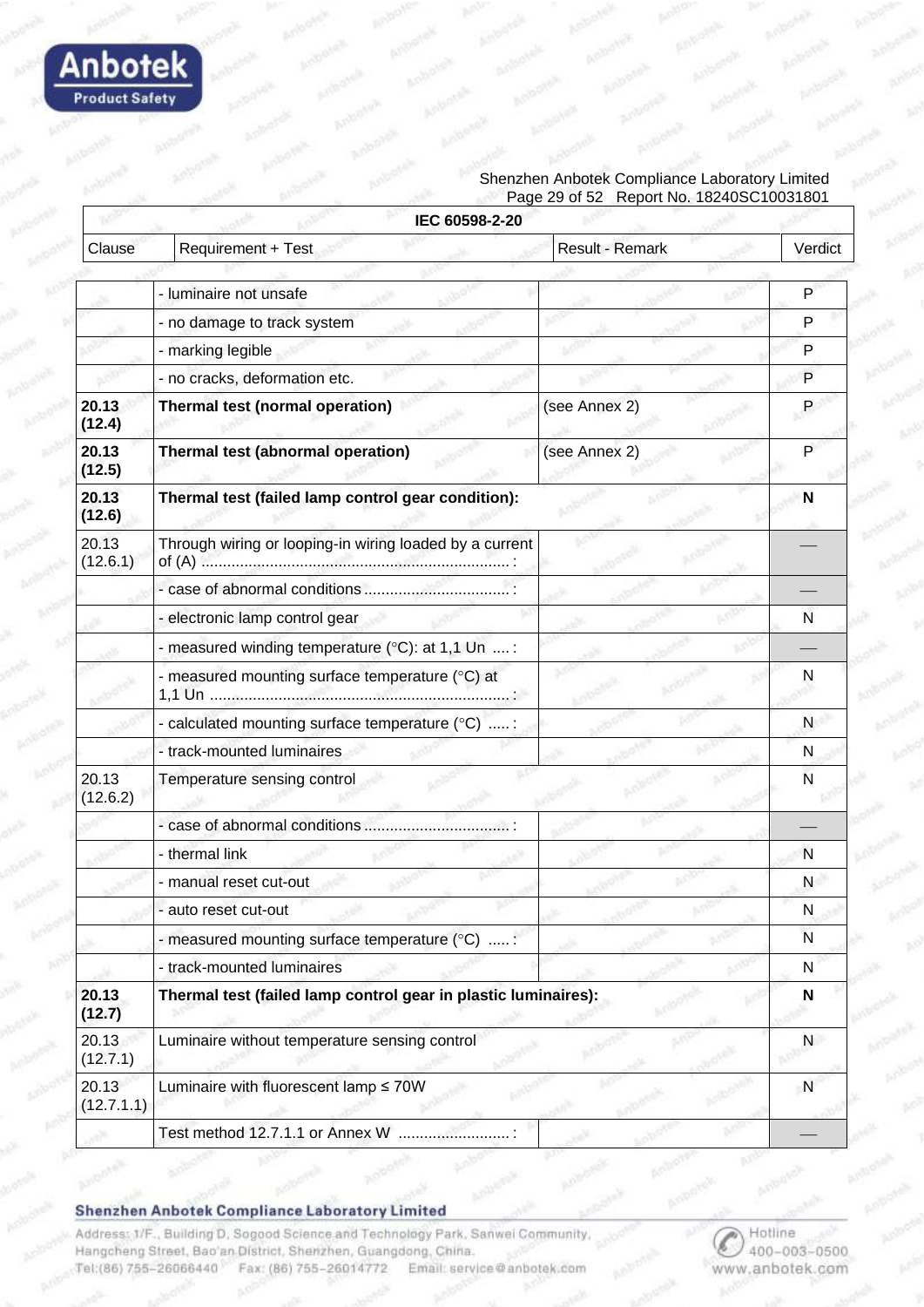

#### Shenzhen Anbotek Compliance Laboratory Limited Page 30 of 52 Report No. 18240SC10031801

|                     | IEC 60598-2-20                                                             |                               |         |
|---------------------|----------------------------------------------------------------------------|-------------------------------|---------|
| Clause              | Requirement + Test                                                         | Result - Remark               | Verdict |
|                     |                                                                            |                               |         |
|                     | Test according to 12.7.1.1:                                                |                               | N       |
|                     |                                                                            |                               |         |
|                     | - Ballast failure at supply voltage (V)                                    |                               |         |
|                     | - Components retained in place after the test                              |                               | N       |
|                     | - Test with standard test finger after the test                            |                               | N       |
|                     | Test according to Annex W:                                                 |                               | N       |
|                     |                                                                            |                               |         |
|                     | - measured winding temperature ( $°C$ ): at 1,1 Un  :                      |                               |         |
|                     | - measured temperature of fixing point/exposed part                        |                               |         |
|                     | - calculated temperature of fixing point/exposed part                      |                               |         |
|                     |                                                                            | See Test Table 20.16 (13.2.1) | N       |
| 20.13<br>(12.7.1.2) | Luminaire with discharge lamp, fluorescent lamp > 70W, transformer > 10 VA |                               | N       |
|                     |                                                                            |                               |         |
|                     | - measured winding temperature $(°C)$ : at 1,1 Un  :                       |                               |         |
|                     | - measured temperature of fixing point/exposed part                        |                               |         |
|                     | - calculated temperature of fixing point/exposed part                      |                               |         |
|                     |                                                                            | See Test Table 20.16 (13.2.1) | N       |
| 20.13<br>(12.7.1.3) | Luminaire with short circuit proof transformers<br>$\leq 10$ VA            |                               | N       |
|                     |                                                                            |                               |         |
|                     | - Components retained in place after the test                              |                               | N       |
|                     | - Test with standard test finger after the test                            |                               | N       |
| 20.13<br>(12.7.2)   | Luminaire with temperature sensing control                                 |                               | N       |
|                     |                                                                            | No<br>Yes                     |         |
|                     |                                                                            | Yes<br>No                     |         |
|                     |                                                                            | No<br>Yes                     |         |
|                     |                                                                            |                               |         |

#### Shenzhen Anbotek Compliance Laboratory Limited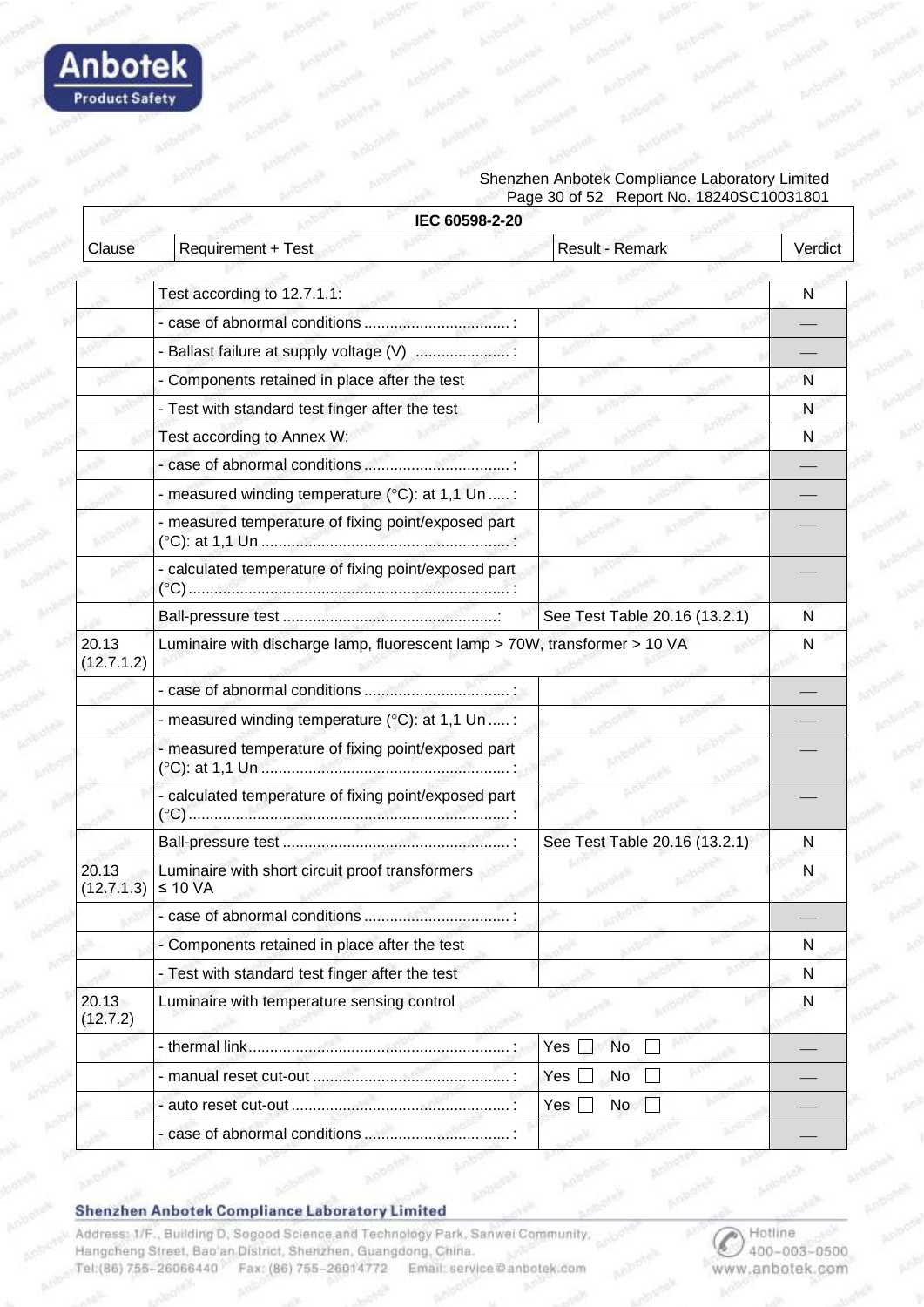

#### Shenzhen Anbotek Compliance Laboratory Limited Page 31 of 52 Report No. 18240SC10031801

|            | IEC 60598-2-20                                                                                                                                          |                               |         |
|------------|---------------------------------------------------------------------------------------------------------------------------------------------------------|-------------------------------|---------|
| Clause     | <b>Requirement + Test</b>                                                                                                                               | <b>Result - Remark</b>        | Verdict |
|            |                                                                                                                                                         |                               |         |
|            | - highest measured temperature of fixing point/                                                                                                         |                               |         |
|            |                                                                                                                                                         | See Test Table 20.16 (13.2.1) | N       |
| 20.13.2 (- | <b>Test voltage</b>                                                                                                                                     |                               | N       |
|            | Provision of 12.3.1 d) of part 1 and if class III chain 1,1<br>x rated voltage of transformer/convertor                                                 |                               |         |
|            | Provision of 12.4.1 d) of part 1 and if class III chain<br>1,06 x rated voltage of transformer/convertor                                                |                               |         |
| 20.13.3 (- | <b>Lamp bridging devices</b>                                                                                                                            |                               | N       |
|            | Lamp bridging not cause temperature which impair<br>safety                                                                                              |                               | N       |
|            | Temperature of lampholders and cables not exceed<br>values in Table 12.1 when bridging device operate<br>successively on each lamp                      |                               | N       |
| 20.13.4 (- | Short-circuit test of rectifier                                                                                                                         |                               | N       |
|            | No emission of flames or molten material or<br>production of flammable gases and no live parts<br>accessible when short-circuit output of the rectifier |                               |         |

| 20.14(9)       | RESISTANCE TO DUST, SOLID OBJECTS AND MOISTURE<br>20.14.1 (- If IP > IP 20 the order of tests as specified in clause 20.13 |                 |   |
|----------------|----------------------------------------------------------------------------------------------------------------------------|-----------------|---|
|                |                                                                                                                            |                 |   |
| 20.14<br>(9.2) | Tests for ingress of dust, solid objects and moisture:                                                                     |                 |   |
|                |                                                                                                                            | <b>IP20</b>     |   |
|                |                                                                                                                            | Normal mounting |   |
|                | - fixing screws tightened; torque (Nm)                                                                                     |                 |   |
|                |                                                                                                                            | clauses 9.2.0   |   |
|                | - electric strength test afterwards                                                                                        |                 | Р |
|                | a) no deposit in dust-proof luminaire                                                                                      |                 | N |
|                | b) no talcum in dust-tight luminaire                                                                                       |                 | N |
|                | c) no trace of water on current-carrying parts or on<br>insulation where it could become a hazard                          |                 | N |

Shenzhen Anbotek Compliance Laboratory Limited

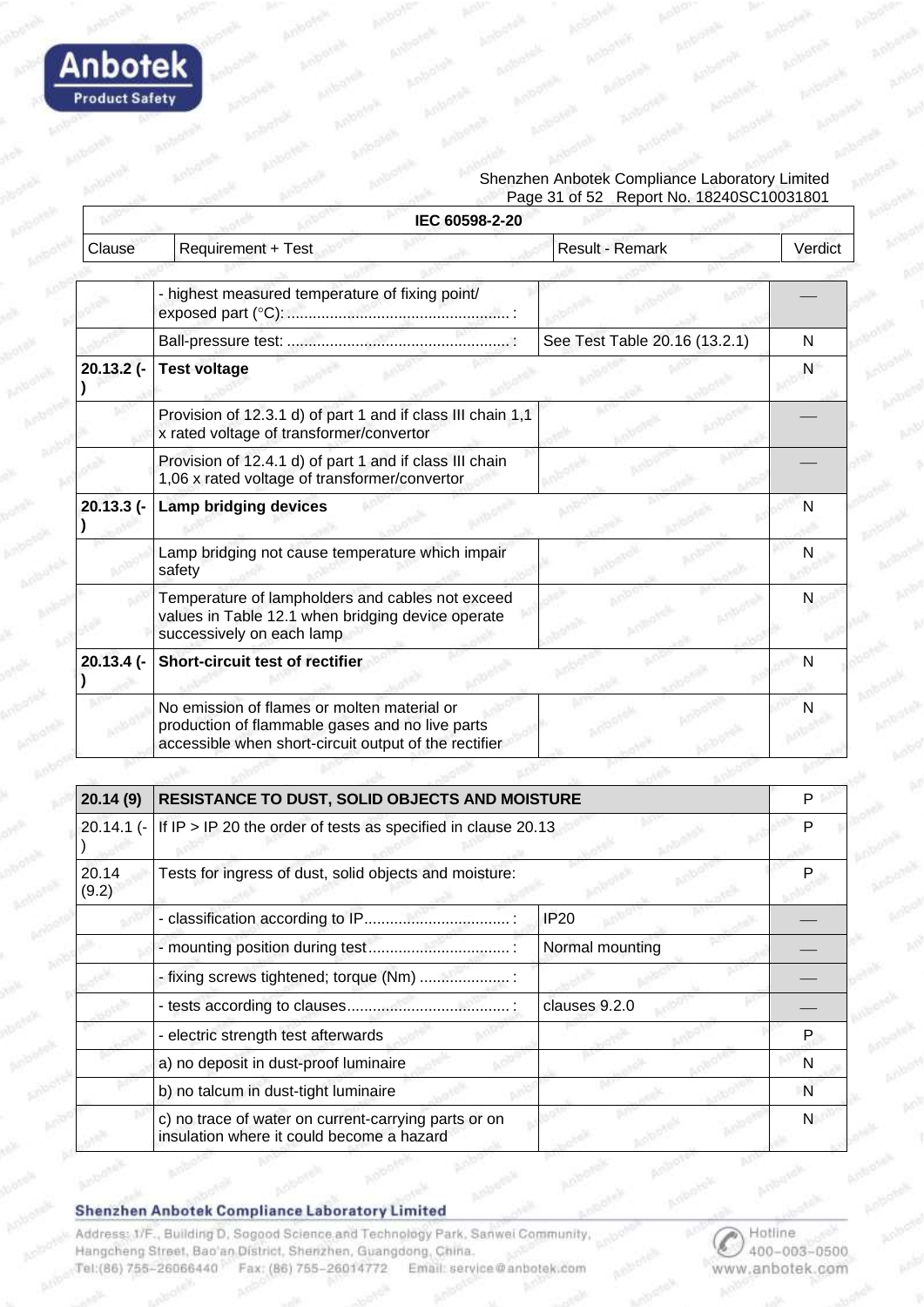

#### Shenzhen Anbotek Compliance Laboratory Limited Page 32 of 52 Report No. 18240SC10031801

|                | IEC 60598-2-20                                                                             |                 |         |
|----------------|--------------------------------------------------------------------------------------------|-----------------|---------|
| Clause         | <b>Requirement + Test</b>                                                                  | Result - Remark | Verdict |
|                |                                                                                            |                 |         |
|                | c.1) For luminaires without drain holes - no water<br>entry                                |                 | N       |
|                | c.2) For luminaires with drain holes - no hazardous<br>water entry                         |                 | N       |
|                | d) no water in watertight or pressure watertight<br>luminaire                              |                 | N       |
|                | e) no contact with live parts (IP 2X)                                                      |                 | P       |
|                | e) no entry into enclosure (IP 3X and IP 4X)                                               |                 | N       |
|                | e) no contact with live parts through drain holes and<br>ventilation slots (IP3X and IP4X) |                 | N       |
|                | f) no trace of water on part of lamp requiring protection<br>from splashing water          |                 | N       |
|                | g) no damage of protective shield or glass envelope                                        |                 | N       |
| 20.14<br>(9.3) | Humidity test 48 h                                                                         | 25°C, 93%       |         |

| 20.15<br>(10)     | <b>INSULATION RESISTANCE AND ELECTRIC STRENGTH</b>                                                     |        |   |  |
|-------------------|--------------------------------------------------------------------------------------------------------|--------|---|--|
| $20.15(-)$        | Metal foil procedure                                                                                   |        |   |  |
| 20.15<br>(10.2.1) | Insulation resistance test                                                                             |        |   |  |
|                   | Cable or cord covered by metal foil or replaced by a                                                   |        |   |  |
|                   |                                                                                                        |        |   |  |
|                   | <b>SELV</b>                                                                                            |        | P |  |
|                   | - between current-carrying parts of different polarity:                                                |        | N |  |
|                   | - between current-carrying parts and mounting surface                                                  | 100 MΩ | P |  |
|                   | - between current-carrying parts and metal parts of the                                                |        |   |  |
|                   | - between the outer surface of a flexible cord or cable<br>where it is clamped in a cord anchorage and |        |   |  |
|                   | - Insulation bushings as described in Section 5 :                                                      |        | N |  |
|                   | Other than SELV                                                                                        |        | N |  |
|                   | - between live parts of different polarity                                                             |        | N |  |

#### Shenzhen Anbotek Compliance Laboratory Limited

Address: 1/F., Building D. Sogood Science and Technology Park, Sanwei Community, Hangcheng Street, Bao'an District, Shenzhen, Guangdong, China. Tel:(86) 755-26066440 Fax: (86) 755-26014772 Email: service@anbotek.com

Hotline 400-003-0500 www.anbotek.com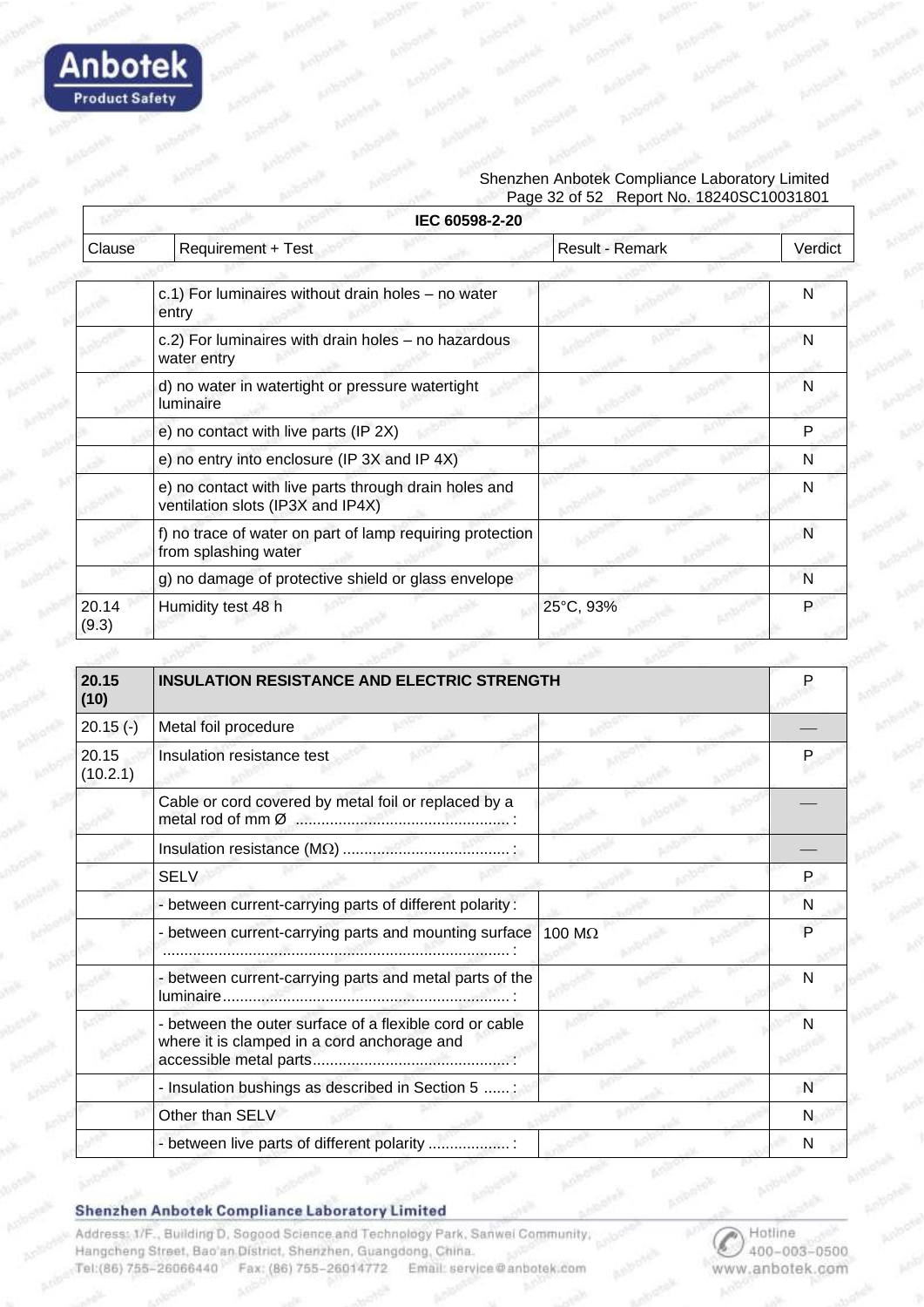

#### Shenzhen Anbotek Compliance Laboratory Limited Page 33 of 52 Report No. 18240SC10031801

|                   | IEC 60598-2-20                                                                                         |                 |         |
|-------------------|--------------------------------------------------------------------------------------------------------|-----------------|---------|
| Clause            | Requirement + Test                                                                                     | Result - Remark | Verdict |
|                   |                                                                                                        |                 |         |
|                   | - between live parts and mounting surface :                                                            |                 | N       |
|                   | - between live parts and metal parts                                                                   |                 | N       |
|                   | - between live parts of different polarity through action                                              |                 | N       |
|                   | - between the outer surface of a flexible cord or cable<br>where it is clamped in a cord anchorage and |                 | N       |
|                   | - Insulation bushings as described in Section 5 :                                                      |                 | N       |
| 20.15<br>(10.2.2) | Electric strength test                                                                                 |                 | P       |
|                   | Dummy lamp                                                                                             |                 | N       |
|                   | Luminaires with ignitors after 24 h test                                                               |                 | N       |
|                   | Luminaires with manual ignitors                                                                        |                 | N       |
|                   |                                                                                                        |                 | N       |
|                   | <b>SELV</b>                                                                                            |                 | P       |
|                   | - between current-carrying parts of different polarity:                                                |                 | N       |
|                   | - between current-carrying parts and mounting surface                                                  | 500V            | P       |
|                   | - between current-carrying parts and metal parts of the                                                |                 | N       |
|                   | - between the outer surface of a flexible cord or cable<br>where it is clamped in a cord anchorage and |                 | N       |
|                   | - Insulation bushings as described in Section 5 :                                                      |                 | N       |
|                   | Other than SELV                                                                                        |                 | N       |
|                   | - between live parts of different polarity                                                             |                 | N       |
|                   | - between live parts and mounting surface                                                              |                 | N       |
|                   | - between live parts and metal parts                                                                   |                 | N       |
|                   | - between live parts of different polarity through action                                              |                 | N       |
|                   | - between the outer surface of a flexible cord or cable<br>where it is clamped in a cord anchorage and |                 | N       |
|                   | - Insulation bushings as described in Section 5 :                                                      |                 | N       |
| 20.15<br>(10.3)   | Touch current or protective conductor current (mA).:                                                   |                 | N       |

#### Shenzhen Anbotek Compliance Laboratory Limited

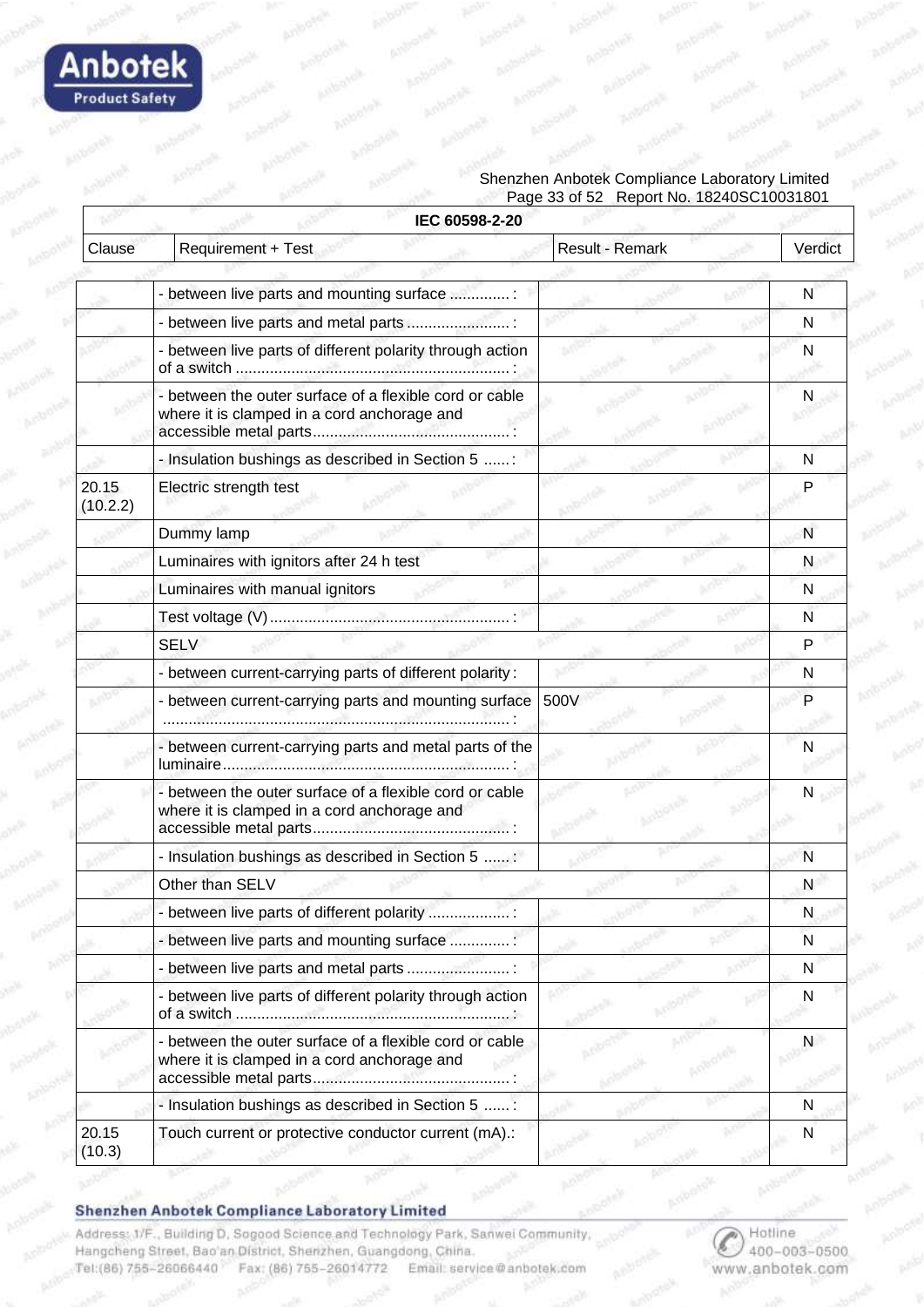

#### Shenzhen Anbotek Compliance Laboratory Limited Page 34 of 52 Report No. 18240SC10031801

|               |                    | IEC 60598-2-20 |                        |         |
|---------------|--------------------|----------------|------------------------|---------|
| <b>Clause</b> | Requirement + Test |                | <b>Result - Remark</b> | verdic. |
|               |                    |                |                        |         |

| 20.16<br>(13)     | <b>RESISTANCE TO HEAT, FIRE AND TRACKING</b>      |                               |   |  |
|-------------------|---------------------------------------------------|-------------------------------|---|--|
| 20.16<br>(13.2.1) |                                                   | See Test Table 20.16 (13.2.1) |   |  |
| 20.16<br>(13.3.1) | Needle-flame test (10 s)                          | See Test Table 20.16 (13.3.1) |   |  |
| 20.16<br>(13.3.2) |                                                   | See Test Table 20.16 (13.3.2) |   |  |
| 20.16<br>(13.4)   | Proof tracking test (IEC 60112)                   | See Test Table 20.16 (13.4)   |   |  |
| $20.16(-)$        | Edison lampholders according cl. 20 of IEC 60238  |                               | N |  |
| $20.16(-)$        | Bayonet lampholders according cl. 19 of IEC 61184 |                               |   |  |

#### Shenzhen Anbotek Compliance Laboratory Limited

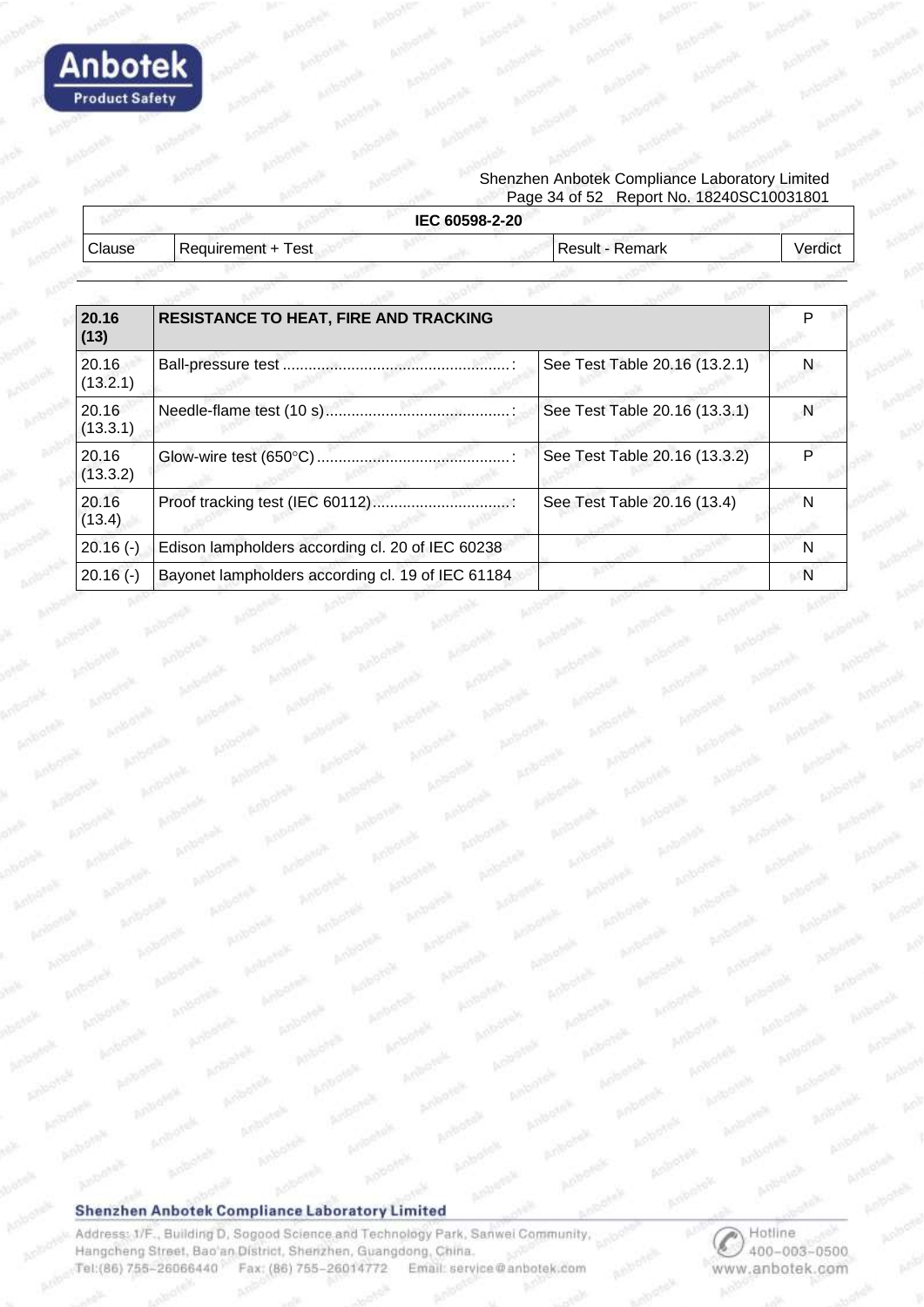

#### Shenzhen Anbotek Compliance Laboratory Limited Page 35 of 52 Report No. 18240SC10031801

|        |                    | IEC 60598-2-20 |                   |         |
|--------|--------------------|----------------|-------------------|---------|
| Clause | Requirement + Test |                | l Result - Remark | verdic. |
|        |                    |                |                   |         |

| 20.8 (11.2)                       | <b>TABLE I: Creepage distances and clearances</b>                |                 |                                                                 |                 |                     |                 | P      |
|-----------------------------------|------------------------------------------------------------------|-----------------|-----------------------------------------------------------------|-----------------|---------------------|-----------------|--------|
|                                   | Minimum distances (mm) for a.c. up to 30 kHz sinusoidal voltages |                 |                                                                 |                 |                     |                 | P      |
|                                   |                                                                  |                 | Applicable part of IEC 60598-1 Table 11.1.A*, 11.1.B* and 11.2* |                 |                     |                 | P      |
|                                   | <b>Insulation</b>                                                | <b>Measured</b> |                                                                 | <b>Required</b> | <b>Measured</b>     | <b>Required</b> |        |
|                                   | type **                                                          | clearance       | clearance                                                       | *Table          | creepage            | creepage        | *Table |
| Distance 1:                       | <b>SELV</b>                                                      | >1.0            | >2.6                                                            | 7               | >1.0                | >2.6            | 11     |
|                                   |                                                                  |                 |                                                                 |                 | 24VDC               |                 |        |
|                                   |                                                                  |                 |                                                                 |                 | $<$ 600 $\boxtimes$ | $\geq 600$      |        |
|                                   |                                                                  |                 |                                                                 |                 |                     |                 |        |
|                                   | Supplementary information:                                       |                 |                                                                 |                 |                     |                 |        |
| Distance 2:                       |                                                                  |                 |                                                                 |                 |                     |                 |        |
|                                   |                                                                  |                 |                                                                 |                 |                     |                 |        |
|                                   |                                                                  |                 |                                                                 |                 | < 600               | >600            |        |
|                                   |                                                                  |                 |                                                                 |                 |                     |                 |        |
|                                   | Supplementary information:                                       |                 |                                                                 |                 |                     |                 |        |
| Distance 3:                       |                                                                  |                 |                                                                 |                 |                     |                 |        |
|                                   |                                                                  |                 |                                                                 |                 |                     |                 |        |
| PTI<br>< 600<br>$\geq 600$ $\Box$ |                                                                  |                 |                                                                 |                 |                     |                 |        |
|                                   |                                                                  |                 |                                                                 |                 |                     |                 |        |
|                                   | Supplementary information:<br>Distance 1: LED + to LED -         |                 |                                                                 |                 |                     |                 |        |

Insulation type: B - Basic; S - Supplementary; R - Reinforced. See also IEC 60598-1 Annex M.

#### Shenzhen Anbotek Compliance Laboratory Limited

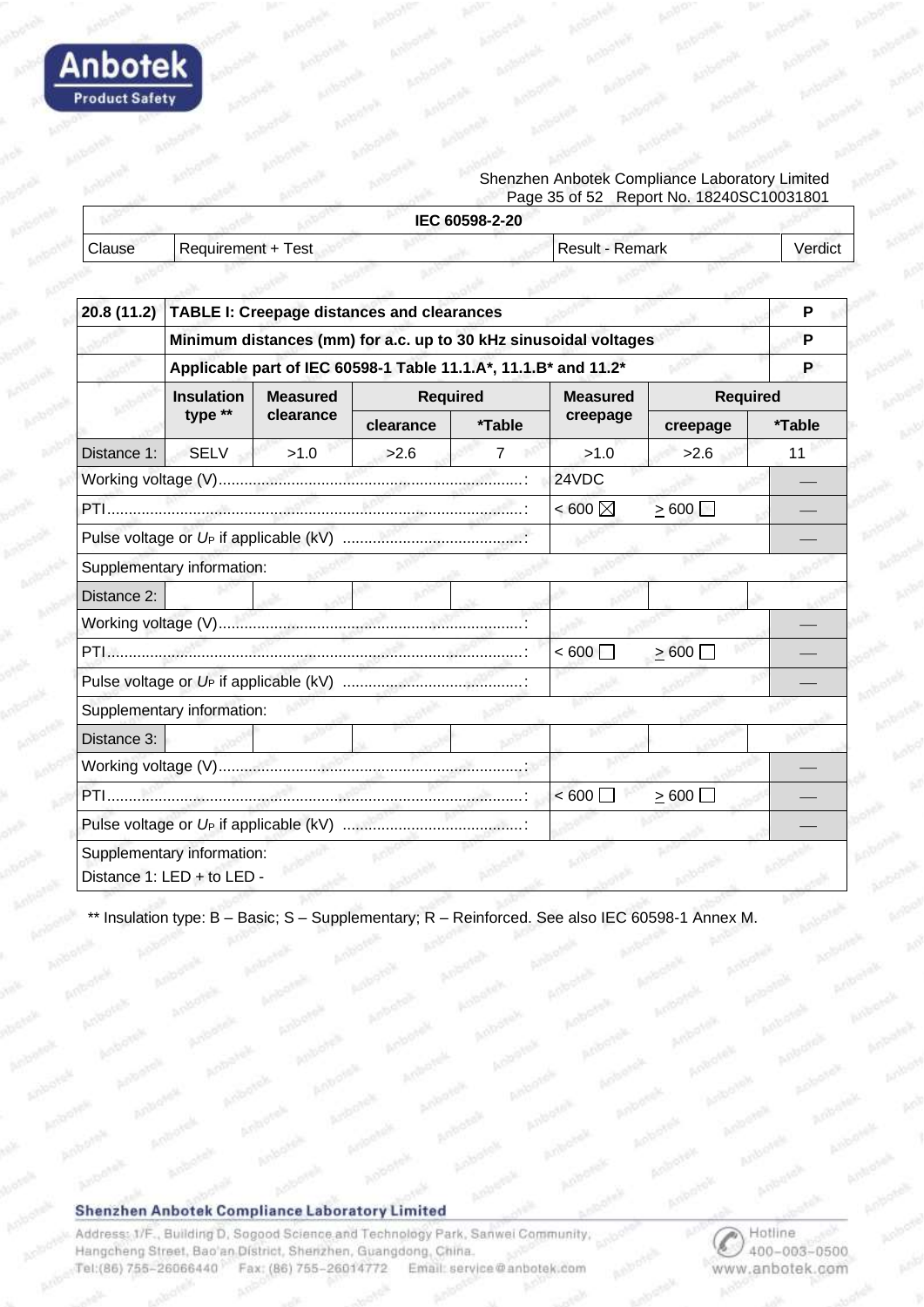

#### Shenzhen Anbotek Compliance Laboratory Limited Page 36 of 52 Report No. 18240SC10031801

|        |                        | IEC 60598-2-20  |        |
|--------|------------------------|-----------------|--------|
| Clause | l Requirement + Test _ | Result - Remark | Verdic |
|        |                        |                 |        |

| 20.8 (11.2)                | <b>TABLE II: Creepage distances and clearances</b><br>N |                 |                                                                        |                 |                                                                            |                 |        |
|----------------------------|---------------------------------------------------------|-----------------|------------------------------------------------------------------------|-----------------|----------------------------------------------------------------------------|-----------------|--------|
|                            |                                                         |                 |                                                                        |                 | Minimum distances (mm) for a.c. higher than 30 kHz sinusoidal voltages     |                 |        |
|                            |                                                         |                 |                                                                        |                 | Applicable part of IEC 61347-1 Table 7 and 8* or IEC 60664-4 Table 1 and 2 |                 |        |
| <b>Distances</b>           | <b>Insulation</b>                                       | <b>Measured</b> |                                                                        | <b>Required</b> | <b>Measured</b>                                                            | <b>Required</b> |        |
|                            | type **                                                 | clearance       | clearance                                                              | *Table          | creepage                                                                   | creepage        | *Table |
| Distance 1:                |                                                         |                 |                                                                        |                 |                                                                            |                 |        |
|                            |                                                         |                 |                                                                        |                 |                                                                            |                 |        |
|                            |                                                         |                 |                                                                        |                 |                                                                            |                 |        |
|                            |                                                         |                 |                                                                        |                 | < 600                                                                      | >600            |        |
|                            |                                                         |                 | Peak value of the working voltage $\hat{U}_{out}$ if applicable (kV) : |                 |                                                                            |                 |        |
| Supplementary information: |                                                         |                 |                                                                        |                 |                                                                            |                 |        |
| Distance 2:                |                                                         |                 |                                                                        |                 |                                                                            |                 |        |
|                            |                                                         |                 |                                                                        |                 |                                                                            |                 |        |
|                            |                                                         |                 |                                                                        |                 |                                                                            |                 |        |
|                            |                                                         |                 |                                                                        |                 | < 600                                                                      | >600            |        |
|                            |                                                         |                 | Peak value of the working voltage $\hat{U}_{out}$ if applicable (kV) : |                 |                                                                            |                 |        |
| Supplementary information: |                                                         |                 |                                                                        |                 |                                                                            |                 |        |
| Distance 3:                |                                                         |                 |                                                                        |                 |                                                                            |                 |        |
|                            |                                                         |                 |                                                                        |                 |                                                                            |                 |        |
|                            |                                                         |                 |                                                                        |                 |                                                                            |                 |        |
|                            |                                                         |                 |                                                                        |                 | < 600                                                                      | $\geq 600$      |        |
|                            |                                                         |                 | Peak value of the working voltage $\hat{U}_{out}$ if applicable (kV)   |                 |                                                                            |                 |        |
| Supplementary information: |                                                         |                 |                                                                        |                 |                                                                            |                 |        |

Insulation type: B – Basic; S – Supplementary; R – Reinforced.

#### Shenzhen Anbotek Compliance Laboratory Limited

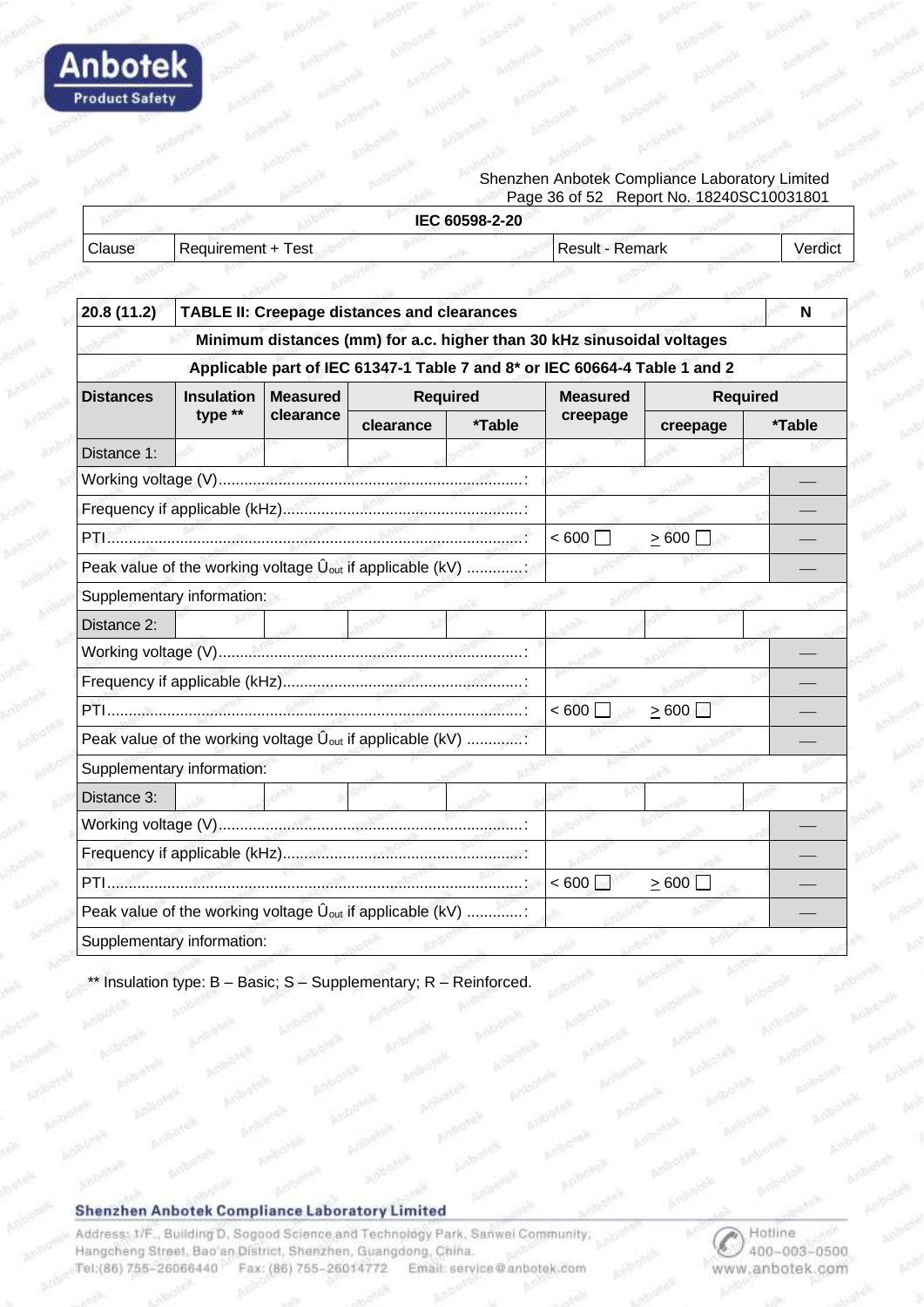

#### Shenzhen Anbotek Compliance Laboratory Limited Page 37 of 52 Report No. 18240SC10031801

|               |                    | IEC 60598-2-20 |                   |         |
|---------------|--------------------|----------------|-------------------|---------|
| <b>Clause</b> | Requirement + Test |                | l Result - Remark | Verdicu |
|               |                    |                |                   |         |

| 20.16<br>(13.2.1)                       |                            | <b>TABLE: Ball Pressure Test of Thermoplastics</b> |                                |                          | N |
|-----------------------------------------|----------------------------|----------------------------------------------------|--------------------------------|--------------------------|---|
|                                         |                            |                                                    |                                |                          |   |
| Object/ Part No./ Material<br>trademark |                            | Manufacturer/                                      | Test temperature $(^{\circ}C)$ | Impression diameter (mm) |   |
|                                         |                            |                                                    |                                |                          |   |
|                                         | Supplementary information: |                                                    |                                |                          |   |

| 20.16<br>TABLE: Needle-flame test (IEC 60695-11-5)<br>(13.3.1) |  |                            |                                                            |                                          |                                               |         |
|----------------------------------------------------------------|--|----------------------------|------------------------------------------------------------|------------------------------------------|-----------------------------------------------|---------|
| Object/ Part No./<br>Material                                  |  | Manufacturer/<br>trademark | Duration of<br>application of test<br>flame $(ta)$ ; $(s)$ | Ignition of<br>specified layer<br>Yes/No | Duration of<br>burning (tb)<br>$(\mathsf{s})$ | Verdict |
|                                                                |  |                            |                                                            |                                          |                                               |         |
|                                                                |  |                            |                                                            |                                          |                                               |         |
|                                                                |  |                            |                                                            |                                          |                                               |         |

Supplementary information:

| 20.16<br>(13.3.2)             | TABLE: Glow-wire test (IEC 60695-2-11) |                 |                                                                                |         |
|-------------------------------|----------------------------------------|-----------------|--------------------------------------------------------------------------------|---------|
|                               |                                        | $650^{\circ}$ C |                                                                                |         |
| Object/ Part No./<br>Material | Manufacturer/<br>trademark             |                 | Duration of<br>Ignition of<br>specified layer<br>burning (tb)<br>Yes/No<br>(s) | Verdict |
| <b>LED PCB</b>                |                                        |                 | NO.                                                                            |         |

#### Shenzhen Anbotek Compliance Laboratory Limited

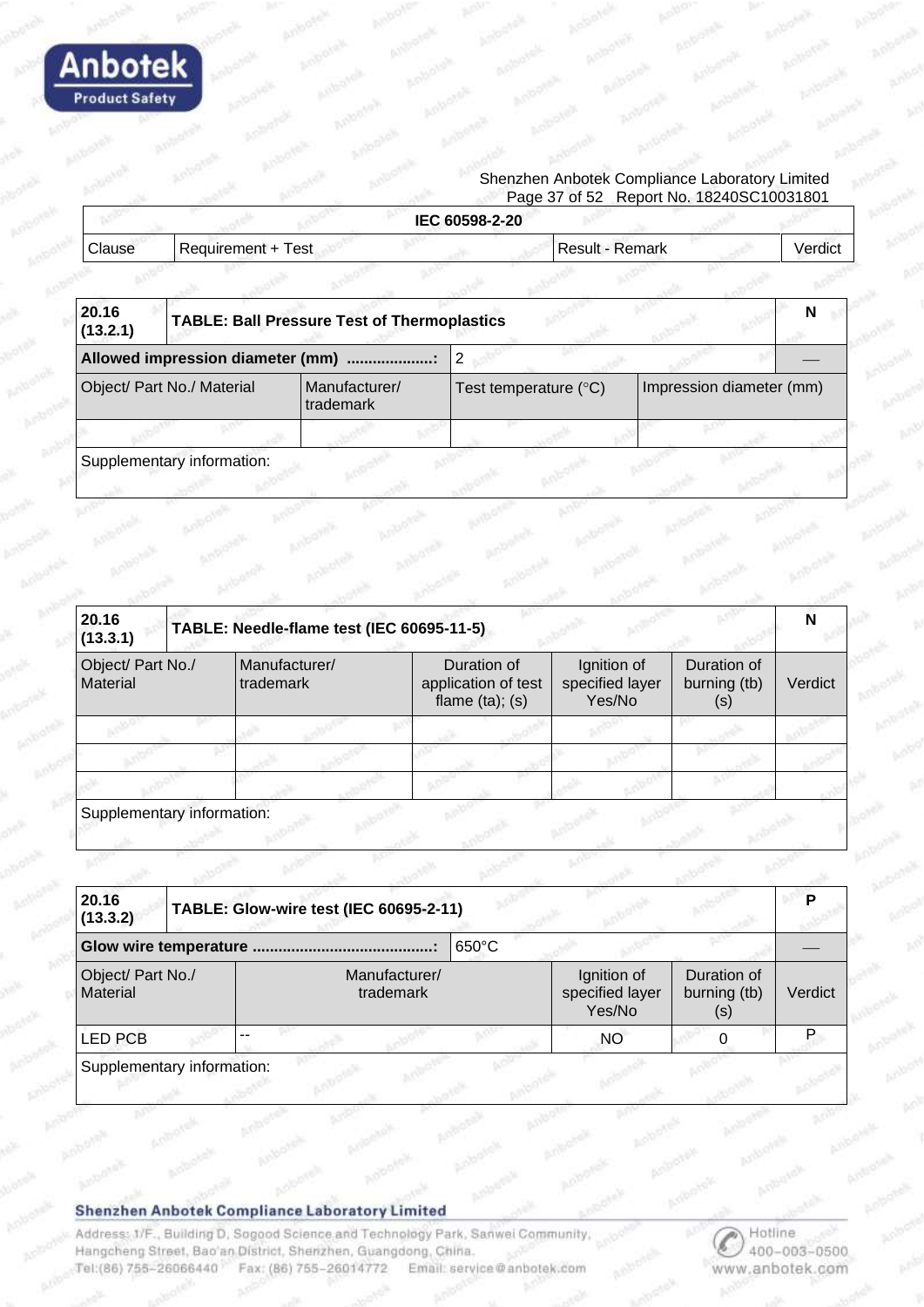

#### Shenzhen Anbotek Compliance Laboratory Limited Page 38 of 52 Report No. 18240SC10031801

|                                                          |                            |                                                                             | IEC 60598-2-20 |                 |         |
|----------------------------------------------------------|----------------------------|-----------------------------------------------------------------------------|----------------|-----------------|---------|
| Clause                                                   | <b>Requirement + Test</b>  |                                                                             |                | Result - Remark | Verdict |
| 20.16<br>(13.4)                                          |                            | TABLE: Proof tracking test (IEC 60112)                                      |                |                 | N       |
|                                                          |                            |                                                                             | 175 V          |                 |         |
| Object/ Part No./ Material<br>Manufacturer/<br>trademark |                            | Withstand 50 drops without failure on three<br>places or on three specimens | Verdict        |                 |         |
|                                                          |                            |                                                                             |                |                 |         |
|                                                          |                            |                                                                             |                |                 |         |
|                                                          |                            |                                                                             |                |                 |         |
|                                                          | Supplementary information: |                                                                             |                |                 |         |

#### Shenzhen Anbotek Compliance Laboratory Limited

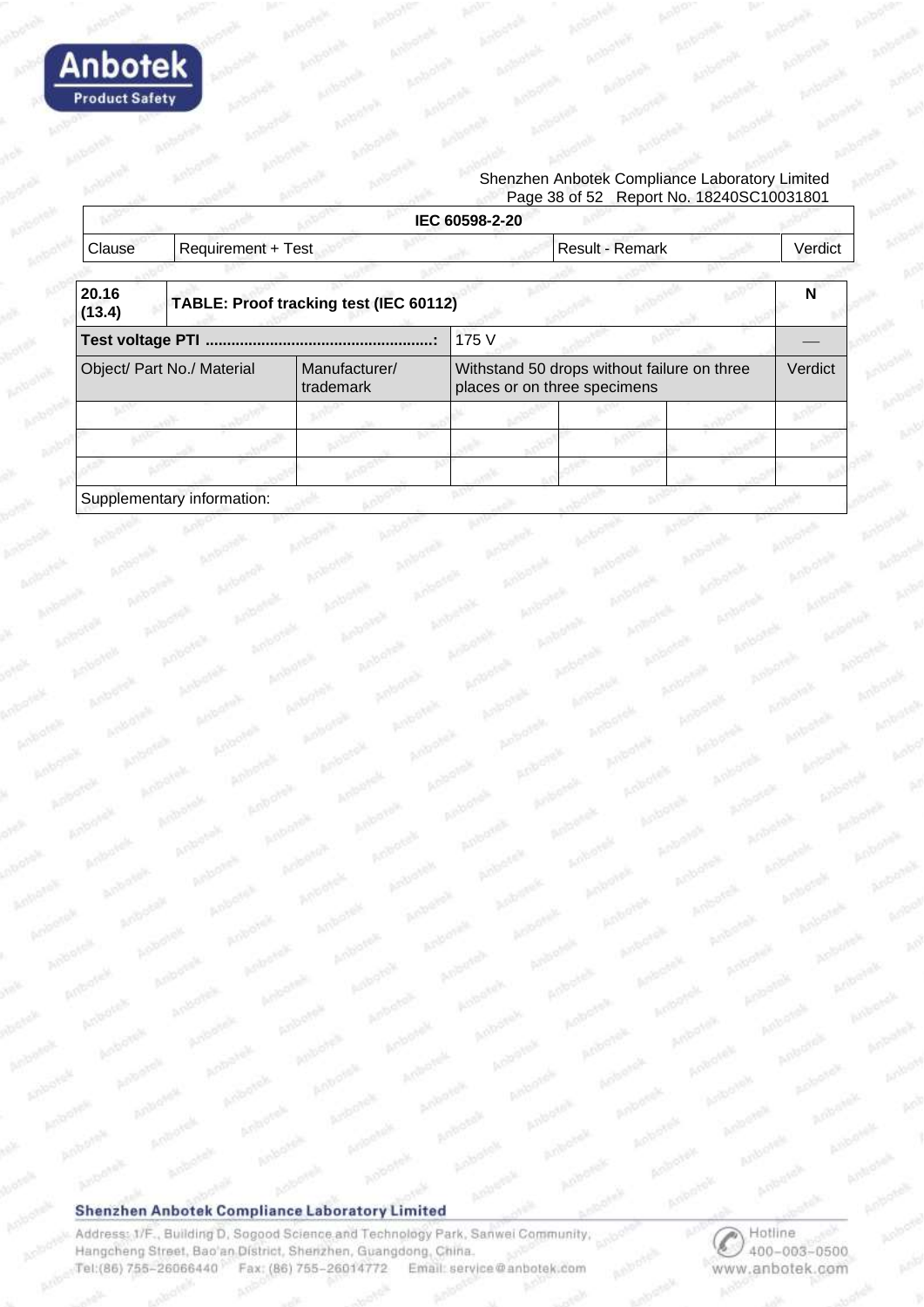

#### Shenzhen Anbotek Compliance Laboratory Limited Page 39 of 52 Report No. 18240SC10031801

|        |                      | IEC 60598-2-20  |         |
|--------|----------------------|-----------------|---------|
| Clause | l Requirement + Test | Result - Remark | Verdict |
|        |                      |                 |         |

| <b>ANNEX1</b>        |      |   | <b>TABLE: Critical components information</b>                                                    |                 |                                                  |                 | P                            |
|----------------------|------|---|--------------------------------------------------------------------------------------------------|-----------------|--------------------------------------------------|-----------------|------------------------------|
| Object / part<br>No. | code |   | <b>Manufactur</b><br>er/<br>trademark                                                            | Type /<br>model | <b>Technical data</b>                            | <b>Standard</b> | Mark(s) of<br>conformity $1$ |
| Internal wire        |      | В | <b>SHANGHAI</b><br><b>RISHUN</b><br><b>ELECTRON</b><br>IC<br><b>EQUIPMEN</b><br><b>TS CO LTD</b> | 2651            | 22AWG, 105°C                                     | <b>UL 758</b>   | UL                           |
| PCB for LED          |      | B | <b>SHENZHEN</b><br><b>MANKUN</b><br><b>ELECTRON</b><br><b>ICS COLTD</b>                          | MK-D            | $V-0,130C$                                       | <b>UL 796</b>   | UL                           |
| LED                  |      | B | <b>DONGGUA</b><br><b>KITWELL</b><br>N.<br><b>ELECTRIC</b><br><b>FURNITUR</b><br>E CO.LTD.        | Various         | VF:2.8-6.4V,<br>IF:0.12A,<br>CCT:2800K-<br>6500K | EN 60598-2-20   | Tested with<br>appliance     |

Supplementary information:

1) Provided evidence ensures the agreed level of compliance. See OD-CB2039.

The codes above have the following meaning:

- A The component is replaceable with another one, also certified, with equivalent characteristics
- B The component is replaceable if authorised by the test house
- C Integrated component tested together with the appliance
- D Alternative component

#### Shenzhen Anbotek Compliance Laboratory Limited

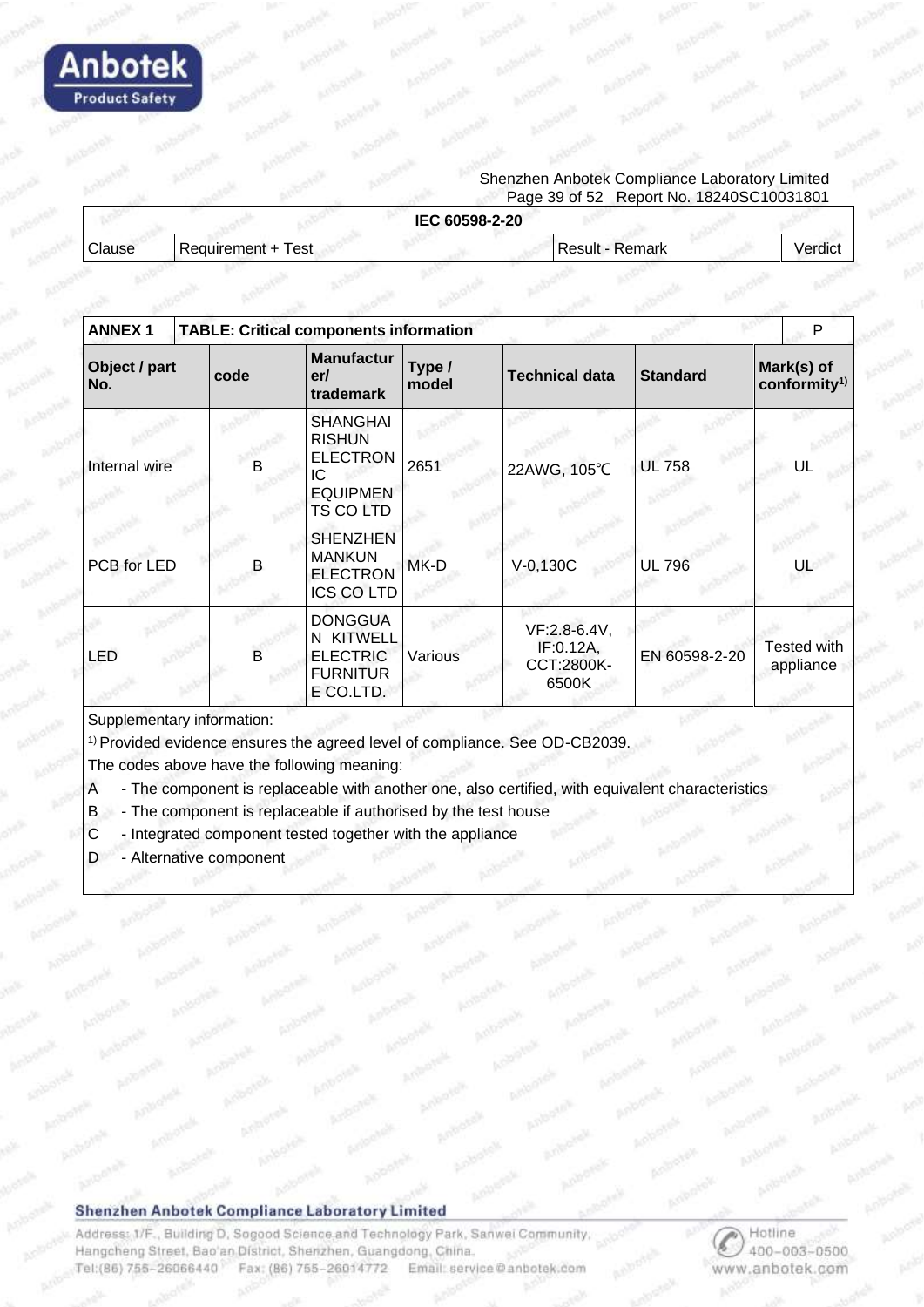

#### Shenzhen Anbotek Compliance Laboratory Limited Page 40 of 52 Report No. 18240SC10031801

|        |                    | IEC 60598-2-20  |         |
|--------|--------------------|-----------------|---------|
| Clause | Requirement + Test | Result - Remark | Verdict |
|        |                    |                 |         |

| <b>ANNEX 2</b> | <b>TABLE: Thermal tests of Section 12</b>                                                                 |  |                                                        |                  |                       | P |
|----------------|-----------------------------------------------------------------------------------------------------------|--|--------------------------------------------------------|------------------|-----------------------|---|
|                |                                                                                                           |  |                                                        | <b>HR00-A11</b>  |                       |   |
|                |                                                                                                           |  |                                                        | <b>LED</b>       |                       |   |
|                |                                                                                                           |  |                                                        |                  |                       |   |
|                |                                                                                                           |  |                                                        | Normally mounted |                       |   |
|                |                                                                                                           |  |                                                        | 100.6W           |                       |   |
|                |                                                                                                           |  |                                                        | 3.96A            |                       |   |
|                | Temperatures in test 1 - 4 below are corrected for                                                        |  |                                                        | 25               |                       |   |
|                |                                                                                                           |  |                                                        |                  |                       |   |
| 1.12(12.4)     |                                                                                                           |  |                                                        |                  |                       |   |
|                | wattage or 1,1 times constant voltage/current  :                                                          |  | - test 2: 1,06 times rated voltage or 1,05 times rated | 24*1.06=25.4VDC  |                       |   |
|                | - test 3: Load on wiring to socket-outlet, 1,06 times                                                     |  |                                                        |                  |                       |   |
|                | Through wiring or looping-in wiring loaded by a                                                           |  |                                                        |                  |                       |   |
| 1.12(12.5)     | - test 4: 1,1 times rated voltage or 1,05 times rated<br>wattage or 1,1 times constant voltage/current  : |  |                                                        |                  |                       |   |
|                |                                                                                                           |  | Temperature measurements (°C)                          |                  |                       |   |
|                |                                                                                                           |  | $Cl. 12.4 - normal$                                    |                  | $Cl. 12.5 - abnormal$ |   |

| Part                       | Ambient | Cl. 12.4 - normal |        |        |       | $Cl. 12.5 - abnormal$ |       |
|----------------------------|---------|-------------------|--------|--------|-------|-----------------------|-------|
|                            |         | test 1            | test 2 | test 3 | limit | test 4                | limit |
| Inter wire                 | 25      |                   | 43.1   |        | 105   |                       |       |
| Connect                    | 25      | $-$               | 49.9   |        | 105   | --                    |       |
| LED PCB                    | 25      |                   | 58.9   |        | Ref.  |                       |       |
| <b>LED</b>                 | 25      | $- -$             | 70.9   | $- -$  | 90    | $\sim$ $\sim$         |       |
| Supplementary information: |         |                   |        |        |       |                       |       |

#### **Shenzhen Anbotek Compliance Laboratory Limited**

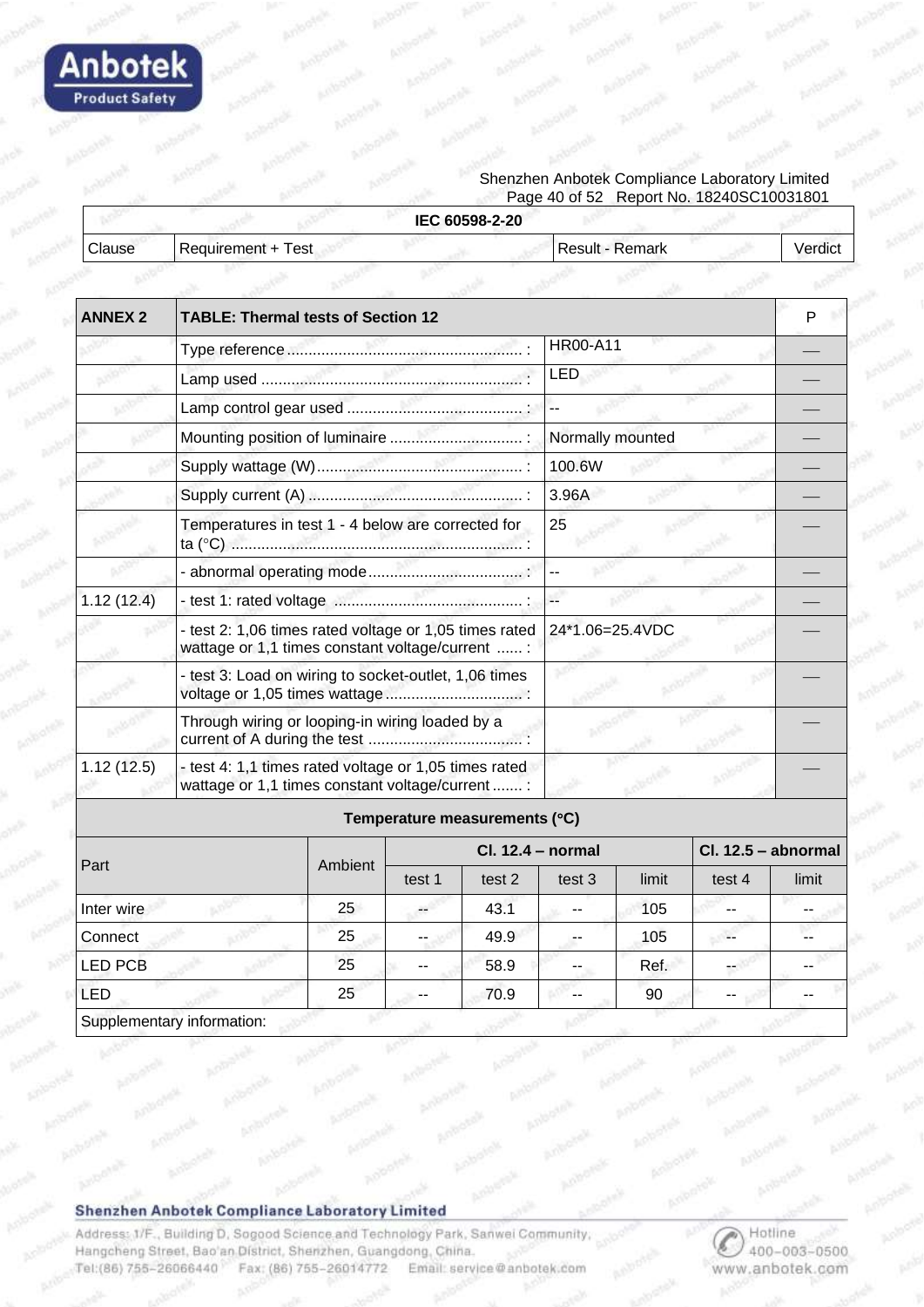

#### Shenzhen Anbotek Compliance Laboratory Limited Page 41 of 52 Report No. 18240SC10031801

|        |                    | IEC 60598-2-20  |         |
|--------|--------------------|-----------------|---------|
| Clause | Requirement + Test | Result - Remark | Verdict |
|        |                    |                 |         |

| <b>ANNEX 3</b> | Screw terminals (part of the luminaire)         |   |  |  |  |
|----------------|-------------------------------------------------|---|--|--|--|
| (14)           | <b>SCREW TERMINALS</b>                          |   |  |  |  |
| (14.2)         |                                                 |   |  |  |  |
|                |                                                 |   |  |  |  |
| (14.3.2.1)     | One or more conductors                          | N |  |  |  |
| (14.3.2.2)     | Special preparation                             | N |  |  |  |
| (14.3.2.3)     | <b>Terminal size</b>                            | N |  |  |  |
|                |                                                 |   |  |  |  |
| (14.3.3)       |                                                 | N |  |  |  |
| (14.4)         | Mechanical tests                                | N |  |  |  |
| (14.4.1)       | Minimum distance                                | N |  |  |  |
| (14.4.2)       | Cannot slip out                                 | N |  |  |  |
| (14.4.3)       | Special preparation                             | N |  |  |  |
| (14.4.4)       | Nominal diameter of thread (metric ISO thread): | N |  |  |  |
|                | <b>External wiring</b>                          | N |  |  |  |
|                | No soft metal                                   | N |  |  |  |
| (14.4.5)       | Corrosion                                       | N |  |  |  |
| (14.4.6)       | Nominal diameter of thread (mm)                 | N |  |  |  |
|                |                                                 | N |  |  |  |
| (14.4.7)       | Between metal surfaces                          | N |  |  |  |
|                | Lug terminal                                    | N |  |  |  |
|                | Mantle terminal                                 | N |  |  |  |
|                |                                                 | N |  |  |  |
| (14.4.8)       | Without undue damage                            | N |  |  |  |

#### Shenzhen Anbotek Compliance Laboratory Limited

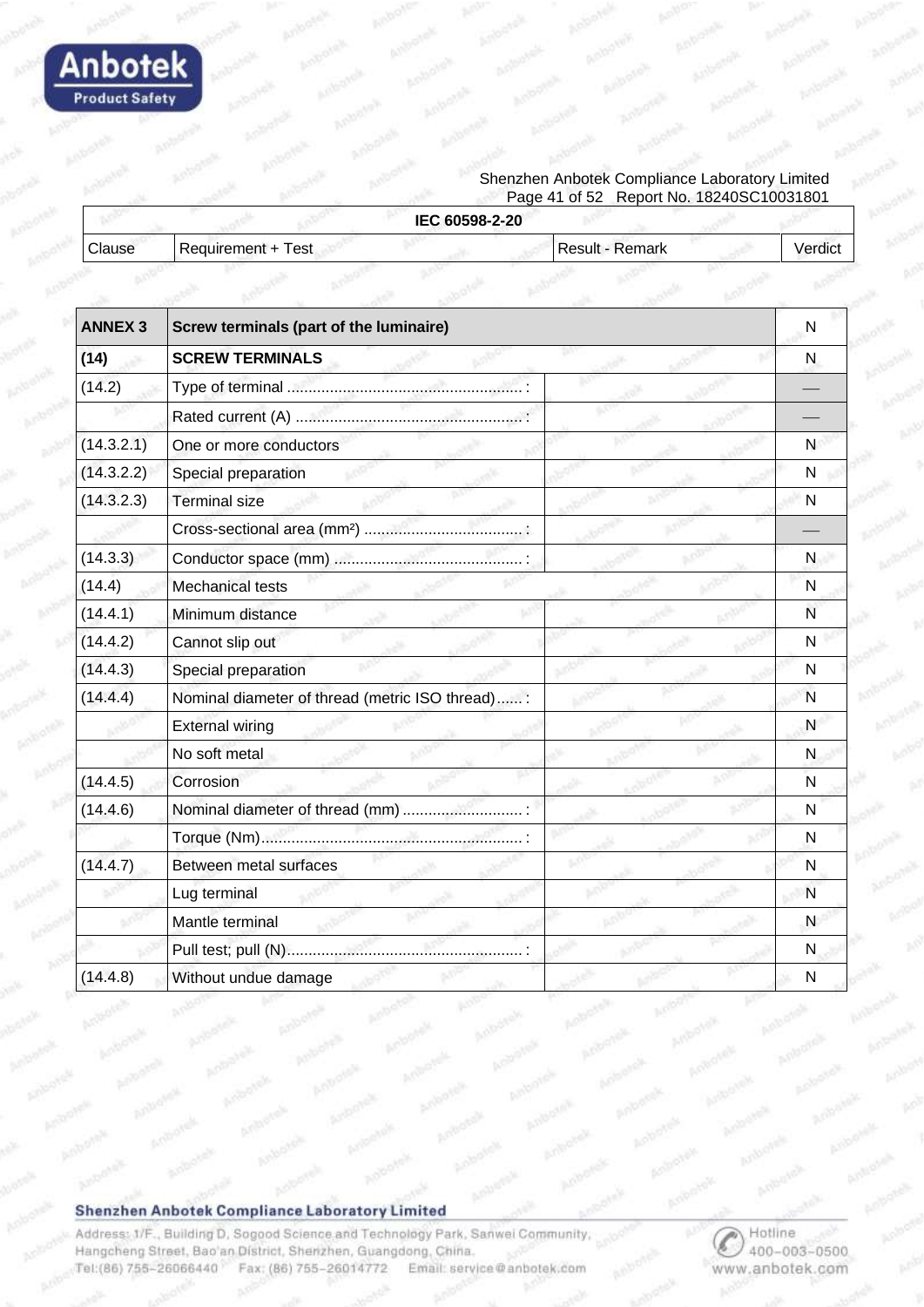

#### Shenzhen Anbotek Compliance Laboratory Limited Page 42 of 52 Report No. 18240SC10031801

|        |                    | IEC 60598-2-20  |         |
|--------|--------------------|-----------------|---------|
|        | Requirement + Test | Result - Remark | Verdict |
| Clause |                    |                 |         |

| <b>ANNEX 4</b> | Screwless terminals (part of the luminaire)        |          |  |
|----------------|----------------------------------------------------|----------|--|
| (15)           | <b>SCREWLESS TERMINALS</b>                         | N        |  |
| (15.2)         |                                                    |          |  |
|                |                                                    |          |  |
| (15.3.1)       | Material                                           | N        |  |
| (15.3.2)       | Clamping                                           | N        |  |
| (15.3.3)       | Stop                                               | N        |  |
| (15.3.4)       | Unprepared conductors                              | N        |  |
| (15.3.5)       | Pressure on insulating material                    | N        |  |
| (15.3.6)       | Clear connection method                            | N        |  |
| (15.3.7)       | Clamping independently                             | N        |  |
| (15.3.8)       | Fixed in position                                  | N        |  |
| (15.3.10)      | Conductor size                                     | N        |  |
|                | Type of conductor                                  | N        |  |
| (15.5)         | Terminals and connections for internal wiring      | N        |  |
| (15.5.1)       | Mechanical tests                                   | N        |  |
| (15.5.1.1.1)   | Pull test spring-type terminals (4 N, 4 samples) : | N        |  |
| (15.5.1.1.2)   | Pull test pin or tab terminals (4 N, 4 samples) :  | N        |  |
|                | Insertion force not exceeding 50 N                 | N        |  |
| (15.5.1.2)     | Permanent connections: pull-off test (20 N)        | N        |  |
| (15.5.2)       | <b>Electrical tests</b>                            | N        |  |
|                | Voltage drop (mV) after 1 h (4 samples)            | N        |  |
|                | Voltage drop of two inseparable joints             | N        |  |
|                | Number of cycles:                                  |          |  |
|                | Voltage drop (mV) after 10th alt. 25th cycle       | <b>N</b> |  |
|                | Voltage drop (mV) after 50th alt. 100th cycle      | N        |  |
|                | After ageing, voltage drop (mV) after 10th alt.    | N        |  |
|                | After ageing, voltage drop (mV) after 50th alt.    | N        |  |

#### Shenzhen Anbotek Compliance Laboratory Limited

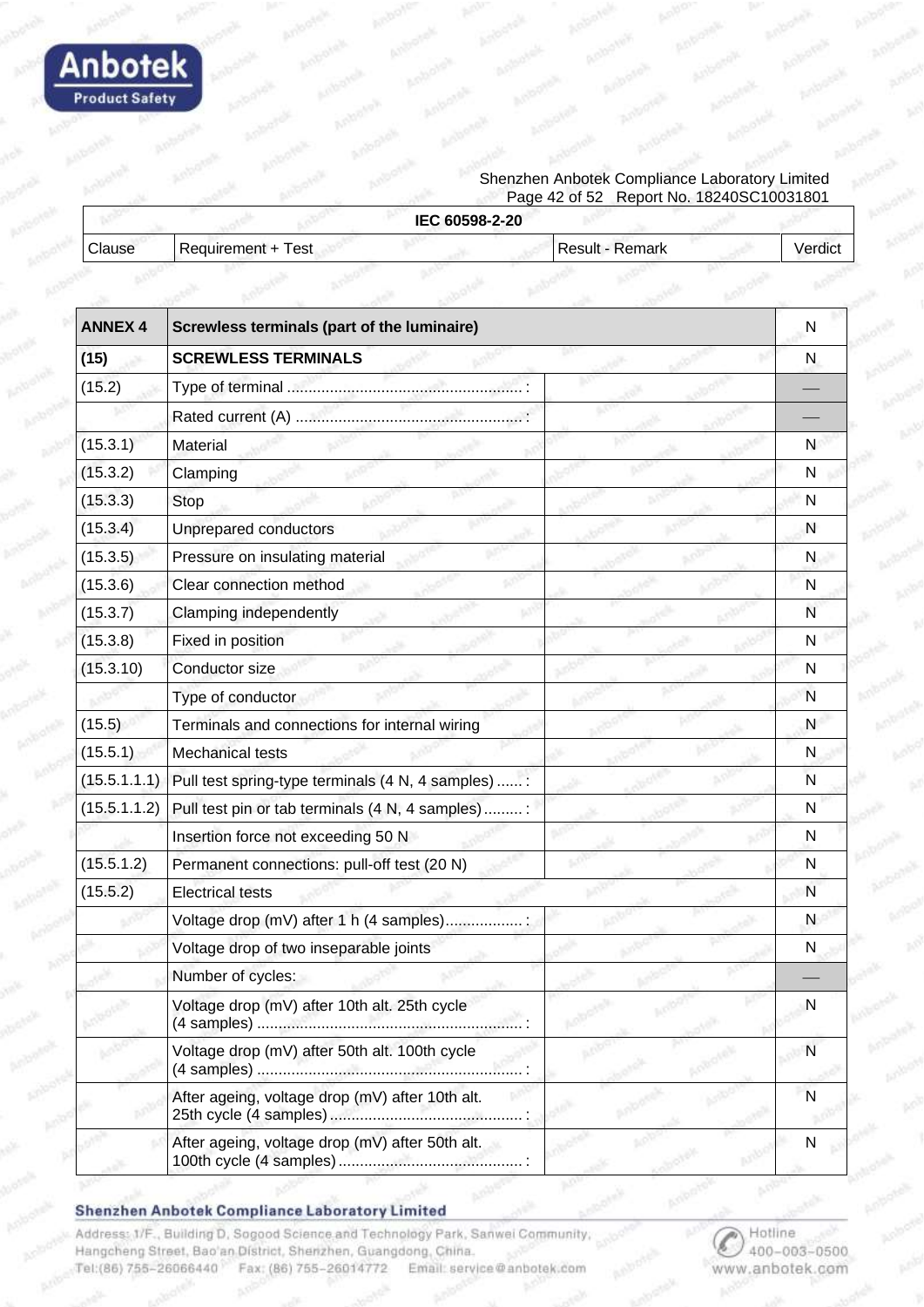

#### Shenzhen Anbotek Compliance Laboratory Limited Page 43 of 52 Report No. 18240SC10031801

|                          |                                                            |                |   |                | IEC 60598-2-20 |       |                 |   |                  |                |
|--------------------------|------------------------------------------------------------|----------------|---|----------------|----------------|-------|-----------------|---|------------------|----------------|
| Clause                   | Requirement + Test                                         |                |   |                |                |       | Result - Remark |   |                  | Verdict        |
| (15.6)                   | Terminals and connections for external wiring              |                |   |                |                |       |                 |   |                  | N              |
| (15.6.1)                 | Conductors                                                 |                |   |                |                |       |                 |   |                  | N              |
|                          | Terminal size and rating                                   |                |   |                |                |       |                 |   |                  | N              |
| 15.6.2                   | <b>Mechanical tests</b>                                    |                |   |                |                |       |                 |   |                  | N              |
| (15.6.2.1)               | Pull test spring-type terminals or welded connections      |                |   |                |                |       |                 |   | N                |                |
| (15.6.2.2)               | Pull test pin or tab terminals (4 samples);                |                |   |                |                |       | N               |   |                  |                |
| (15.6.3)                 | <b>Electrical tests</b>                                    |                |   |                |                |       |                 | N |                  |                |
|                          | Tests according 15.6.3.1 + 15.6.3.2 in IEC 60598-1         |                |   |                |                |       |                 | N |                  |                |
| (15.6.3.1)<br>(15.6.3.2) | TABLE: Contact resistance test / Heating tests             |                |   |                |                |       |                 |   |                  | $\overline{N}$ |
|                          | Voltage drop (mV) after 1 h                                |                |   |                |                |       |                 |   |                  |                |
| terminal                 |                                                            | 2              | 3 | $\overline{4}$ | 5              | 6     | $\overline{7}$  | 8 | 9                | 10             |
| voltage drop (mV)        |                                                            |                |   |                |                |       |                 |   |                  |                |
|                          | Voltage drop of two inseparable joints                     |                |   |                |                |       |                 |   |                  |                |
|                          | Voltage drop after 10th alt. 25th cycle                    |                |   |                |                |       |                 |   |                  |                |
|                          | Max. allowed voltage drop (mV)                             |                |   |                |                |       |                 |   |                  |                |
| terminal                 |                                                            | 2              | 3 | $\overline{4}$ | 5              | 6     | 7               | 8 | 9                | 10             |
| voltage drop (mV)        |                                                            |                |   |                |                |       |                 |   |                  |                |
|                          | Voltage drop after 50th alt. 100th cycle                   |                |   |                |                |       |                 |   |                  |                |
|                          | Max. allowed voltage drop (mV)                             |                |   |                |                |       |                 |   |                  |                |
| terminal                 |                                                            | 2 <sup>7</sup> | 3 | 4              | 5              | 6     |                 | 8 | 9                | 10             |
| voltage drop (mV)        |                                                            |                |   |                |                |       |                 |   |                  |                |
|                          | Continued ageing: voltage drop after 10th alt. 25th cycle  |                |   |                |                |       |                 |   |                  |                |
|                          | Max. allowed voltage drop (mV)                             |                |   |                |                |       |                 |   |                  |                |
| terminal                 | 1                                                          | $\overline{2}$ | 3 | $\overline{4}$ | 5              | 6     | $\overline{7}$  | 8 | $9\,$            | 10             |
| voltage drop (mV)        |                                                            |                |   |                |                |       |                 |   |                  |                |
|                          | Continued ageing: voltage drop after 50th alt. 100th cycle |                |   |                |                |       |                 |   |                  |                |
|                          | Max. allowed voltage drop (mV)                             |                |   |                |                |       |                 |   |                  |                |
| terminal                 | $\mathbf 1$                                                | $\overline{2}$ | 3 | $\overline{4}$ | 5              | $\,6$ | $\overline{7}$  | 8 | $\boldsymbol{9}$ | 10             |
| voltage drop (mV)        |                                                            |                |   |                |                |       |                 |   |                  |                |

Shenzhen Anbotek Compliance Laboratory Limited

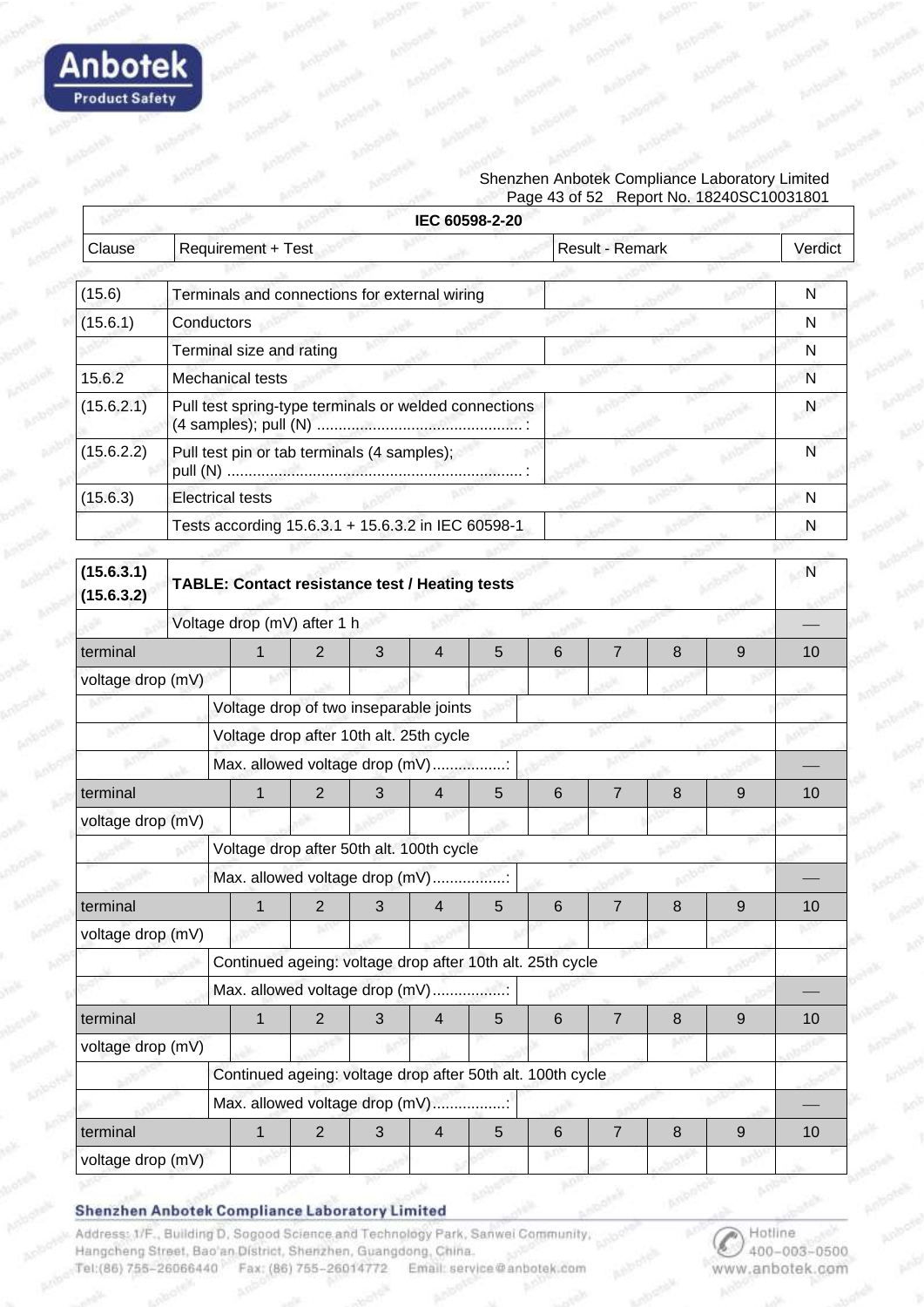

#### Shenzhen Anbotek Compliance Laboratory Limited Page 44 of 52 Report No. 18240SC10031801

| Clause                     | Requirement + Test |  |  | Result - Remark |  | Verdict |
|----------------------------|--------------------|--|--|-----------------|--|---------|
|                            |                    |  |  |                 |  |         |
| Supplementary information: |                    |  |  |                 |  |         |

#### Shenzhen Anbotek Compliance Laboratory Limited

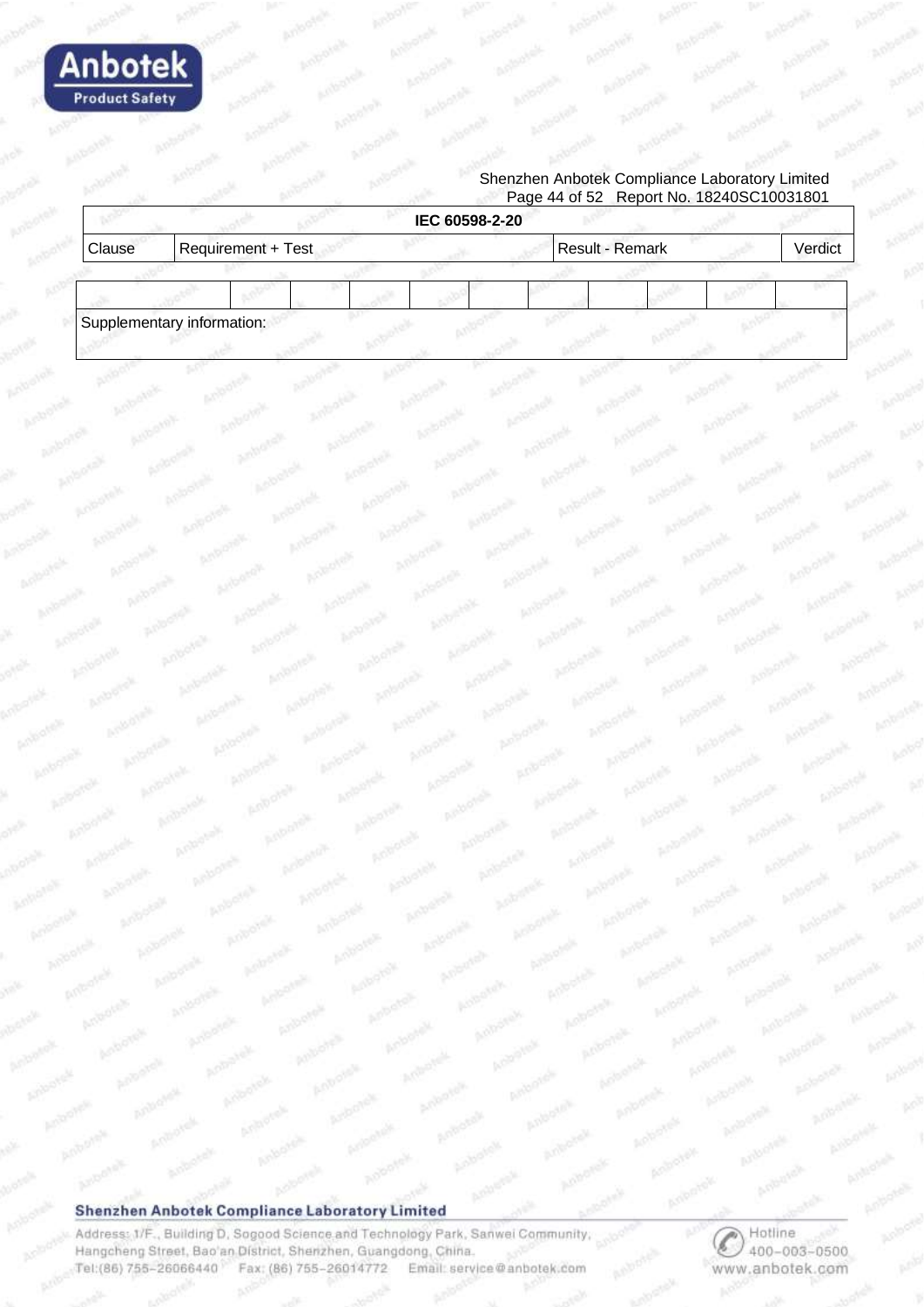

#### Shenzhen Anbotek Compliance Laboratory Limited Page 45 of 52 Report No.: 18240SC10031801

#### **Attachment 1: 62031: EN IEC 62031:2020**

| 4      | <b>GENERAL REQUIREMENTS</b>                                        |                                 |    |
|--------|--------------------------------------------------------------------|---------------------------------|----|
| 4.4    | Integral modules tested assembled in the<br>luminaire              |                                 | P  |
| 4.5    | Independent modules complies with requirements<br>in IEC 60598-1   |                                 | N  |
|        |                                                                    |                                 |    |
| 5      | <b>GENERAL TEST REQUIREMENTS</b>                                   |                                 |    |
| 5.5    | SELV-operated LED modules comply with Annex I<br>of IEC 61347-2-13 | (see Annex 1)                   | N  |
|        | General conditions for tests in Annex A                            | (see Annex A)                   | N  |
| 6      | <b>CLASSIFICATION</b>                                              |                                 |    |
|        |                                                                    | $\boxtimes$<br>Yes<br><b>No</b> |    |
|        |                                                                    | $\boxtimes$<br>Yes<br>No        |    |
|        |                                                                    | Yes<br>No                       |    |
|        | For Integral module; Note to 1.2.1 in IEC 60598-1<br>applies.      |                                 |    |
| 7      | <b>MARKING</b>                                                     |                                 |    |
|        | Requirements not applicable to the evaluated product.              |                                 | N. |
| 8      | <b>TERMINALS</b>                                                   |                                 |    |
|        | Screw terminals according section 14 of IEC 60598-1:               |                                 | N  |
|        | Separately approved; component list                                | (see Annex 2)                   | N  |
|        | Part of the luminaire                                              | (see Annex 3)                   | N  |
|        | Screwless terminals according section 15 of IEC 60598-1:           |                                 | N  |
|        | Separately approved; component list                                | (see Annex 2)                   | N  |
|        | Part of the luminaire                                              | (see Annex 4)                   | N  |
|        | Connectors according IEC 60838-2-2:                                |                                 | N  |
|        | Separately approved; component list                                | (see Annex 2)                   | N  |
| 9(9)   | PROVISION FOR PROTECTIVE EARTHING                                  |                                 |    |
|        | Requirements not applicable to the evaluated product.              |                                 | N  |
| 10(10) | PROTECTION AGAINST ACCIDENTAL CONTACT WITH LIVE PARTS              |                                 |    |
|        | Requirements not applicable to the evaluated product.              |                                 | N  |

**Shenzhen Anbotek Compliance Laboratory Limited**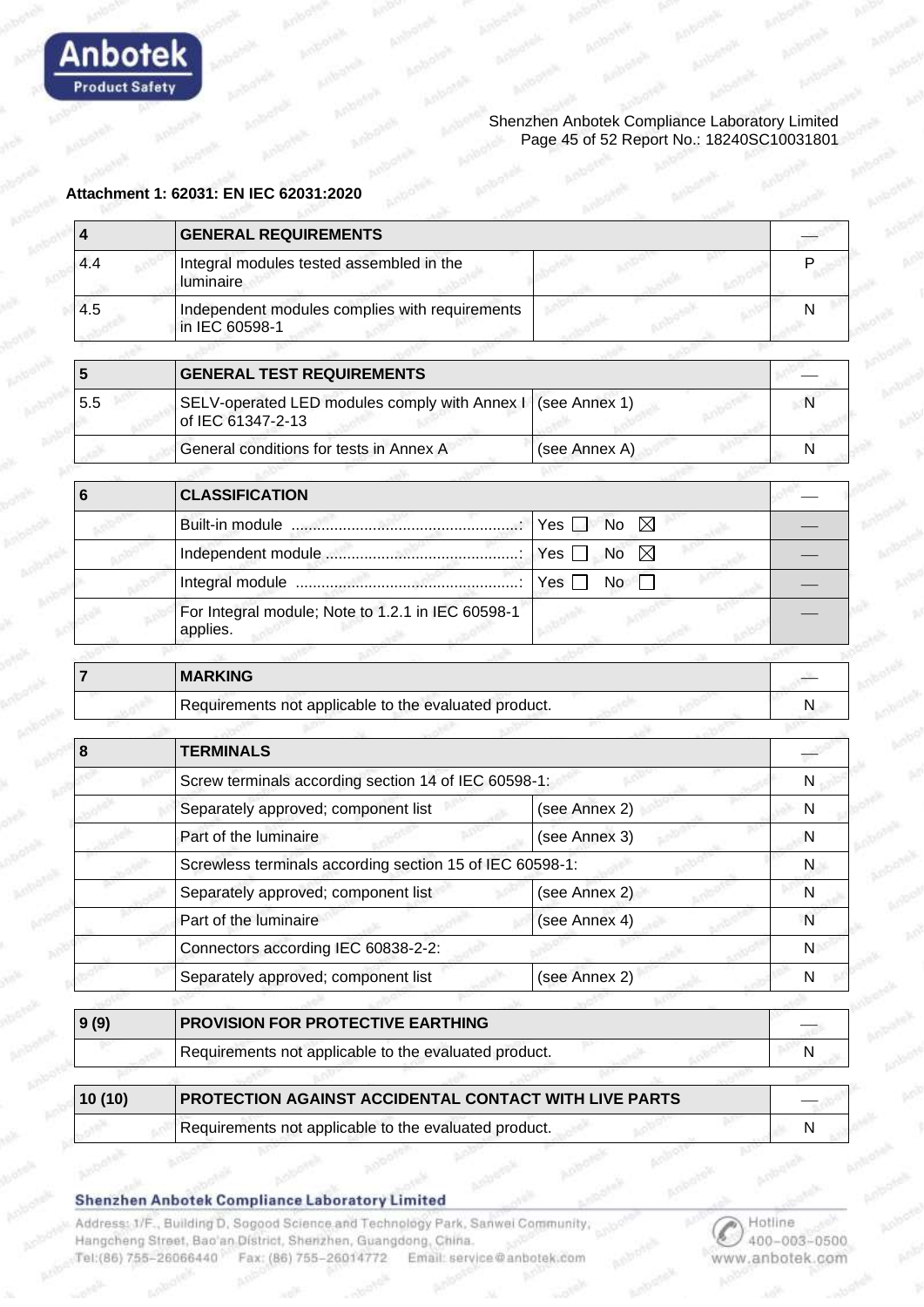

| 11(11) | <b>MOISTURE RESISTANCE AND INSULATION</b>                                                                                        |              |  |
|--------|----------------------------------------------------------------------------------------------------------------------------------|--------------|--|
|        | After storage 48 h at 91-95% relative humidity and 20-30 °C measuring of insulation<br>resistance with d.c. 500 V ( $M\Omega$ ): |              |  |
|        |                                                                                                                                  | $100M\Omega$ |  |
|        | For double or reinforced insulation $\geq 4$ M $\Omega$                                                                          |              |  |
|        | Between primary and secondary circuits in<br>controlgear providing SELV, values in Annex L in<br>IEC 61347-1                     |              |  |

| 12 (12) | <b>ELECTRIC STRENGTH</b>                                                                                                   |      |   |
|---------|----------------------------------------------------------------------------------------------------------------------------|------|---|
|         | Immediately after clause 11 electric strength test<br>for 1 min                                                            |      |   |
|         | Basic insulation for SELV, test voltage 500 V                                                                              | 500V |   |
|         | Working voltage $\leq 50$ V, test voltage 500 V                                                                            |      |   |
|         | Working voltage > 50 V $\leq$ 1000 V, test voltage (V):                                                                    |      | N |
|         | Basic insulation, 2U + 1000 V                                                                                              |      | N |
|         | Supplementary insulation, 2U + 1000 V                                                                                      |      | N |
|         | Double or reinforced insulation, 4U + 2000 V                                                                               |      | N |
|         | No flashover or breakdown                                                                                                  |      |   |
|         | Solid or thin sheet insulation for double or<br>reinforced insulation fulfil the requirements in<br>Annex N in IEC 61347-1 |      |   |

| 13(14)     | <b>FAULT CONDITIONS</b>                                                                                                                                          |                      |   |
|------------|------------------------------------------------------------------------------------------------------------------------------------------------------------------|----------------------|---|
| $- (14)$   | When operated under fault conditions the controlgear:                                                                                                            |                      |   |
|            | - does not emit flames or molten material                                                                                                                        |                      | N |
|            | - does not produce flammable gases                                                                                                                               |                      | N |
|            | - protection against accidental contact not<br>impaired                                                                                                          |                      |   |
|            | Thermally protected controlgear does not exceed<br>the marked temperature value                                                                                  |                      | N |
|            | Fault conditions: capacitors, resistors or inductors<br>without proof of compliance with relevant<br>specifications have been short-circuited or<br>disconnected | (see appended table) |   |
| $- (14.1)$ | Short-circuit of creepage distances and<br>clearances if less than specified in clause 16 in<br>Part 1 (except between live parts and accessible<br>metal parts) | (see appended table) |   |
|            | Creepage distances on printed boards less than<br>specified in clause 16 in Part 1 provided with<br>coating according to IEC 60664-3                             |                      |   |

#### **Shenzhen Anbotek Compliance Laboratory Limited**

Anbotek **Product Safety**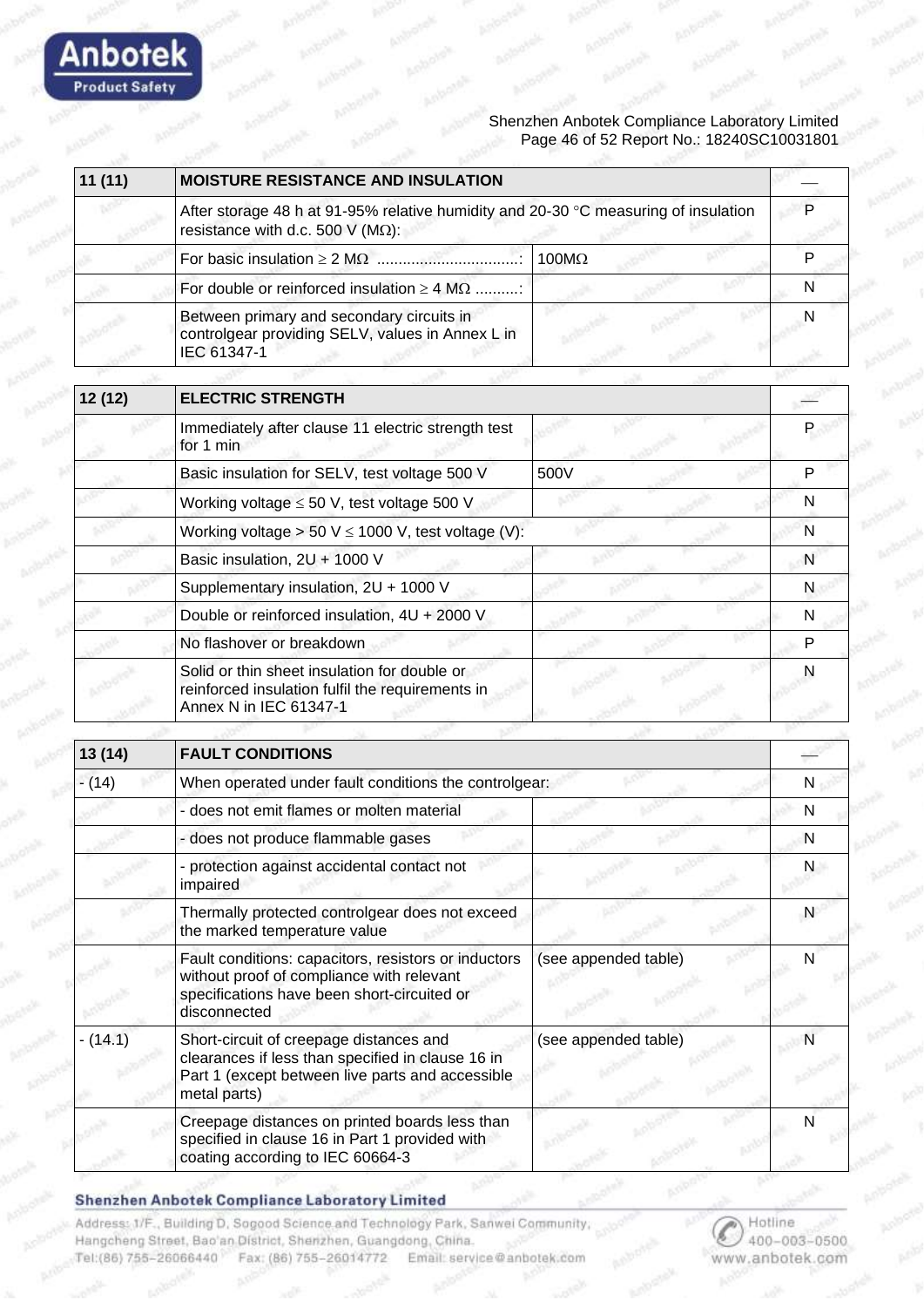

| $-(14.2)$ | Short-circuit or interruption of semiconductor<br>devices                                                     | (see appended table) | N |
|-----------|---------------------------------------------------------------------------------------------------------------|----------------------|---|
| $-(14.3)$ | Short-circuit across insulation consisting of<br>lacquer, enamel or textile                                   | (see appended table) | N |
| $-(14.4)$ | Short-circuit across electrolytic capacitors                                                                  | (see appended table) | N |
| $-(14.5)$ | After the tests has been carried out on three samples:                                                        |                      | N |
|           | The insulation resistance $\geq 1$ M $\Omega$                                                                 |                      | N |
|           | No flammable gases                                                                                            |                      | N |
|           | No accessible parts have become live                                                                          |                      | N |
|           | During the tests, a five-layer tissue paper, where<br>the test specimen is wrapped, does not ignite           |                      | N |
| $-(14.6)$ | Relevant fault condition tests with high-power<br>supply                                                      |                      | N |
| 13.2      | <b>Overpower condition</b>                                                                                    |                      | P |
|           | Module withstands overpower condition >15 min.                                                                |                      | P |
|           | Module with automatic protective device or power<br>limiter, test performed 15 min. at limit.                 |                      | N |
|           | No fire, smoke or flammable gas is produced                                                                   |                      | P |
|           | Molten material does not ignite tissue paper,<br>spread below the module                                      |                      | P |
|           |                                                                                                               |                      |   |
| 15        | <b>CONSTRUCTION</b>                                                                                           |                      |   |
|           | Wood, cotton, silk, paper and similar fibrous<br>material not used as insulation                              |                      | P |
|           |                                                                                                               |                      |   |
| 16 (16)   | <b>CREEPAGE DISTANCES AND CLEARANCES</b>                                                                      |                      |   |
| $-(16)$   | Creepage and distances and clearances in<br>compliance with IEC 61347-1                                       |                      | N |
|           | Insulating lining of metallic enclosures                                                                      |                      | N |
|           | Basic insulation on printed boards tested<br>according to clause 14                                           |                      | N |
|           | Distances subjected to both sinusoidal voltage as<br>non-sinusoidal pulses not less than value in Table<br>16 |                      | N |
|           |                                                                                                               |                      |   |

|         | Creepage distances not less than minimum<br>clearance                                                                                      |  |
|---------|--------------------------------------------------------------------------------------------------------------------------------------------|--|
| $16(-)$ | Conductive accessible parts in compliance with<br>applicable parts of IEC 60598-1                                                          |  |
| 17(17)  | <b>SCREWS, CURRENT-CARRYING PARTS AND CONNECTIONS</b>                                                                                      |  |
|         | Screws, current-carrying parts and connections in compliance with IEC 60598-1<br>(clause numbers between parentheses refer to IEC 60598-1) |  |

**Shenzhen Anbotek Compliance Laboratory Limited** 

**Anbotek Product Safety** 

> Address: 1/F., Building D. Sogood Science and Technology Park, Sanwei Community, Hangcheng Street, Bao'an District, Sherizhen, Guangdong, China. Tel:(86) 755-26066440 Fax: (86) 755-26014772 Email: service@anbotek.com

Hotline 400-003-0500 www.anbotek.com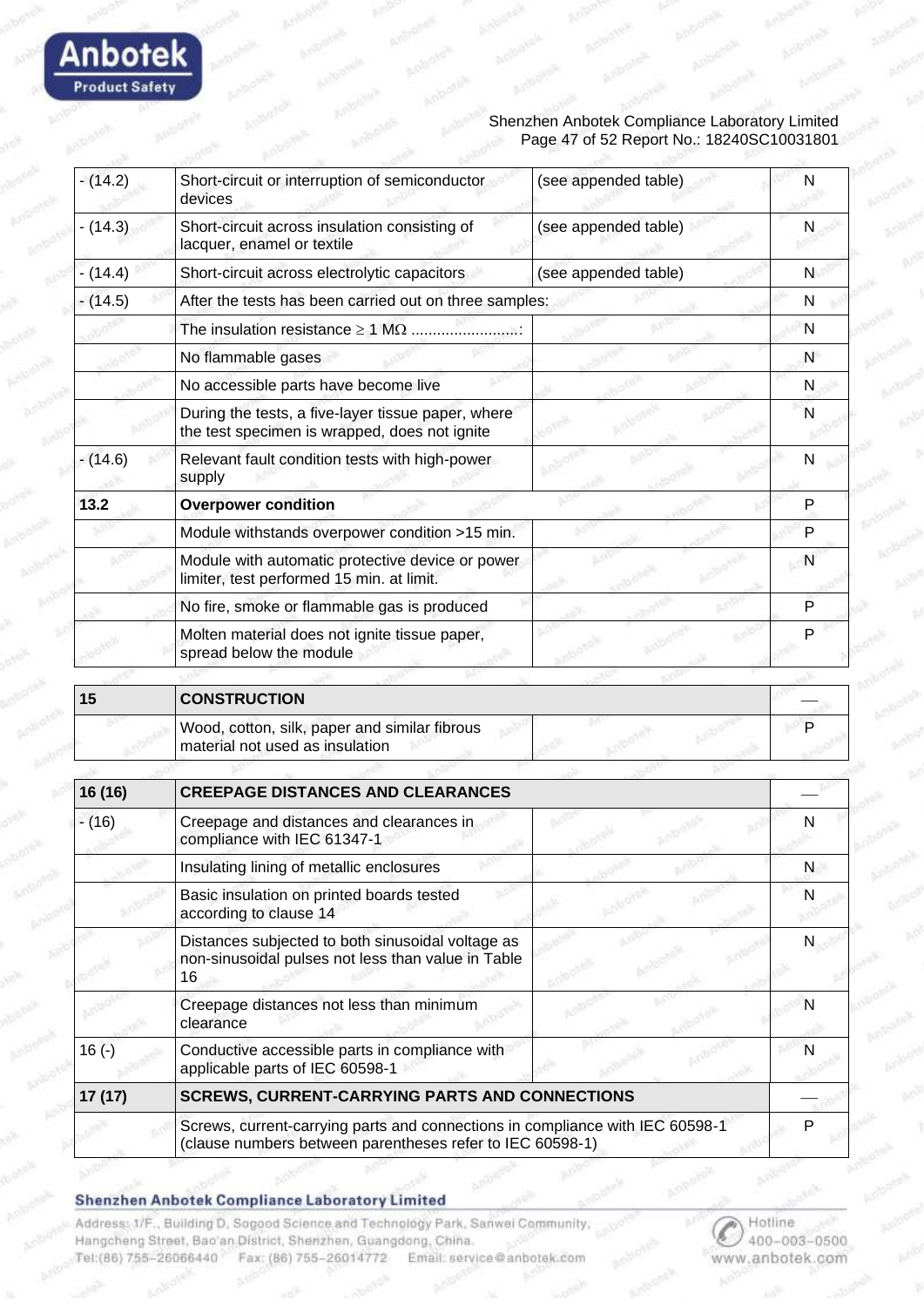

#### Shenzhen Anbotek Compliance Laboratory Limited Page 48 of 52 Report No.: 18240SC10031801

| 18 (18)    | <b>RESISTANCE TO HEAT, FIRE AND TRACKING</b>                                                        |                          |   |
|------------|-----------------------------------------------------------------------------------------------------|--------------------------|---|
| $- (18.1)$ |                                                                                                     | See Test Table 18 (18.1) | N |
| $- (18.3)$ |                                                                                                     | See Test Table 18 (18.3) | N |
| $-(18.4)$  |                                                                                                     | See Test Table 18 (18.4) | N |
| $- (18.5)$ |                                                                                                     | See Test Table 18 (18.5) | N |
|            |                                                                                                     |                          |   |
| 19 (19)    | <b>RESISTANCE TO CORROSION</b>                                                                      |                          |   |
|            | - test according 4.18.1 of IEC 60598-1                                                              |                          | N |
|            | - adequate varnish on the outer surface                                                             |                          | N |
| 20         | <b>INFORMATION FOR LUMINAIRE DESIGN</b>                                                             |                          |   |
|            | Information in Annex D (informative)                                                                |                          |   |
|            |                                                                                                     |                          |   |
| 21         | <b>HEAT MANAGEMENT</b>                                                                              |                          |   |
| 21.1       | <b>General</b>                                                                                      |                          | N |
|            | Exchangeability is safeguarded by cap or base                                                       |                          | N |
| 21.2       | <b>Heat-conducting foil and paste</b>                                                               |                          | N |
|            | Heat-conducting foil delivered with the module if<br>necessary                                      |                          | N |
|            |                                                                                                     |                          |   |
| 22         | PHOTOBIOLOGICAL SAFETY                                                                              |                          |   |
| 22.1       | <b>UV</b> radiation                                                                                 |                          | N |
|            | Luminous radiation not exceed 2mW/klm                                                               |                          | N |
| 22.2       | <b>Blue light hazard</b>                                                                            |                          | N |
|            | Assessed according to IEC TR 62778                                                                  |                          | N |
| 22.3       | <b>Infrared radiation</b>                                                                           |                          | N |
|            | Requirements for infrared radiation when required                                                   |                          | N |
|            |                                                                                                     |                          |   |
| A          | <b>ANNEX A - TESTS</b>                                                                              |                          |   |
|            | All tests performed in accordance with the advice<br>given in Annex H of IEC 61347-1, if applicable |                          | P |
|            |                                                                                                     |                          |   |
|            | <b>ANNEX 1 - SELV-operated LED modules</b>                                                          |                          |   |
|            | SELV-operated LED modules in compliance with Annex I of IEC 61347-2-13                              |                          | N |

#### **Shenzhen Anbotek Compliance Laboratory Limited**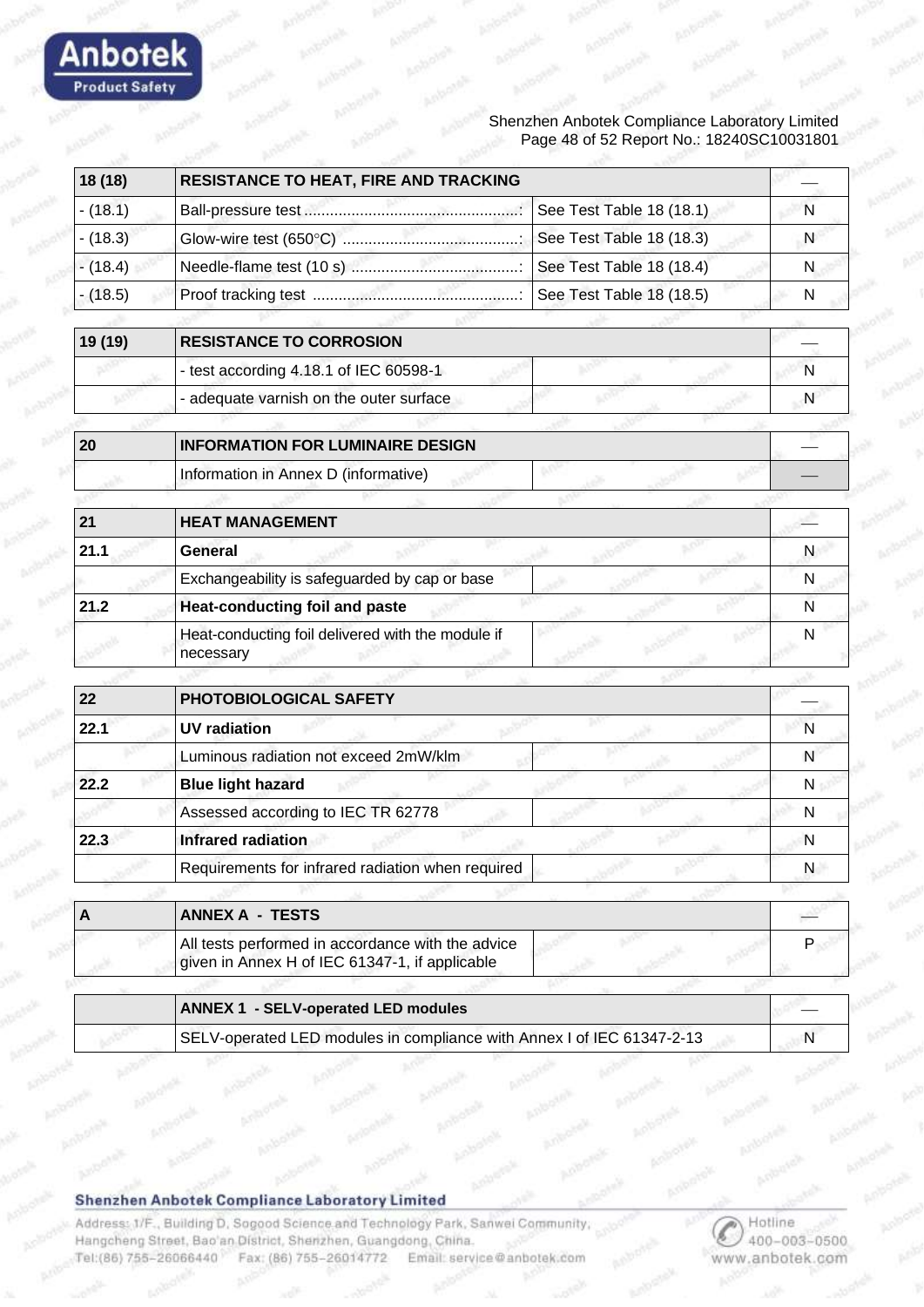

|                | <b>CENELEC COMMON MODIFICATIONS (EN)</b>                                                              |   |
|----------------|-------------------------------------------------------------------------------------------------------|---|
|                |                                                                                                       |   |
| 5.5(3)         | <b>MARKING</b>                                                                                        |   |
| 5.5(3.3.101)   | For luminaires not supplied with terminal block:<br>Adequate warning on the package                   | Р |
|                |                                                                                                       |   |
| 5.6(4)         | <b>CONSTRUCTION</b>                                                                                   |   |
| 5.6(4.11.6)    | Electro-mechanical contact systems                                                                    | N |
|                |                                                                                                       |   |
| 5.10(5)        | <b>EXTERNAL AND INTERNAL WIRING</b>                                                                   |   |
| 5.10(5.2.1)    | <b>Connecting leads</b>                                                                               | N |
|                | - without a means for connection to the supply                                                        | N |
|                | - terminal block specified                                                                            | N |
|                | - relevant information provided                                                                       | N |
|                | - compliance with 4.6, 4.7.1, 4.7.2, 4.10.1, 11.2, 12<br>and 13.2 of Part 1                           | P |
| 5.10(5.2.2)    | Cables equal to EN 50525                                                                              | P |
|                | Replace table 5.1 - Supply cord                                                                       | P |
|                |                                                                                                       |   |
| 5.12(12)       | <b>ENDURANCE TESTS AND THERMAL TESTS</b>                                                              |   |
| 5.12 (12.4.2c) | Thermal test (normal operation)<br>see footnote c to table 12.2 relating to unsleeved<br>fixed wiring |   |
|                |                                                                                                       |   |
| ZB             | ANNEX ZB, SPECIAL NATIONAL CONDITIONS (EN)                                                            |   |
| (3.3)          | DK: power supply cords of class I luminaires<br>with label                                            | N |
| (4.5.1)        | DK: socket-outlets                                                                                    | N |
| (5.2.1)        | CY, DK, FI, GB: type of plug                                                                          | N |
|                |                                                                                                       |   |
| <b>ZC</b>      | <b>ANNEX ZC, NATIONAL DEVIATIONS (EN)</b>                                                             |   |
| (4 & 5)        | FR: Shuttered socket-outlets 10/16A                                                                   | N |

**Shenzhen Anbotek Compliance Laboratory Limited** 

**Anbotek** 

**Product Safety** 

Address: 1/F., Building D. Sogood Science and Technology Park, Sanwei Community, Hangcheng Street, Bao'an District, Shenzhen, Guangdong, China. Tel:(86) 755-26066440 Fax: (86) 755-26014772 Email: service@anbotek.com

Hotline 400-003-0500 www.anbotek.com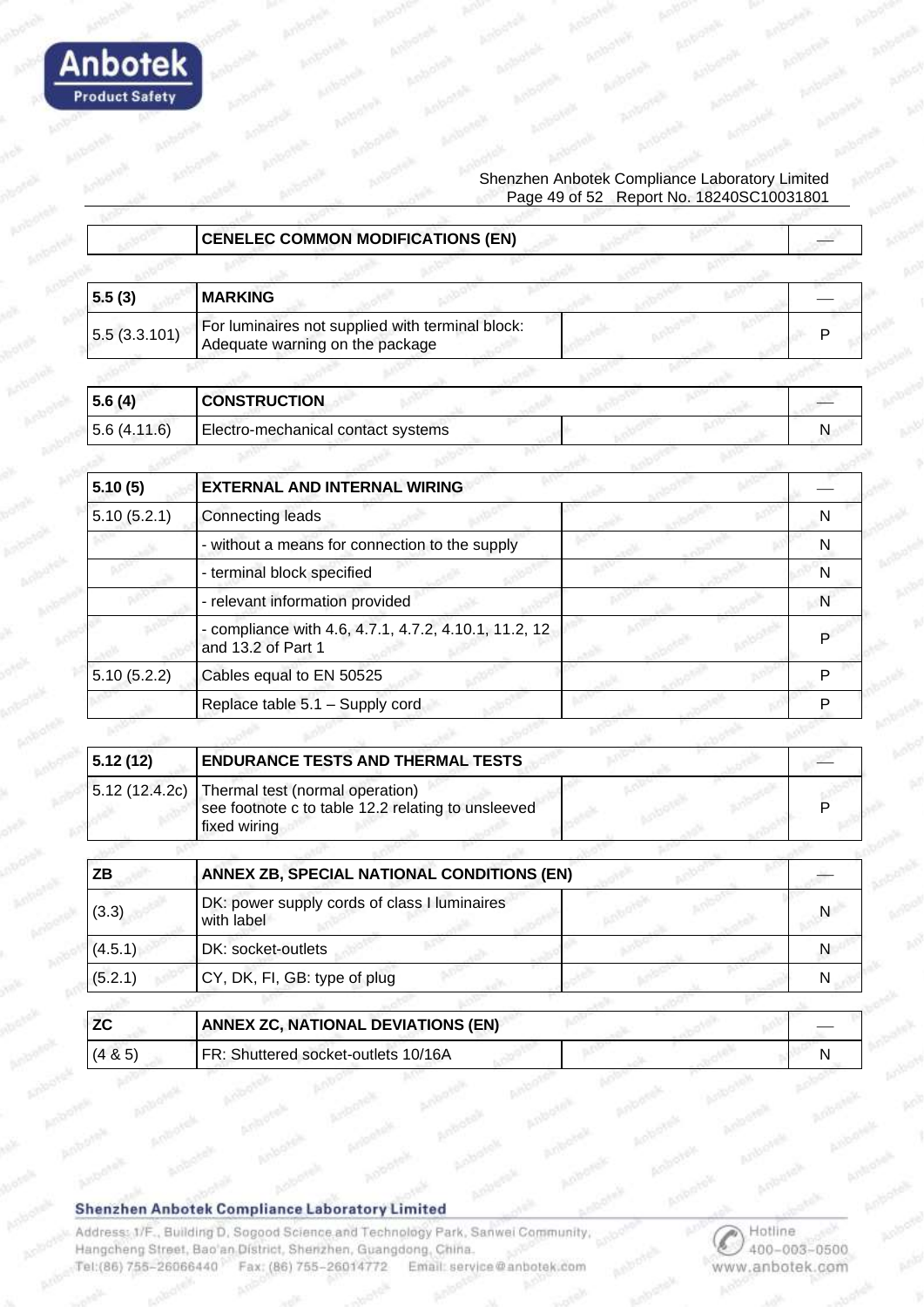

#### Shenzhen Anbotek Compliance Laboratory Limited Page 50 of 52 Report No. 18240SC10031801

| FR: Safety requirements for high buildings                                                                                                                                                                                                                                    |  |
|-------------------------------------------------------------------------------------------------------------------------------------------------------------------------------------------------------------------------------------------------------------------------------|--|
| (Arrêté du 30 décembre 2011 portant règlement de sécurité pour la construction des<br>immeubles de grande hauteur et leur protection contre les risques d'incendie et de<br>panique; Section VIII; Article GH 48, Eclairage)<br>Glow-wire test for outer parts of luminaires: |  |
| - 850°C for luminaires in stairways and horizontal<br>travel paths                                                                                                                                                                                                            |  |
| - 650°C for indoor luminaires                                                                                                                                                                                                                                                 |  |
| GB: Requirements according to United Kingdom<br><b>Building Regulation</b>                                                                                                                                                                                                    |  |

#### **Shenzhen Anbotek Compliance Laboratory Limited**

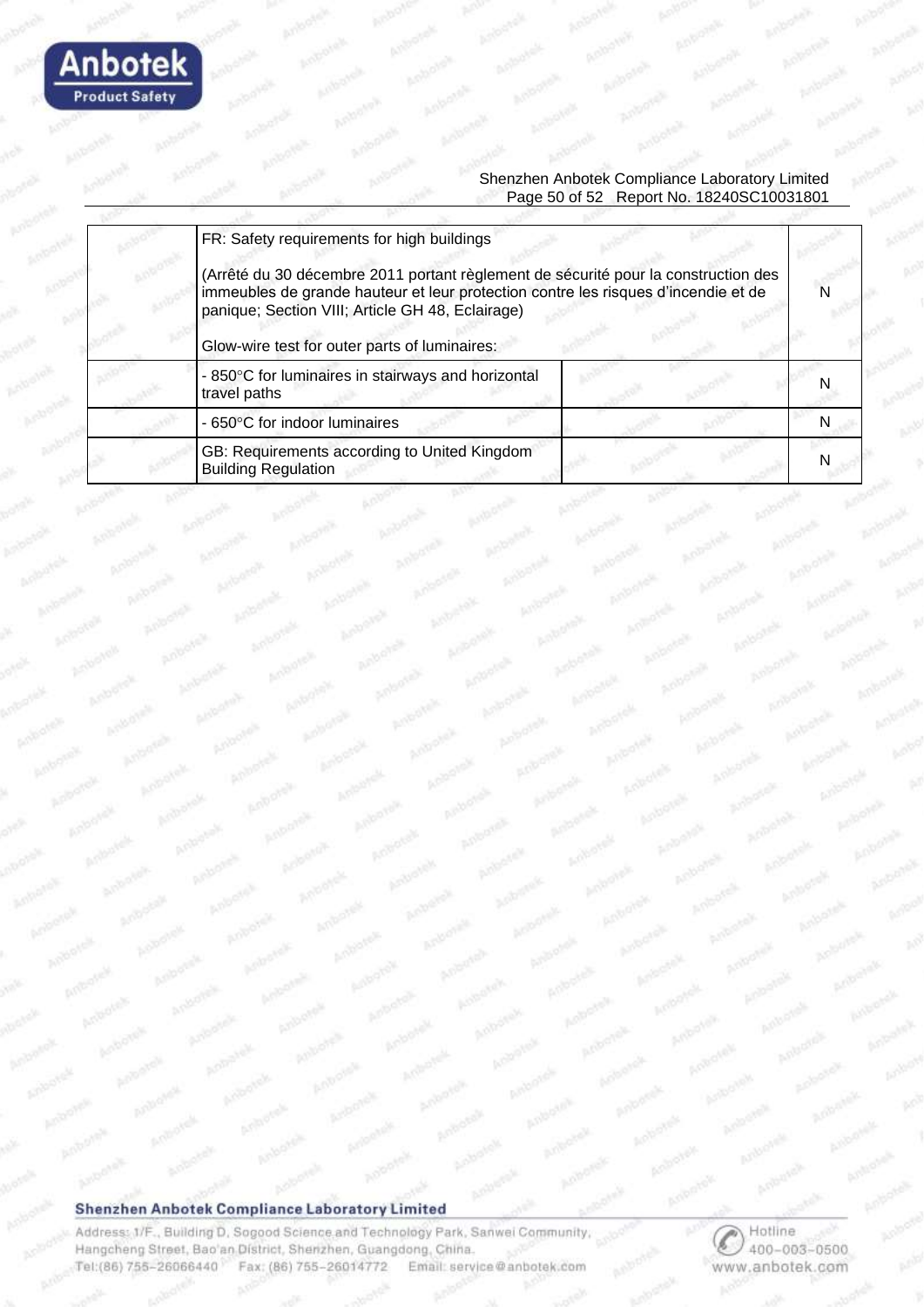

#### Shenzhen Anbotek Compliance Laboratory Limited Page 51 of 52 Report No. 18240SC10031801

### **Attachment 1: Photo Documentation**





#### Shenzhen Anbotek Compliance Laboratory Limited

Address: 1/F., Building D, Sogood Science and Technology Park, Sanwei Community, Hangcheng Street, Bao'an District, Shenzhen, Guangdong, China. Tel:(86) 755-26066440 Fax: (86) 755-26014772 Email: service@anbotek.com

 $\overline{\mathcal{C}}$ Hotline 400-003-0500 www.anbotek.com